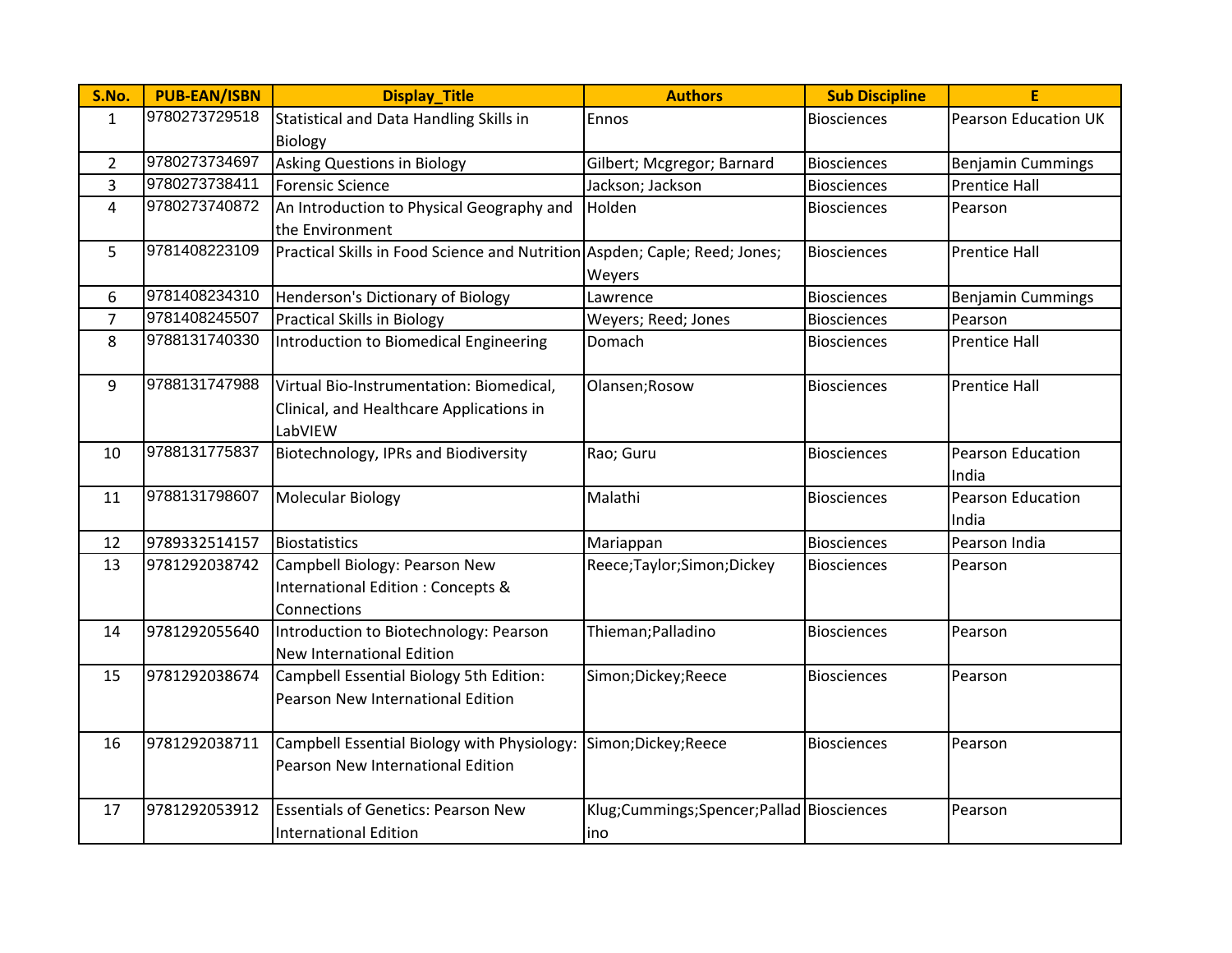| 18 | 9781292055046 | Study Guide for Campbell Biology: Pearson         | Reece;Taylor;Simon;Dickey;Lie Biosciences |                    | Pearson              |
|----|---------------|---------------------------------------------------|-------------------------------------------|--------------------|----------------------|
|    |               | New International Edition : Concepts &            | baert                                     |                    |                      |
|    |               | Connections                                       |                                           |                    |                      |
| 19 | 9789332520301 | <b>Genetics and Genomics</b>                      | Faridi                                    | <b>Biosciences</b> | Pearson India        |
| 20 | 9789332514249 | IPR, Biosafety and Bioethics                      | Goel; Parashar                            | <b>Biosciences</b> | Pearson India        |
| 21 | 9780273730439 | <b>Statistics And Chemometrics For Analytical</b> | Miller                                    | Chemistry          | Pearson Education UK |
|    |               | Chemistry                                         |                                           |                    |                      |
| 22 | 9780273731191 | Practical Skills in Chemistry                     | Dean; Holmes; Jones; Jones;               | Chemistry          | <b>Prentice Hall</b> |
|    |               |                                                   | Reed; Weyers                              |                    |                      |
| 23 | 9780273733003 | Chemistry 4e e-book                               | Housecroft                                | Chemistry          | Pearson Education UK |
|    |               |                                                   |                                           |                    |                      |
| 24 | 9780273742784 | <b>Inorganic Chemistry</b>                        | Housecroft; Sharpe                        | Chemistry          | Pearson              |
| 25 | 9781408280843 | Chemistry for Biologists                          | Reed                                      | Chemistry          | Pearson              |
| 26 | 9788131734988 | Problem Solving in Chemical and                   | Cutlip                                    | Chemistry          | <b>Prentice Hall</b> |
|    |               | Biochemical Engineering with POLYMATH™,           |                                           |                    |                      |
|    |               | Excel, and MATLAB®                                |                                           |                    |                      |
| 27 | 9788131739983 | Short Guide to Writing About Chemistry, A         | Davis; Tyson; Pechenik                    | Chemistry          | Longman              |
|    |               |                                                   |                                           |                    |                      |
| 28 | 9788131742877 | <b>Basic Concepts of Organic Chemistry</b>        | Singh                                     | Chemistry          | Pearson India        |
| 29 | 9788131743232 | <b>Medicinal Chemistry</b>                        | Sriram                                    | Chemistry          | Pearson India        |
| 30 | 9788131743270 | Conceptual Problems In Organic Chemistry          | Singh                                     | Chemistry          | Pearson India        |
|    |               | (Volume I)                                        |                                           |                    |                      |
| 31 | 9788131743560 | Chemistry of Hazardous Materials                  | Meyer                                     | Chemistry          | <b>Prentice Hall</b> |
| 32 | 9788131744765 | Chemical Process Safety: Fundamentals             | Crowl;Louvar                              | Chemistry          | <b>Prentice Hall</b> |
|    |               | with Applications                                 |                                           |                    |                      |
| 33 | 9788131744963 | Separation Process Engineering                    | Wankat                                    | Chemistry          | <b>Prentice Hall</b> |
| 34 | 9788131744970 | Analysis, Synthesis and Design of Chemical        | Turton et al.                             | Chemistry          | <b>Prentice Hall</b> |
|    |               | Processes                                         |                                           |                    |                      |
| 35 | 9788131747780 | Green Engineering: Environmentally                | Allen;Shonnard                            | Chemistry          | <b>Prentice Hall</b> |
|    |               | <b>Conscious Design of Chemical Processes</b>     |                                           |                    |                      |
|    |               |                                                   |                                           |                    |                      |
| 36 | 9788131753361 | Laboratory Manual for Engineering                 | Patra                                     | Chemistry          | Pearson India        |
|    |               | Chemistry                                         |                                           |                    |                      |
| 37 | 9788131753736 | From Physiology and Chemistry to                  | Burma; Chakraworty                        | Chemistry          | Pearson India        |
|    |               | Biochemistry                                      |                                           |                    |                      |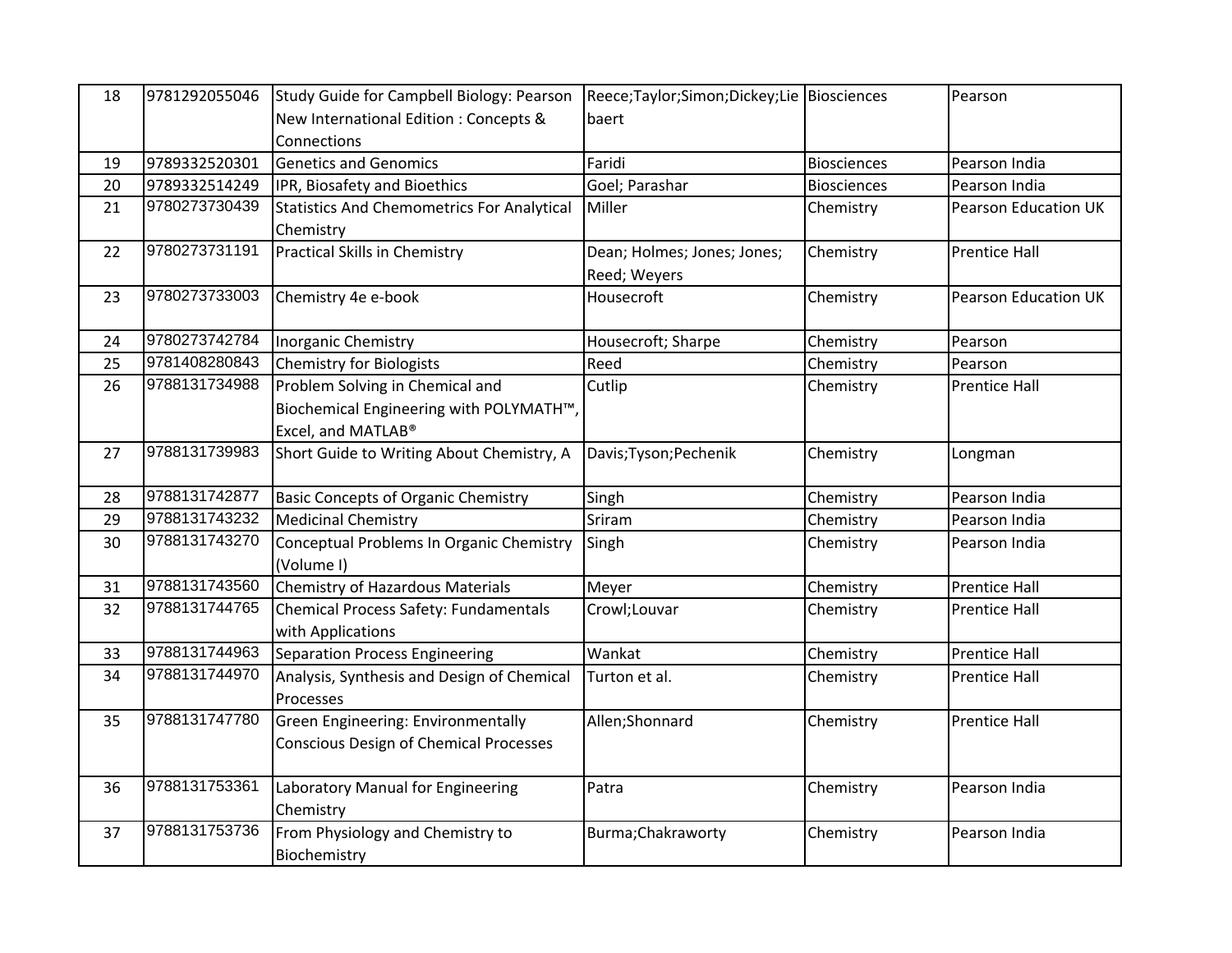| 38 | 9788131775981 | Pharmaceutical Physical Chemistry: Theory       | <b>Bhasin</b>    | Chemistry               | Pearson Education           |
|----|---------------|-------------------------------------------------|------------------|-------------------------|-----------------------------|
|    |               | and Practices                                   |                  |                         | India                       |
| 39 | 9788131798683 | Basic Concepts of Inorganic Chemistry           | Singh            | Chemistry               | Pearson Education           |
|    |               |                                                 |                  |                         | India                       |
| 40 | 9788131799048 | Engineering Chemistry - II: For JNTUK           | Murthy           | Chemistry               | Pearson Education           |
|    |               |                                                 |                  |                         | India                       |
| 41 | 9789332500679 | Advanced Organic Chemistry: Reactions           | Singh            | Chemistry               | Pearson Education           |
|    |               | and Mechanisms                                  |                  |                         | India                       |
| 42 | 9789332510746 | Engineering Chemistry - I: For BPUT             | Patra; Samantray | Chemistry               | Pearson Education           |
|    |               |                                                 |                  |                         | India                       |
| 43 | 9789332522077 | Chemistry at a Glance                           | Manoj Mishra     | Chemistry               | Pearson                     |
| 44 | 9789332514164 | <b>General Chemistry</b>                        | Ekambaram        | Chemistry               | Pearson India               |
| 45 | 9780273724049 | Visual Basic 2008 For Students                  | Bell             | <b>Computer Science</b> | Pearson Education Inc       |
|    |               |                                                 |                  | and IT                  |                             |
| 46 | 9780273731238 | Java For Students                               | Bell             | <b>Computer Science</b> | <b>Pearson Education UK</b> |
|    |               |                                                 |                  | and IT                  |                             |
| 47 | 9780273732143 | Web Services and SOA                            | Papazoglou       | <b>Computer Science</b> | <b>Pearson Education UK</b> |
|    |               |                                                 |                  | and IT                  |                             |
| 48 | 9780273743538 | Designing Interactive Systems:A                 | Benyon           | <b>Computer Science</b> | <b>Pearson Education UK</b> |
|    |               | Comprehensive Guide To Hci And                  |                  | and IT                  |                             |
|    |               | <b>Interaction Design</b>                       |                  |                         |                             |
| 49 | 9780273745792 | Visual Basic 2010 for Students                  | Bell; Parr       | <b>Computer Science</b> | Addison-Wesley              |
|    |               |                                                 |                  | and IT                  | Professional                |
| 50 | 9781408225752 | Artificial Intelligence: A Guide to Intelligent | Negnevitsky      | Computer Science        | Addison Wesley              |
|    |               | Systems                                         |                  | and IT                  |                             |
| 51 | 9788131735251 | Understanding Ultra Wide Band Radio             | Benedetto        | <b>Computer Science</b> | <b>Prentice Hall</b>        |
|    |               | Fundamentals                                    |                  | and IT                  |                             |
| 52 | 9788131735268 | Radio Propagation for Modern Wireless           | Bertoni          | <b>Computer Science</b> | <b>Prentice Hall</b>        |
|    |               | <b>Systems</b>                                  |                  | and IT                  |                             |
| 53 | 9788131735282 | Ad Hoc Wireless Networks: Architectures         | Murthy           | <b>Computer Science</b> | <b>Prentice Hall</b>        |
|    |               | and Protocols                                   |                  | and IT                  |                             |
| 54 | 9788131735480 | Patterns in Network Architecture: A Return      | Day              | <b>Computer Science</b> | <b>Prentice Hall</b>        |
|    |               | to Fundamentals                                 |                  | and IT                  |                             |
| 55 | 9788131735756 | Telecommunications Essentials: The              | Goleniewski      | <b>Computer Science</b> | Addison-Wesley              |
|    |               | Complete Global Source                          |                  | and IT                  | Professional                |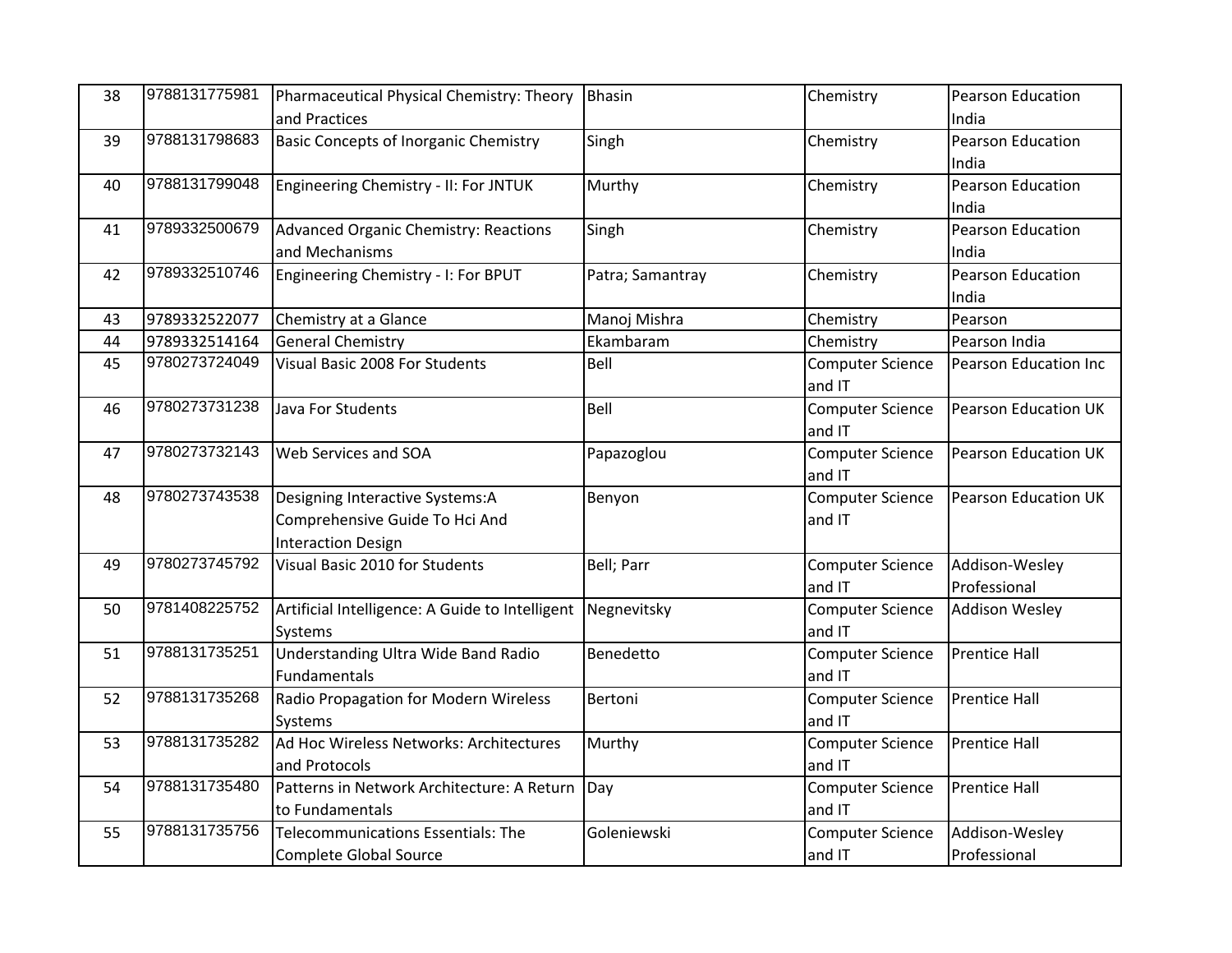| 56 | 9788131735800 | Object-Oriented Analysis and Design with           | <b>Booch</b> | <b>Computer Science</b> | Addison-Wesley         |
|----|---------------|----------------------------------------------------|--------------|-------------------------|------------------------|
|    |               | Applications                                       |              | and IT                  | Professional           |
| 57 | 9788131736074 | Implementing SOA: Total Architecture in            | Brown        | <b>Computer Science</b> | Addison-Wesley         |
|    |               | Practice                                           |              | and IT                  | Professional           |
| 58 | 9788131736081 | Software Security Engineering: A Guide for         | Allen        | <b>Computer Science</b> | Addison-Wesley         |
|    |               | <b>Project Managers</b>                            |              | and IT                  | Professional           |
| 59 | 9788131736319 | Design Patterns Explained: A New                   | Shalloway    | <b>Computer Science</b> | Addison-Wesley         |
|    |               | Perspective on Object-Oriented Design              |              | and IT                  | Professional           |
|    |               |                                                    |              |                         |                        |
| 60 | 9788131736326 | Design Patterns in Java™                           | Metsker      | <b>Computer Science</b> | Addison-Wesley         |
|    |               |                                                    |              | and IT                  | Professional           |
| 61 | 9788131736364 | Software Architecture in Practice                  | <b>Bass</b>  | <b>Computer Science</b> | Addison-Wesley         |
|    |               |                                                    |              | and IT                  | Professional           |
| 62 | 9788131736388 | Design Patterns: Elements of Reusable              | Gamma        | <b>Computer Science</b> | Addison-Wesley         |
|    |               | <b>Object-Oriented Software</b>                    |              | and IT                  | Professional           |
| 63 | 9788131736456 | Object-Oriented Programming in C++                 | Lafore       | <b>Computer Science</b> | <b>Sams Publishing</b> |
|    |               |                                                    |              | and IT                  |                        |
| 64 | 9788131737262 | Object-Oriented Thought Process, The               | Weisfeld     | <b>Computer Science</b> | Addison-Wesley         |
|    |               |                                                    |              | and IT                  | Professional           |
| 65 | 9788131737460 | Measuring the Software Process: Statistical Florac |              | <b>Computer Science</b> | Addison-Wesley         |
|    |               | Process Control for Software Process               |              | and IT                  | Professional           |
|    |               | Improvement                                        |              |                         |                        |
| 66 | 9788131737477 | Software Systems Architecture: Working             | Rozanski     | <b>Computer Science</b> | Addison-Wesley         |
|    |               | With Stakeholders Using Viewpoints and             |              | and IT                  | Professional           |
|    |               | Perspectives                                       |              |                         |                        |
| 67 | 9788131737484 | Introduction to the Personal Software              | Humphrey     | <b>Computer Science</b> | Addison-Wesley         |
|    |               | Process(sm)                                        |              | and IT                  | Professional           |
| 68 | 9788131737569 | Cloud Computing: Web-Based Applications            | Miller       | <b>Computer Science</b> | Que Publishing         |
|    |               | That Change the Way You Work and                   |              | and IT                  |                        |
|    |               | Collaborate Online                                 |              |                         |                        |
| 69 | 9788131737606 | Network Management: Accounting and                 | Claise       | <b>Computer Science</b> | <b>Cisco Press</b>     |
|    |               | Performance Strategies                             |              | and IT                  |                        |
| 70 | 9788131737682 | Campus Network Design Fundamentals                 | Teare        | <b>Computer Science</b> | <b>Cisco Press</b>     |
|    |               |                                                    |              | and IT                  |                        |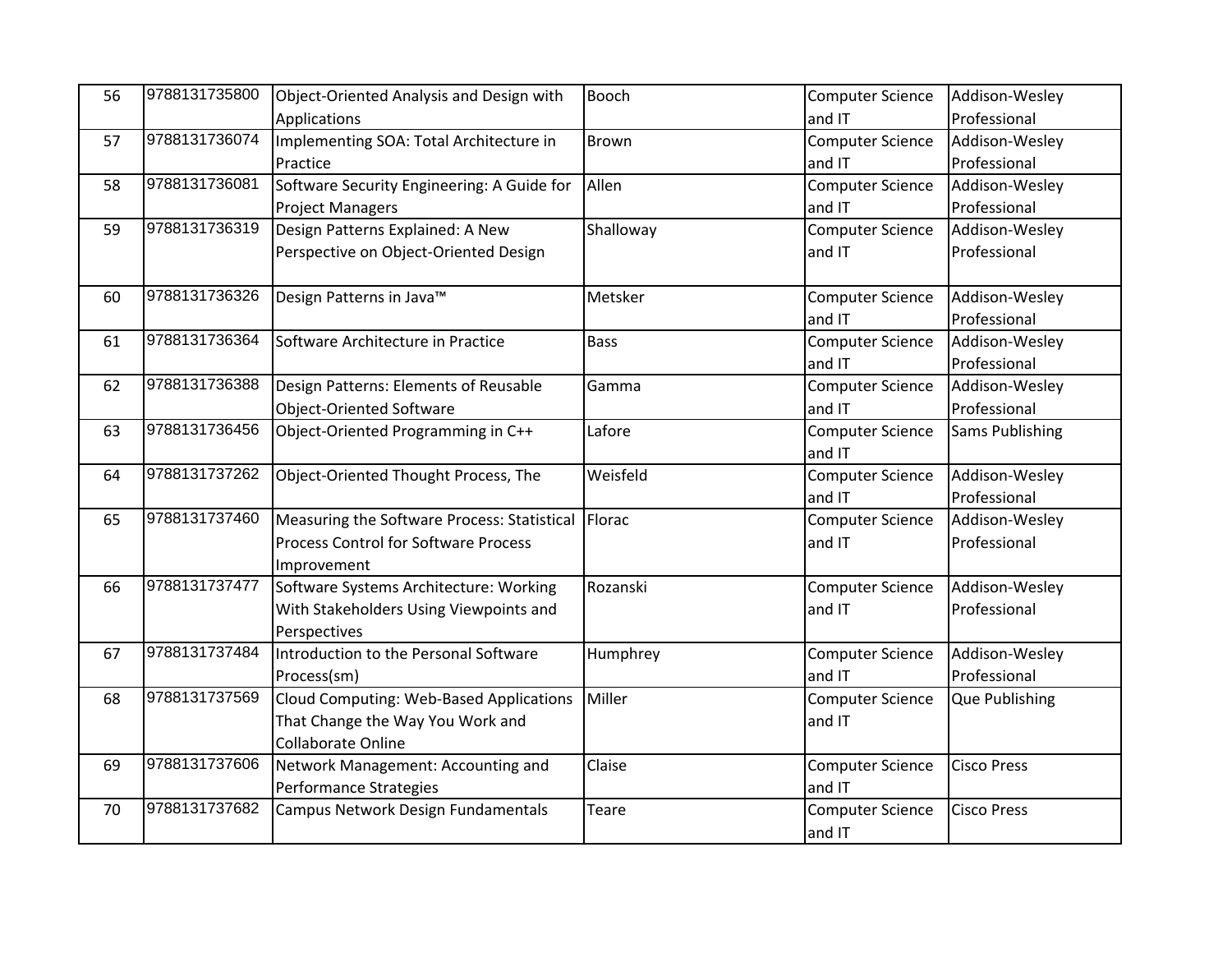| 71 | 9788131738214 | Deploying Voice over Wireless LANs                  | Geier                        | <b>Computer Science</b> | <b>Cisco Press</b>   |
|----|---------------|-----------------------------------------------------|------------------------------|-------------------------|----------------------|
|    |               |                                                     |                              | and IT                  |                      |
| 72 | 9788131739242 | Building Java Programs: A Back to Basics            | Reges;Stepp                  | <b>Computer Science</b> | Addison-Wesley       |
|    |               | Approach                                            |                              | and IT                  | Professional         |
| 73 | 9788131739259 | C: How to Program                                   | Deitel                       | <b>Computer Science</b> | <b>Prentice Hall</b> |
|    |               |                                                     |                              | and IT                  |                      |
| 74 | 9788131739266 | C++ How to Program                                  | Deitel                       | <b>Computer Science</b> | <b>Prentice Hall</b> |
|    |               |                                                     |                              | and IT                  |                      |
| 75 | 9788131739297 | Computer Networking: A Top-Down                     | Kurose; Ross                 | <b>Computer Science</b> | Addison-Wesley       |
|    |               | Approach                                            |                              | and IT                  | Professional         |
| 76 | 9788131739303 | Computer Networks and Internets                     | Comer                        | <b>Computer Science</b> | <b>Prentice Hall</b> |
|    |               |                                                     |                              | and IT                  |                      |
| 77 | 9788131739310 | Computer Systems: A Programmer's                    | Bryant;O'Hallaron            | <b>Computer Science</b> | <b>Prentice Hall</b> |
|    |               | Perspective                                         |                              | and IT                  |                      |
| 78 | 9788131739327 | Concepts of Programming Languages                   | Sebesta                      | <b>Computer Science</b> | Addison-Wesley       |
|    |               |                                                     |                              | and IT                  | Professional         |
| 79 | 9788131739341 | Corporate Computer and Network Security             | Panko                        | <b>Computer Science</b> | <b>Prentice Hall</b> |
|    |               |                                                     |                              | and IT                  |                      |
| 80 | 9788131739365 | Cryptography and Network Security:                  | <b>Stallings</b>             | <b>Computer Science</b> | <b>Prentice Hall</b> |
|    |               | <b>Principles and Practice</b>                      |                              | and IT                  |                      |
| 81 | 9788131739372 | Data Communications: From Basics to                 | Beyda                        | <b>Computer Science</b> | <b>Prentice Hall</b> |
|    |               | <b>Broadband</b>                                    |                              | and IT                  |                      |
| 82 | 9788131739389 | Data Structures and Problem Solving Using           | Weiss                        | <b>Computer Science</b> | Addison-Wesley       |
|    |               | Java                                                |                              | and IT                  | Professional         |
| 83 | 9788131739396 | <b>Database Processing</b>                          | Kroenke;Auer                 | <b>Computer Science</b> | <b>Prentice Hall</b> |
|    |               |                                                     |                              | and IT                  |                      |
| 84 | 9788131739402 | Database Systems: The Complete Book                 | Ullman; Widom; Garcia-Molina | <b>Computer Science</b> | <b>Prentice Hall</b> |
|    |               |                                                     |                              | and IT                  |                      |
| 85 | 9788131739464 | <b>Essentials of Computer Architecture</b>          | Comer                        | <b>Computer Science</b> | <b>Prentice Hall</b> |
|    |               |                                                     |                              | and IT                  |                      |
| 86 | 9788131739495 | Fluency with Information Technology: Skills, Snyder |                              | <b>Computer Science</b> | Addison-Wesley       |
|    |               | Concepts, and Capabilities                          |                              | and IT                  | Professional         |
| 87 | 9788131739501 | Fundamentals of Database Systems                    | Navathe;Elmasri              | <b>Computer Science</b> | Addison-Wesley       |
|    |               |                                                     |                              | and IT                  | Professional         |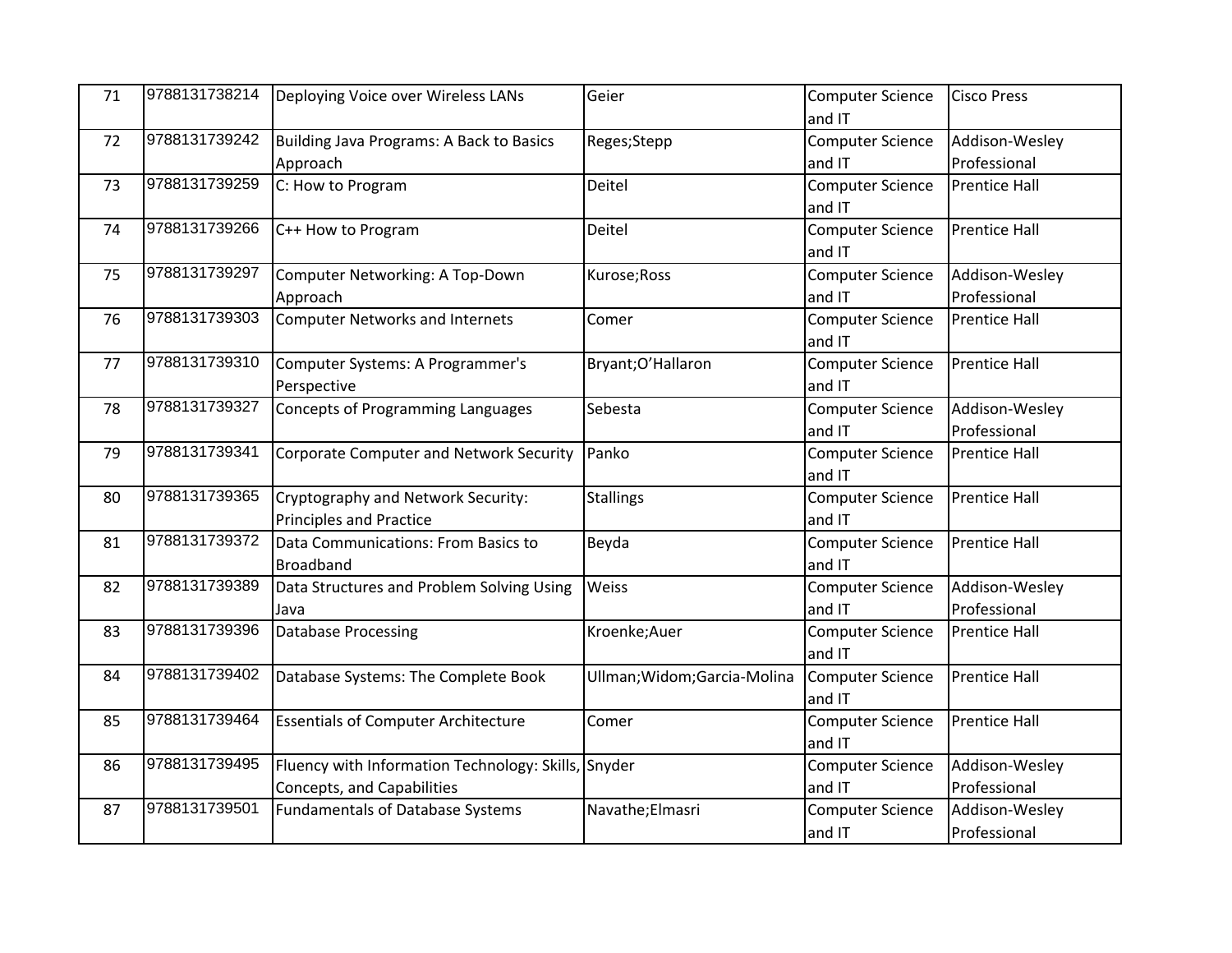| 88  | 9788131739532 | Interactive Computer Graphics: A Top-              | Angel                     | <b>Computer Science</b> | Addison-Wesley       |
|-----|---------------|----------------------------------------------------|---------------------------|-------------------------|----------------------|
|     |               | Down Approach Using OpenGL                         |                           | and IT                  | Professional         |
| 89  | 9788131739549 | Internet & World Wide Web: How to                  | Deitel                    | <b>Computer Science</b> | <b>Prentice Hall</b> |
|     |               | Program                                            |                           | and IT                  |                      |
| 90  | 9788131739563 | Introduction to Java Programming,                  | Liang                     | <b>Computer Science</b> | <b>Prentice Hall</b> |
|     |               | Comprehensive                                      |                           | and IT                  |                      |
| 91  | 9788131739587 | Introduction to Programming with                   | Kolling                   | <b>Computer Science</b> | <b>Prentice Hall</b> |
|     |               | Greenfoot: Object-Oriented Programming             |                           | and IT                  |                      |
|     |               | in Java with Games and Simulations                 |                           |                         |                      |
| 92  | 9788131739600 | Java How to Program: Late Objects Version   Deitel |                           | <b>Computer Science</b> | <b>Prentice Hall</b> |
|     |               |                                                    |                           | and IT                  |                      |
| 93  | 9788131739617 | Java Foundations: Introduction to Program          | Lewis; De Pasquale; Chase | <b>Computer Science</b> | Addison-Wesley       |
|     |               | Design and Data Structures                         |                           | and IT                  | Professional         |
| 94  | 9788131739723 | <b>Network Security Essentials: Applications</b>   | <b>Stallings</b>          | <b>Computer Science</b> | <b>Prentice Hall</b> |
|     |               | and Standards                                      |                           | and IT                  |                      |
| 95  | 9788131739730 | Object Oriented Systems Analysis and               | Ashrafi; Ashrafi          | <b>Computer Science</b> | <b>Prentice Hall</b> |
|     |               | Design                                             |                           | and IT                  |                      |
| 96  | 9788131739747 | Operating Systems: Design and                      | Tanenbaum; Woodhull       | <b>Computer Science</b> | <b>Prentice Hall</b> |
|     |               | Implementation                                     |                           | and IT                  |                      |
| 97  | 9788131739792 | Problem Solving and Program Design in C            | Hanly; Koffman            | Computer Science        | Addison-Wesley       |
|     |               |                                                    |                           | and IT                  | Professional         |
| 98  | 9788131739808 | Problem Solving with C++                           | Savitch                   | Computer Science        | Addison-Wesley       |
|     |               |                                                    |                           | and IT                  | Professional         |
| 99  | 9788131739815 | Problem Solving, Abstraction, and Design           | Friedman; Koffman         | <b>Computer Science</b> | Addison-Wesley       |
|     |               | using C++                                          |                           | and IT                  | Professional         |
| 100 | 9788131739822 | Programming the World Wide Web                     | Sebesta                   | <b>Computer Science</b> | <b>Prentice Hall</b> |
|     |               |                                                    |                           | and IT                  |                      |
| 101 | 9788131739839 | Programming the World Wide Web 2009                | Sebesta                   | <b>Computer Science</b> | Addison-Wesley       |
|     |               |                                                    |                           | and IT                  | Professional         |
| 102 | 9788131739846 | Software Engineering                               | Sommerville               | <b>Computer Science</b> | Addison-Wesley       |
|     |               |                                                    |                           | and IT                  | Professional         |
| 103 | 9788131739853 | Starting Out with C++: From Control                | Gaddis                    | <b>Computer Science</b> | <b>Prentice Hall</b> |
|     |               | Structures through Objects, Brief Version          |                           | and IT                  |                      |
|     |               |                                                    |                           |                         |                      |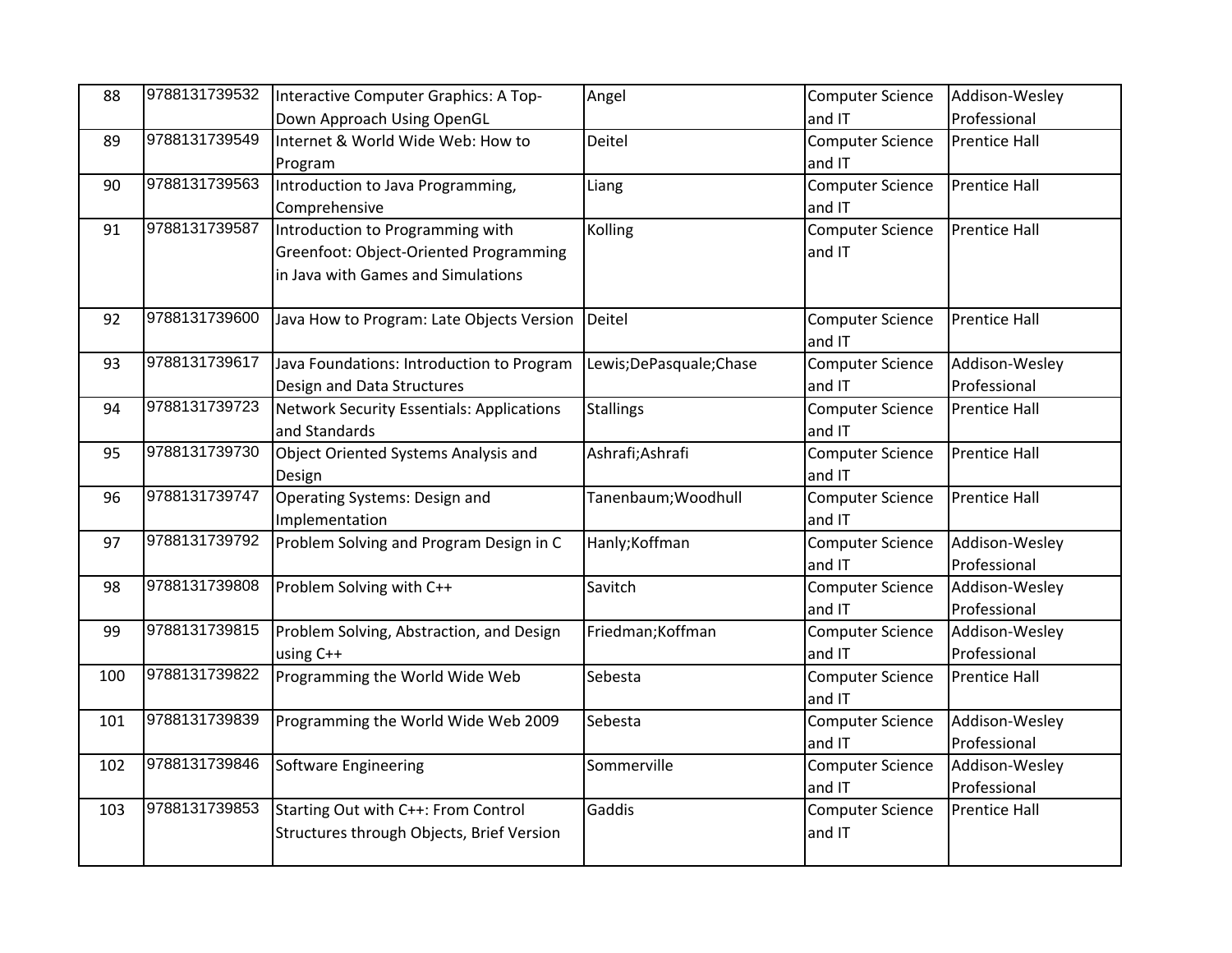| 104 | 9788131739860 | Starting Out with C++: Early Objects           | Gaddis; Walters; Muganda | <b>Computer Science</b> | Addison-Wesley       |
|-----|---------------|------------------------------------------------|--------------------------|-------------------------|----------------------|
|     |               |                                                |                          | and IT                  | Professional         |
| 105 | 9788131739877 | Starting Out with Programming Logic and        | Gaddis                   | <b>Computer Science</b> | Addison-Wesley       |
|     |               | Design                                         |                          | and IT                  | Professional         |
| 106 | 9788131739921 | <b>Systems Analysis and Design</b>             | Kendall; Kendall         | <b>Computer Science</b> | <b>Prentice Hall</b> |
|     |               |                                                |                          | and IT                  |                      |
| 107 | 9788131739938 | <b>Systems Engineering and Analysis</b>        | Blanchard;Fabrycky       | <b>Computer Science</b> | <b>Prentice Hall</b> |
|     |               |                                                |                          | and IT                  |                      |
| 108 | 9788131739976 | Web Development and Design Foundations         | Felke-Morris             | <b>Computer Science</b> | Addison-Wesley       |
|     |               | with XHTML                                     |                          | and IT                  | Professional         |
| 109 | 9788131740002 | Data Structures and Other Objects Using        | Main;Savitch             | Computer Science        | Addison-Wesley       |
|     |               | $C++$                                          |                          | and IT                  | Professional         |
| 110 | 9788131740071 | Complete A+ Guide to PC Repair, The            | Schmidt                  | <b>Computer Science</b> | Addison-Wesley       |
|     |               |                                                |                          | and IT                  | Professional         |
| 111 | 9788131740095 | Neuman Systems Model, The                      | Neuman;Fawcett           | <b>Computer Science</b> | <b>Prentice Hall</b> |
|     |               |                                                |                          | and IT                  |                      |
| 112 | 9788131740101 | Practice of Computing using Python, The        | Punch;Enbody             | Computer Science        | Addison-Wesley       |
|     |               |                                                |                          | and IT                  | Professional         |
| 113 | 9788131740118 | UNIX Unbounded: A Beginning Approach           | Afzal                    | <b>Computer Science</b> | <b>Prentice Hall</b> |
|     |               |                                                |                          | and IT                  |                      |
| 114 | 9788131740132 | Imagine! Java: Programming Concepts in         | Carrano                  | <b>Computer Science</b> | <b>Prentice Hall</b> |
|     |               | Context                                        |                          | and IT                  |                      |
| 115 | 9788131740156 | <b>Neural Networks and Learning Machines</b>   | Haykin                   | Computer Science        | <b>Prentice Hall</b> |
|     |               |                                                |                          | and IT                  |                      |
| 116 | 9788131740163 | Principles of Computer Organization and        | Juola                    | Computer Science        | <b>Prentice Hall</b> |
|     |               | Assembly Language: Using the Java Virtual      |                          | and IT                  |                      |
|     |               | Machine                                        |                          |                         |                      |
| 117 | 9788131740279 | Data and Computer Communications               | <b>Stallings</b>         | <b>Computer Science</b> | <b>Prentice Hall</b> |
|     |               |                                                |                          | and IT                  |                      |
| 118 | 9788131740293 | <b>Operating Systems: Internals and Design</b> | <b>Stallings</b>         | Computer Science        | <b>Prentice Hall</b> |
|     |               | Principles                                     |                          | and IT                  |                      |
| 119 | 9788131740347 | Assembly Language for x86 Processors           | Irvine                   | Computer Science        | <b>Prentice Hall</b> |
|     |               |                                                |                          | and IT                  |                      |
| 120 | 9788131740378 | <b>Object-Oriented Software Engineering</b>    | Dutoit;Bruegge           | <b>Computer Science</b> | <b>Prentice Hall</b> |
|     |               | Using UML, Patterns, and Java                  |                          | and IT                  |                      |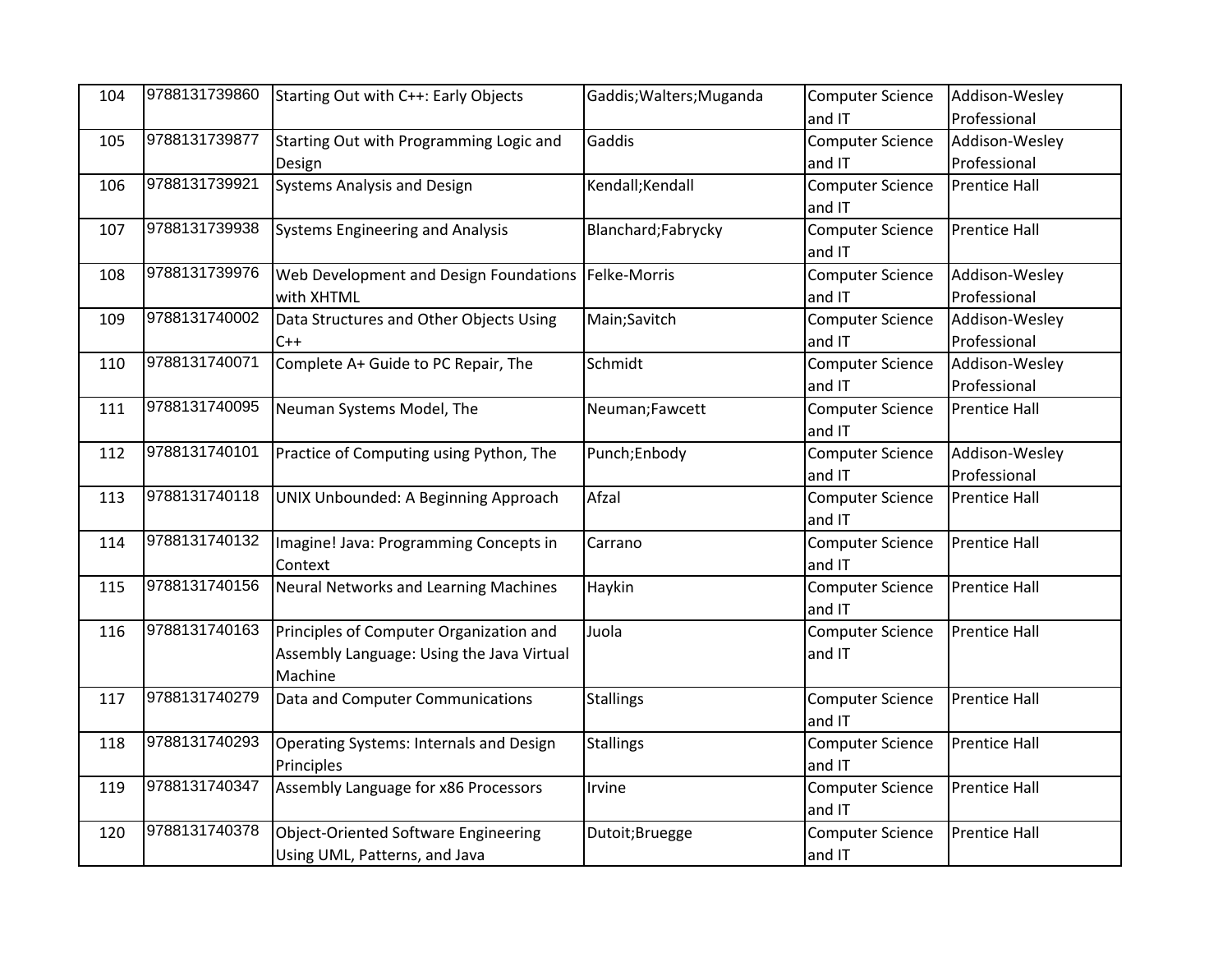| 121 | 9788131740392 | Computer Organization and Architecture:<br>Designing for Performance                                | <b>Stallings</b>                                                         | <b>Computer Science</b><br>and IT | <b>Prentice Hall</b>           |
|-----|---------------|-----------------------------------------------------------------------------------------------------|--------------------------------------------------------------------------|-----------------------------------|--------------------------------|
| 122 | 9788131740415 | Modern Systems Analysis and Design                                                                  | Valacich; Hoffer; George                                                 | <b>Computer Science</b><br>and IT | <b>Prentice Hall</b>           |
| 123 | 9788131740507 | C++ Programming Today                                                                               | Johnston                                                                 | <b>Computer Science</b><br>and IT | <b>Prentice Hall</b>           |
| 124 | 9788131740569 | Design and Analysis of Algorithms                                                                   | Dave; Dave                                                               | <b>Computer Science</b><br>and IT | Pearson India                  |
| 125 | 9788131740811 | Patterns for Effective Use Cases                                                                    | Adolph                                                                   | <b>Computer Science</b><br>and IT | Addison-Wesley<br>Professional |
| 126 | 9788131740910 | Managing Software Requirements: A Use<br>Case Approach                                              | Leffingwell                                                              | <b>Computer Science</b><br>and IT | Addison-Wesley<br>Professional |
| 127 | 9788131740927 | Design Patterns in C#                                                                               | Metsker                                                                  | <b>Computer Science</b><br>and IT | Addison-Wesley<br>Professional |
| 128 | 9788131740934 | Understanding SOA with Web Services                                                                 | Newcomer                                                                 | <b>Computer Science</b><br>and IT | Addison-Wesley<br>Professional |
| 129 | 9788131740989 | Network Management, MIBs and MPLS:<br>Principles, Design and Implementation                         | Morris                                                                   | <b>Computer Science</b><br>and IT | Prentice Hall PTR              |
| 130 | 9788131741108 | Programming Wireless Devices With The<br>Java?2 Platform, Micro Edition                             | Riggs;Taivalsaari;Peursem;Huo Computer Science<br>paniemi; Patel; Uotila | and IT                            | Addison-Wesley<br>Professional |
| 131 | 9788131741269 | Modern Cryptography: Theory and Practice                                                            | Mao                                                                      | <b>Computer Science</b><br>and IT | Prentice Hall PTR              |
| 132 | 9788131741313 | PCI System Architecture                                                                             | Shanley                                                                  | <b>Computer Science</b><br>and IT | Addison-Wesley<br>Professional |
| 133 | 9788131741382 | Cryptography in the Database: The Last Line Kenan<br>of Defense                                     |                                                                          | <b>Computer Science</b><br>and IT | Addison-Wesley<br>Professional |
| 134 | 9788131741399 | Service-Oriented Architecture (SOA)<br>Compass: Business Value, Planning, and<br>Enterprise Roadmap | Bieberstein                                                              | <b>Computer Science</b><br>and IT | <b>IBM Press</b>               |
| 135 | 9788131741405 | <b>Grid Computing</b>                                                                               | Joseph                                                                   | <b>Computer Science</b><br>and IT | Prentice Hall PTR              |
| 136 | 9788131741436 | Data Structures and Algorithms in Java                                                              | <b>Drake</b>                                                             | <b>Computer Science</b><br>and IT | <b>Sams Publishing</b>         |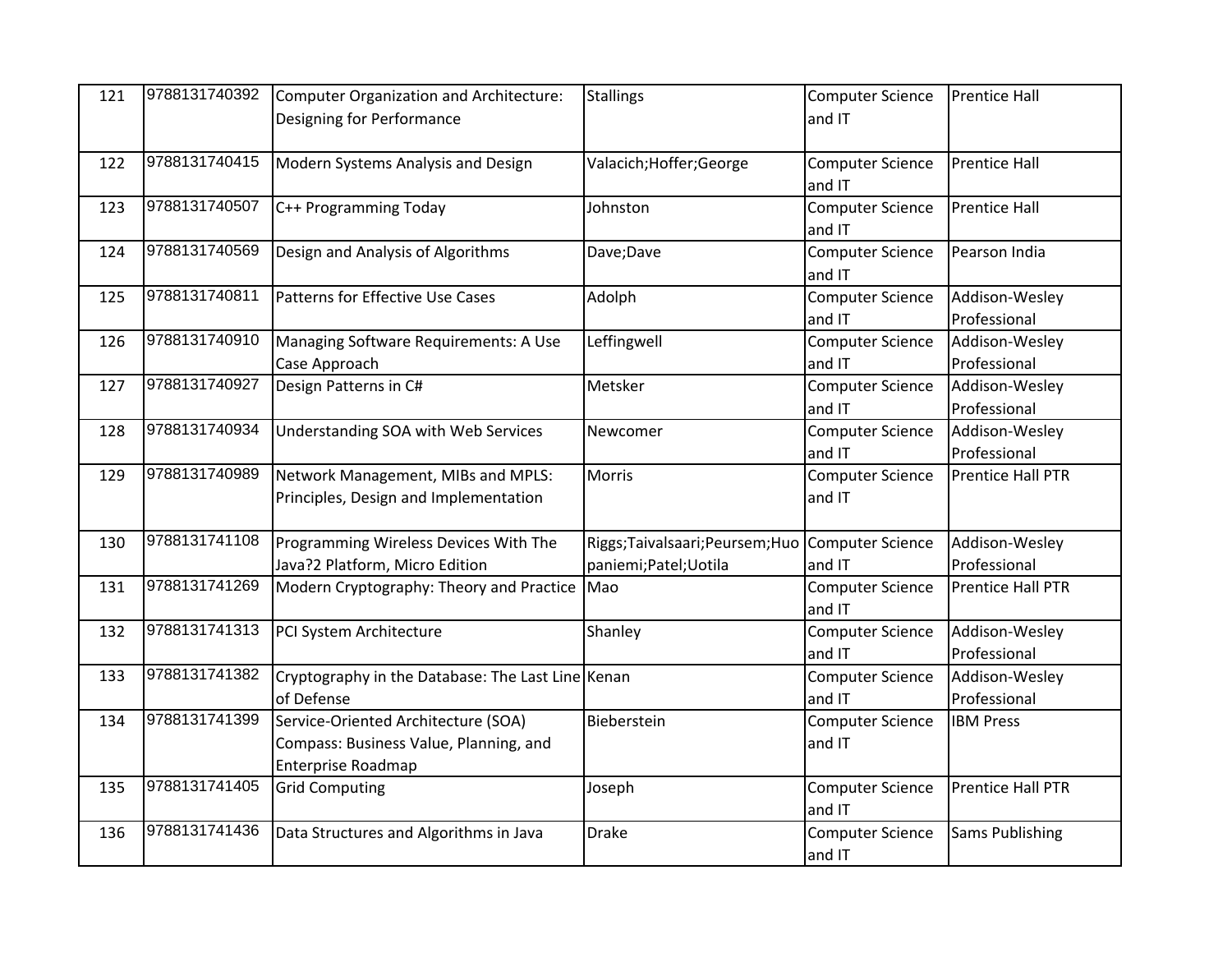| 137 | 9788131741603 | Service-Oriented Architecture: Concepts,            | Erl              | <b>Computer Science</b> | <b>Prentice Hall</b>   |
|-----|---------------|-----------------------------------------------------|------------------|-------------------------|------------------------|
|     |               | Technology, and Design                              |                  | and IT                  |                        |
| 138 | 9788131741719 | Software Testing                                    | Patton           | <b>Computer Science</b> | <b>Sams Publishing</b> |
|     |               |                                                     |                  | and IT                  |                        |
| 139 | 9788131741757 | Critical Testing Processes: Plan, Prepare,          | <b>Black</b>     | <b>Computer Science</b> | Addison-Wesley         |
|     |               | Perform, Perfect                                    |                  | and IT                  | Professional           |
| 140 | 9788131741764 | Human-Computer Interaction in the New               | Carroll          | <b>Computer Science</b> | Addison-Wesley         |
|     |               | Millennium                                          |                  | and IT                  | Professional           |
| 141 | 9788131741771 | Evaluating Software Architectures:                  | <b>Clements</b>  | <b>Computer Science</b> | Addison-Wesley         |
|     |               | <b>Methods and Case Studies</b>                     |                  | and IT                  | Professional           |
| 142 | 9788131741795 | Effective Software Testing: 50 Specific Ways Dustin |                  | <b>Computer Science</b> | Addison-Wesley         |
|     |               | to Improve Your Testing                             |                  | and IT                  | Professional           |
| 143 | 9788131741870 | Practical Software Measurement: Objective Mcgarry   |                  | <b>Computer Science</b> | Addison-Wesley         |
|     |               | <b>Information for Decision Makers</b>              |                  | and IT                  | Professional           |
|     |               |                                                     |                  |                         |                        |
| 144 | 9788131741900 | C++ Programming Language, The                       | Stroustrup       | <b>Computer Science</b> | Addison-Wesley         |
|     |               |                                                     |                  | and IT                  | Professional           |
| 145 | 9788131742068 | C Programming Essentials                            | Dey              | <b>Computer Science</b> | Pearson India          |
|     |               |                                                     |                  | and IT                  |                        |
| 146 | 9788131742099 | XML and Related Technologies                        | Kahate           | <b>Computer Science</b> | Pearson India          |
|     |               |                                                     |                  | and IT                  |                        |
| 147 | 9788131742105 | Public-key Cryptography: Theory and                 | Das; Madhavan    | Computer Science        | Pearson India          |
|     |               | Practice                                            |                  | and IT                  |                        |
| 148 | 9788131742112 | Software Architecture: A Case Based                 | Varma            | <b>Computer Science</b> | Pearson India          |
|     |               | Approach                                            |                  | and IT                  |                        |
| 149 | 9788131742143 | Applications Software Re-engineering                | Alam             | <b>Computer Science</b> | Pearson India          |
|     |               |                                                     |                  | and IT                  |                        |
| 150 | 9788131742501 | Artificial Intelligence: A Modern Approach          | Russell; Norvig  | <b>Computer Science</b> | <b>Prentice Hall</b>   |
|     |               |                                                     |                  | and IT                  |                        |
| 151 | 9788131742525 | Introduction to Computing and                       | Guzdial; Ericson | <b>Computer Science</b> | <b>Prentice Hall</b>   |
|     |               | Programming in Python: A Multimedia                 |                  | and IT                  |                        |
|     |               | Approach                                            |                  |                         |                        |
| 152 | 9788131742532 | Introduction to Java Programming, Brief             | Liang            | <b>Computer Science</b> | <b>Prentice Hall</b>   |
|     |               | Version                                             |                  | and IT                  |                        |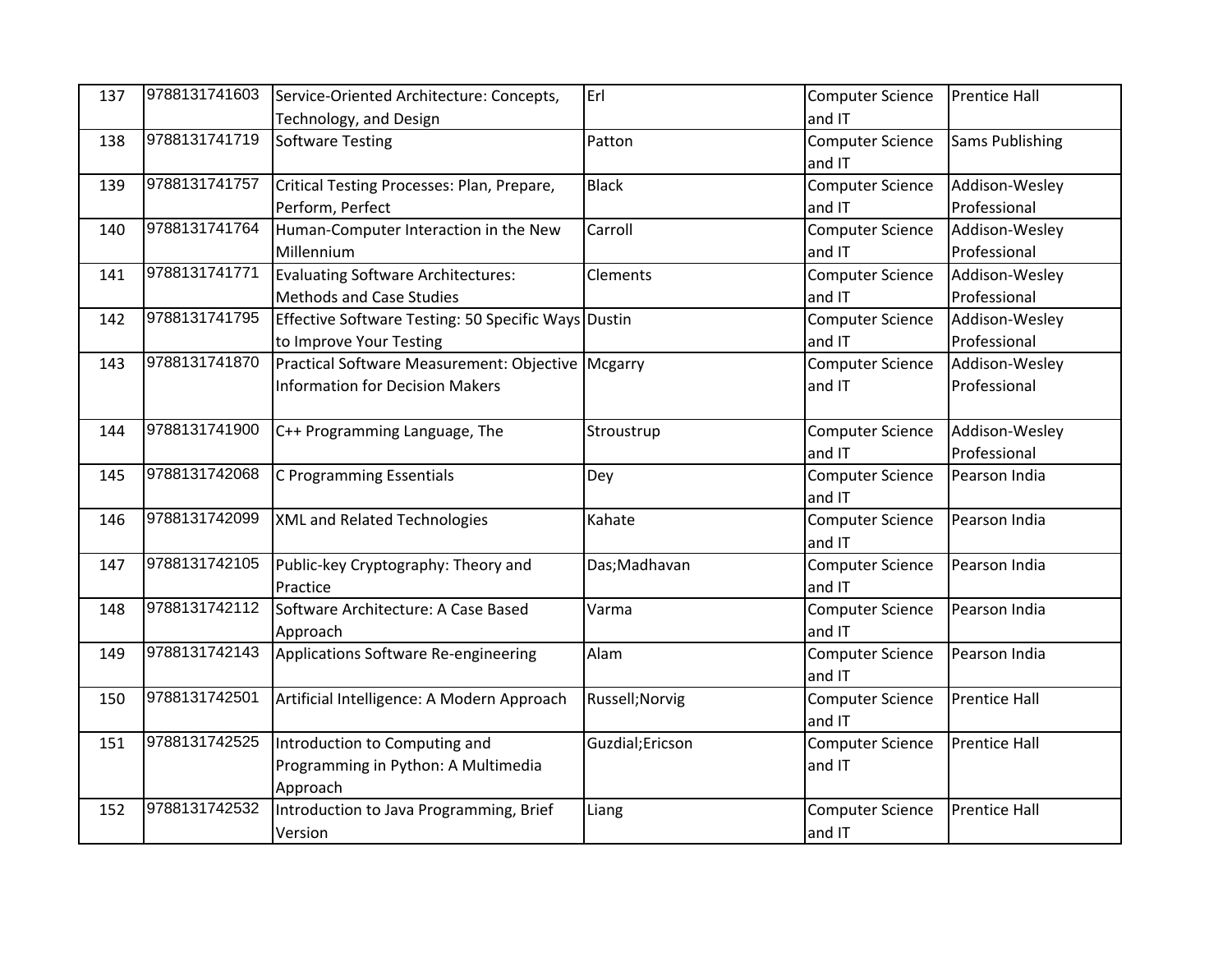| 153 | 9788131742549 | Search Engines: Information Retrieval in   | Croft;Metzler;Strohman | <b>Computer Science</b> | Addison-Wesley       |
|-----|---------------|--------------------------------------------|------------------------|-------------------------|----------------------|
|     |               | Practice                                   |                        | and IT                  | Professional         |
| 154 | 9788131742556 | Software Engineering: Theory and Practice  | Pfleeger; Atlee        | <b>Computer Science</b> | <b>Prentice Hall</b> |
|     |               |                                            |                        | and IT                  |                      |
| 155 | 9788131742563 | Starting Out with Java: From Control       | Gaddis                 | <b>Computer Science</b> | Addison-Wesley       |
|     |               | <b>Structures through Objects</b>          |                        | and IT                  | Professional         |
| 156 | 9788131742815 | <b>Operating Systems</b>                   | Haldar                 | <b>Computer Science</b> | Pearson India        |
|     |               |                                            |                        | and IT                  |                      |
| 157 | 9788131743089 | <b>Distributed Database Systems</b>        | Ray                    | <b>Computer Science</b> | Pearson India        |
|     |               |                                            |                        | and IT                  |                      |
| 158 | 9788131743195 | Introduction to Database Systems           | <b>ITL ESL</b>         | <b>Computer Science</b> | Pearson India        |
|     |               |                                            |                        | and IT                  |                      |
| 159 | 9788131743386 | Computer Graphics Using Java 2D and 3D     | Zhang; Liang           | <b>Computer Science</b> | <b>Prentice Hall</b> |
|     |               |                                            |                        | and IT                  |                      |
| 160 | 9788131743393 | C++ for Business Programmers               | Molluzzo               | <b>Computer Science</b> | <b>Prentice Hall</b> |
|     |               |                                            |                        | and IT                  |                      |
| 161 | 9788131743409 | Unified Software Engineering With Java     | Merx; Norman           | <b>Computer Science</b> | <b>Prentice Hall</b> |
|     |               |                                            |                        | and IT                  |                      |
| 162 | 9788131743416 | Database Systems Using Oracle: A           | Shah                   | <b>Computer Science</b> | <b>Prentice Hall</b> |
|     |               | Simplified Guide to SQL and PL/SQL         |                        | and IT                  |                      |
| 163 | 9788131743423 | Tools for Structured and Object-Oriented   | Bohl; Rynn             | <b>Computer Science</b> | <b>Prentice Hall</b> |
|     |               | Design: An Introduction to Programming     |                        | and IT                  |                      |
|     |               | Logic                                      |                        |                         |                      |
| 164 | 9788131743430 | Java Software Solutions for AP Computer    | Lewis;Loftus;Cocking   | <b>Computer Science</b> | <b>Prentice Hall</b> |
|     |               | Science                                    |                        | and IT                  |                      |
| 165 | 9788131743447 | Mastering the Internet, XHTML and          | Zeid                   | <b>Computer Science</b> | <b>Prentice Hall</b> |
|     |               | JavaScript                                 |                        | and IT                  |                      |
| 166 | 9788131743454 | Parallel Programming: Techniques and       | Wilkinson; Allen       | <b>Computer Science</b> | <b>Prentice Hall</b> |
|     |               | <b>Applications Using Networked</b>        |                        | and IT                  |                      |
|     |               | <b>Workstations and Parallel Computers</b> |                        |                         |                      |
| 167 | 9788131743461 | Java: An Eventful Approach                 | Bruce;Danyluk;Murtagh  | <b>Computer Science</b> | Prentice Hall        |
|     |               |                                            |                        | and IT                  |                      |
| 168 | 9788131743478 | Data Structures and Algorithms in Java     | <b>Drake</b>           | <b>Computer Science</b> | <b>Prentice Hall</b> |
|     |               |                                            |                        | and IT                  |                      |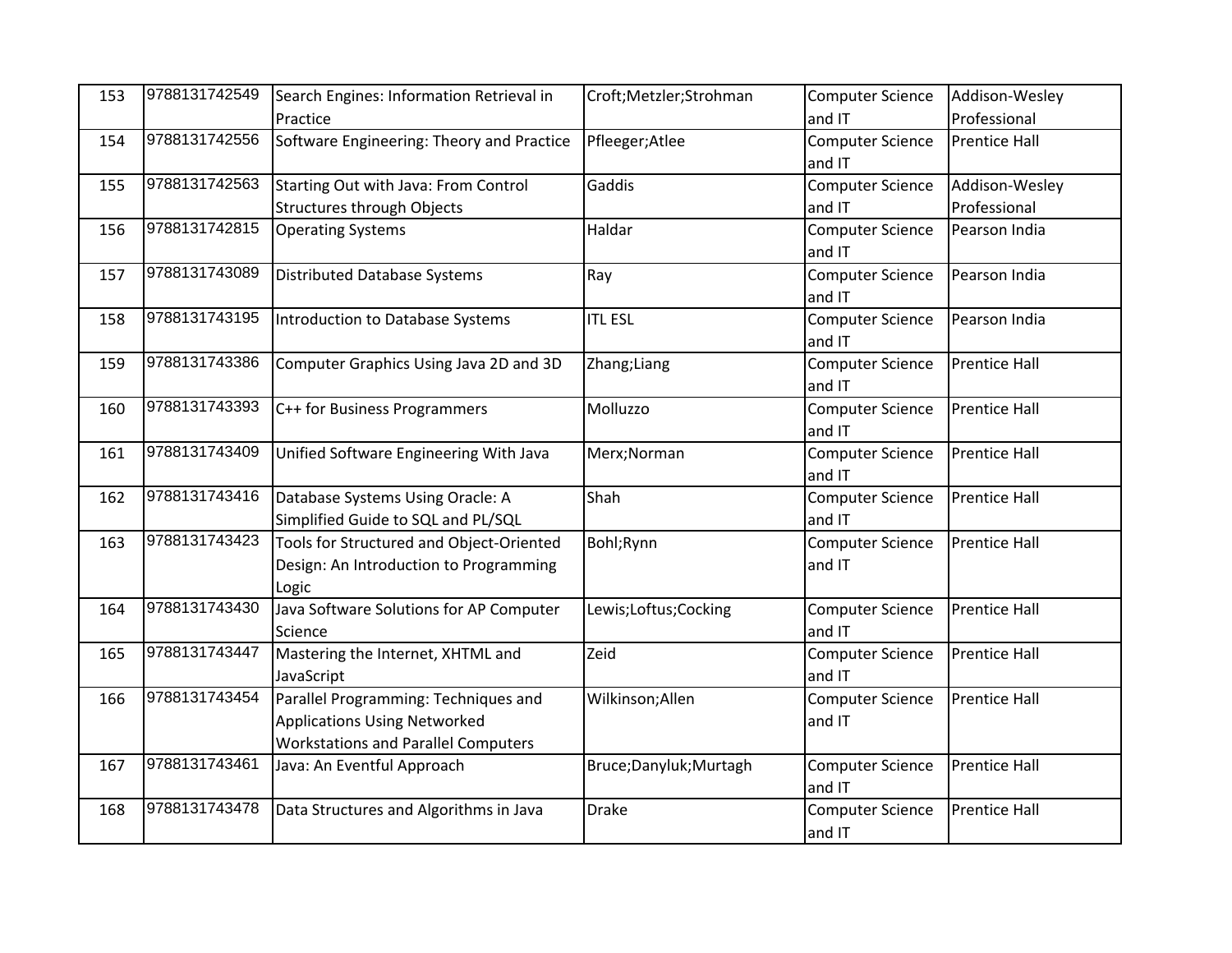| 169 | 9788131743485 | Structured Computer Organization            | Tanenbaum            | <b>Computer Science</b> | <b>Prentice Hall</b> |
|-----|---------------|---------------------------------------------|----------------------|-------------------------|----------------------|
|     |               |                                             |                      | and IT                  |                      |
| 170 | 9788131743492 | Hands-on Networking with Internet           | Comer                | Computer Science        | Addison-Wesley       |
|     |               | Technologies                                |                      | and IT                  | Professional         |
| 171 | 9788131743508 | C++: Classes and Data Structures            | Childs               | <b>Computer Science</b> | <b>Prentice Hall</b> |
|     |               |                                             |                      | and IT                  |                      |
| 172 | 9788131743515 | Data Structures Outside-In with Java        | Venugopal            | <b>Computer Science</b> | <b>Prentice Hall</b> |
|     |               |                                             |                      | and IT                  |                      |
| 173 | 9788131743522 | Learning To Program with Alice              | Dann;Cooper;Pausch   | <b>Computer Science</b> | <b>Prentice Hall</b> |
|     |               |                                             |                      | and IT                  |                      |
| 174 | 9788131743539 | Data Structures and Abstractions with Java  | Carrano              | <b>Computer Science</b> | <b>Prentice Hall</b> |
|     |               |                                             |                      | and IT                  |                      |
| 175 | 9788131743546 | Distributed Systems: Principles and         | Tanenbaum; Van Steen | <b>Computer Science</b> | <b>Prentice Hall</b> |
|     |               | Paradigms                                   |                      | and IT                  |                      |
| 176 | 9788131743553 | Automated Network Management Systems: Comer |                      | <b>Computer Science</b> | <b>Prentice Hall</b> |
|     |               | <b>Current and Future Capabilities</b>      |                      | and IT                  |                      |
|     |               |                                             |                      |                         |                      |
| 177 | 9788131743577 | <b>Modern Operating Systems</b>             | Tanenbaum            | <b>Computer Science</b> | <b>Prentice Hall</b> |
|     |               |                                             |                      | and IT                  |                      |
| 178 | 9788131743584 | Gift of Fire, A: Social, Legal, and Ethical | Baase                | <b>Computer Science</b> | <b>Prentice Hall</b> |
|     |               | Issues for Computing and the Internet       |                      | and IT                  |                      |
| 179 | 9788131743591 | Simply Visual Basic 2008                    | Deitel               | <b>Computer Science</b> | <b>Prentice Hall</b> |
|     |               |                                             |                      | and IT                  |                      |
| 180 | 9788131743614 | Introduction to Programming Using Visual    | Schneider            | <b>Computer Science</b> | <b>Prentice Hall</b> |
|     |               | <b>Basic 2008, An</b>                       |                      | and IT                  |                      |
| 181 | 9788131743621 | Objects First With Java: A Practical        | Barnes; Kolling      | <b>Computer Science</b> | <b>Prentice Hall</b> |
|     |               | Introduction Using BlueJ                    |                      | and IT                  |                      |
| 182 | 9788131743638 | System Programming with C and Unix          | Hoover               | <b>Computer Science</b> | Addison-Wesley       |
|     |               |                                             |                      | and IT                  | Professional         |
| 183 | 9788131743645 | Java: An Introduction to Problem Solving    | Savitch; Carrano     | <b>Computer Science</b> | <b>Prentice Hall</b> |
|     |               | and Programming                             |                      | and IT                  |                      |
| 184 | 9788131743652 | Starting Out With Visual Basic 2008 Update  | Gaddis; Irvine       | <b>Computer Science</b> | Addison-Wesley       |
|     |               |                                             |                      | and IT                  | Professional         |
| 185 | 9788131743669 | Java Software Structures: Designing and     | Lewis;Chase          | <b>Computer Science</b> | Addison-Wesley       |
|     |               | <b>Using Data Structures</b>                |                      | and IT                  | Professional         |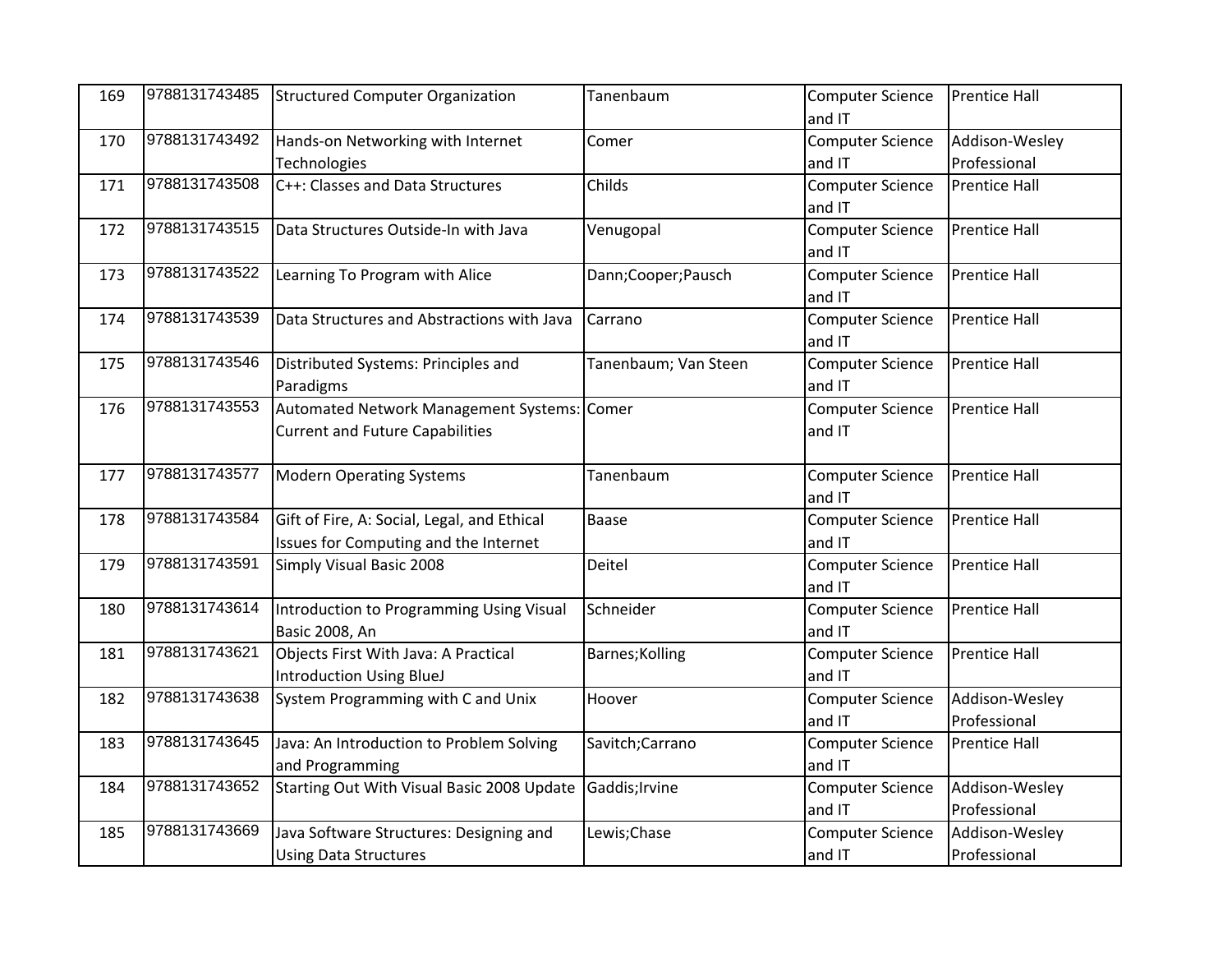| 186 | 9788131743683 | Introduction to Programming with C++          | Liang                    | <b>Computer Science</b> | <b>Prentice Hall</b> |
|-----|---------------|-----------------------------------------------|--------------------------|-------------------------|----------------------|
|     |               |                                               |                          | and IT                  |                      |
| 187 | 9788131743706 | Starting Out with Games and Graphics in       | Gaddis                   | <b>Computer Science</b> | Addison-Wesley       |
|     |               | $C++$                                         |                          | and IT                  | Professional         |
| 188 | 9788131743713 | Prelude to Programming: Concepts and          | Venit; Drake             | <b>Computer Science</b> | Addison-Wesley       |
|     |               | Design                                        |                          | and IT                  | Professional         |
| 189 | 9788131743720 | <b>Starting Out with Python</b>               | Gaddis                   | <b>Computer Science</b> | Addison-Wesley       |
|     |               |                                               |                          | and IT                  | Professional         |
| 190 | 9788131743737 | Starting Out with C++: From Control           | Gaddis                   | <b>Computer Science</b> | Addison-Wesley       |
|     |               | <b>Structures through Objects</b>             |                          | and IT                  | Professional         |
| 191 | 9788131743744 | Artificial Intelligence: Structures and       | Luger                    | <b>Computer Science</b> | Addison-Wesley       |
|     |               | <b>Strategies for Complex Problem Solving</b> |                          | and IT                  | Professional         |
|     |               |                                               |                          |                         |                      |
| 192 | 9788131744697 | IT Systems Management                         | Schiesser                | <b>Computer Science</b> | <b>Prentice Hall</b> |
|     |               |                                               |                          | and IT                  |                      |
| 193 | 9788131744772 | Modern VLSI Design: IP-Based Design           | Wolf                     | <b>Computer Science</b> | <b>Prentice Hall</b> |
|     |               |                                               |                          | and IT                  |                      |
| 194 | 9788131744857 | <b>SOA Design Patterns</b>                    | Erl                      | Computer Science        | <b>Prentice Hall</b> |
|     |               |                                               |                          | and IT                  |                      |
| 195 | 9788131744888 | Data Center Fundamentals                      | Arregoces; Portolani     | <b>Computer Science</b> | <b>Cisco Press</b>   |
|     |               |                                               |                          | and IT                  |                      |
| 196 | 9788131745014 | Cloud Computing and SOA Convergence in        | Linthicum                | Computer Science        | Addison-Wesley       |
|     |               | Your Enterprise: A Step-by-Step Guide         |                          | and IT                  | Professional         |
|     |               |                                               |                          |                         |                      |
| 197 | 9788131745076 | Estimating Software-Intensive Systems:        | Stutzke                  | <b>Computer Science</b> | Addison-Wesley       |
|     |               | Projects, Products, and Processes             |                          | and IT                  | Professional         |
|     |               |                                               |                          |                         |                      |
| 198 | 9788131745489 | Facts and Fallacies of Software Engineering   | Glass                    | <b>Computer Science</b> | Addison-Wesley       |
|     |               |                                               |                          | and IT                  | Professional         |
| 199 | 9788131745588 | Software Language Engineering: Creating       | Kleppe                   | <b>Computer Science</b> | Addison-Wesley       |
|     |               | Domain-Specific Languages Using               |                          | and IT                  | Professional         |
|     |               | Metamodels                                    |                          |                         |                      |
| 200 | 9788131746073 | Leading Lean Software Development:            | Poppendieck; Poppendieck | <b>Computer Science</b> | Addison-Wesley       |
|     |               | Results Are not the Point                     |                          | and IT                  | Professional         |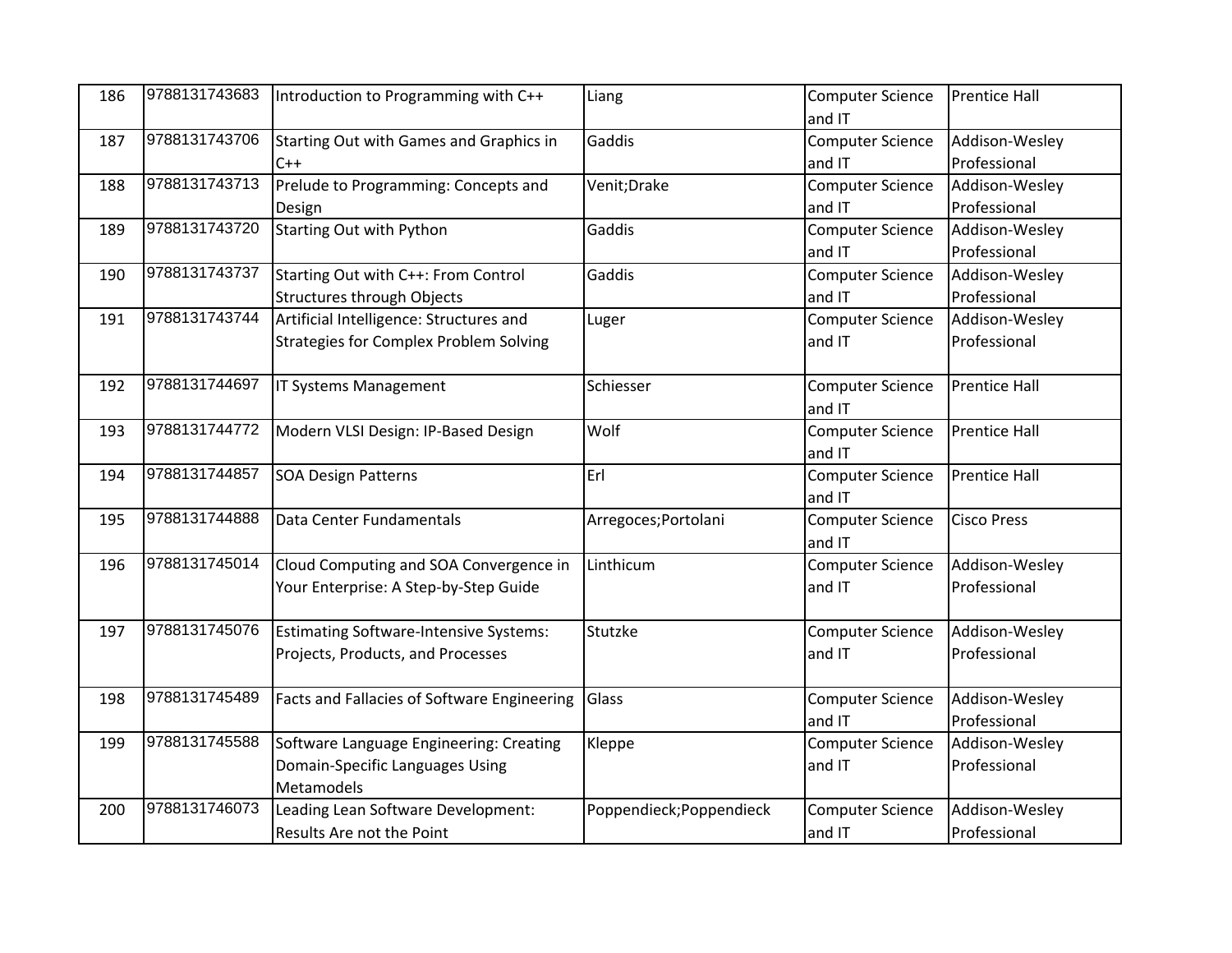| 201 | 9788131746332 | Foundation of Green IT: Consolidation,                             | Poniatowski                  | <b>Computer Science</b> | <b>Prentice Hall</b> |
|-----|---------------|--------------------------------------------------------------------|------------------------------|-------------------------|----------------------|
|     |               | Virtualization, Efficiency, and ROI in the                         |                              | and IT                  |                      |
|     |               | Data Center                                                        |                              |                         |                      |
| 202 | 9788131746592 | Growing Object-Oriented Software, Guided   Freeman; Pryce          |                              | <b>Computer Science</b> | Addison-Wesley       |
|     |               | by Tests                                                           |                              | and IT                  | Professional         |
| 203 | 9788131746783 | <b>Evaluating Project Decisions: Case Studies</b>                  | Hoover; Rosso-Llopart; Taran | <b>Computer Science</b> | Addison-Wesley       |
|     |               | in Software Engineering                                            |                              | and IT                  | Professional         |
| 204 | 9788131746882 | Cleanroom Software Engineering:                                    | Prowell et al.               | <b>Computer Science</b> | Addison-Wesley       |
|     |               | <b>Technology and Process</b>                                      |                              | and IT                  | Professional         |
| 205 | 9788131746943 | Process of Software Architecting, The                              | Eeles; Cripps                | <b>Computer Science</b> | Addison-Wesley       |
|     |               |                                                                    |                              | and IT                  | Professional         |
| 206 | 9788131747421 | Engineering the Complex SOC: Fast, Flexible Rowen                  |                              | <b>Computer Science</b> | <b>Prentice Hall</b> |
|     |               | Design with Configurable Processors                                |                              | and IT                  |                      |
|     |               |                                                                    |                              |                         |                      |
| 207 | 9788131747773 | Real-Time Agility: The Harmony/ESW                                 | Douglass                     | <b>Computer Science</b> | Addison-Wesley       |
|     |               | Method for Real-Time and Embedded                                  |                              | and IT                  | Professional         |
|     |               | <b>Systems Development</b>                                         |                              |                         |                      |
| 208 | 9788131747797 | Fuzzing: Brute Force Vulnerability Discovery Sutton; Greene; Amini |                              | <b>Computer Science</b> | Addison-Wesley       |
|     |               |                                                                    |                              | and IT                  | Professional         |
| 209 | 9788131748077 | Modern VLSI Design: System-on-Chip                                 | Wolf                         | <b>Computer Science</b> | <b>Prentice Hall</b> |
|     |               | Design                                                             |                              | and IT                  |                      |
| 210 | 9788131748886 | Real World FPGA Design with Verilog                                | Coffman                      | <b>Computer Science</b> | <b>Prentice Hall</b> |
|     |               |                                                                    |                              | and IT                  |                      |
| 211 | 9788131748930 | Fuzzy Logic and Control: Software and                              | Jamshidi; Vadiee; Ross       | <b>Computer Science</b> | <b>Prentice Hall</b> |
|     |               | Hardware Applications, Vol. 2                                      |                              | and IT                  |                      |
| 212 | 9788131750216 | Designing for Interaction: Creating                                | Saffer                       | <b>Computer Science</b> | <b>New Riders</b>    |
|     |               | Innovative Applications and Devices                                |                              | and IT                  |                      |
| 213 | 9788131751336 | Database Design for Mere Mortals?: A                               | Hernandez                    | <b>Computer Science</b> | Addison-Wesley       |
|     |               | Hands-On Guide to Relational Database                              |                              | and IT                  | Professional         |
|     |               | Design                                                             |                              |                         |                      |
| 214 | 9788131752692 | Programming in C: A Practical Approach                             | Mittal                       | <b>Computer Science</b> | Pearson India        |
|     |               |                                                                    |                              | and IT                  |                      |
| 215 | 9788131753132 | Programming Techniques through C: A                                | Venkateshmurthy              | <b>Computer Science</b> | Pearson India        |
|     |               | <b>Beginner's Companion</b>                                        |                              | and IT                  |                      |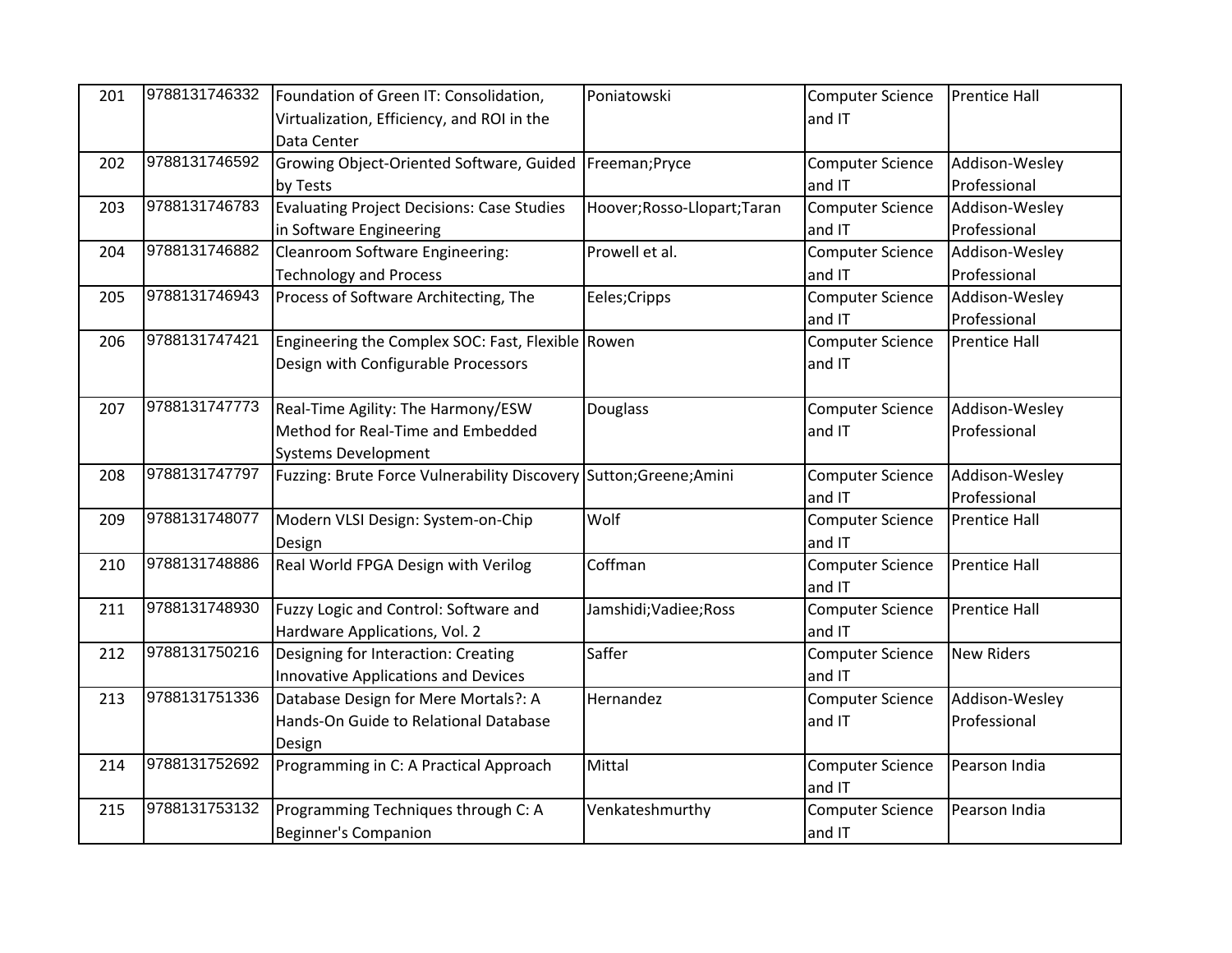| 216 | 9788131753156 | Network Management: Principles and                       | Subramanian        | <b>Computer Science</b> | Pearson India            |
|-----|---------------|----------------------------------------------------------|--------------------|-------------------------|--------------------------|
|     |               | Practice                                                 |                    | and IT                  |                          |
| 217 | 9788131753774 | Data Structures and Algorithms Using C++                 | Akepogu; Palagiri  | <b>Computer Science</b> | Pearson India            |
|     |               |                                                          |                    | and IT                  |                          |
| 218 | 9788131757352 | Patterns-Based Engineering: Successfully                 | Ackerman; Gonzalez | <b>Computer Science</b> | Addison-Wesley           |
|     |               | Delivering Solutions via Patterns                        |                    | and IT                  | Professional             |
|     |               |                                                          |                    |                         |                          |
| 219 | 9788131757376 | Advanced Use Case Modeling: Software                     | Armour; Miller     | <b>Computer Science</b> | Addison-Wesley           |
|     |               | Systems                                                  |                    | and IT                  | Professional             |
| 220 | 9788131757390 | Configuration Management Best Practices:                 | Aiello; Sachs      | <b>Computer Science</b> | Addison-Wesley           |
|     |               | Practical Methods that Work in the Real                  |                    | and IT                  | Professional             |
|     |               | World                                                    |                    |                         |                          |
| 221 | 9788131757543 | IT Architectures and Middleware: Strategies Britton; Bye |                    | <b>Computer Science</b> | Addison-Wesley           |
|     |               | for Building Large, Integrated Systems                   |                    | and IT                  | Professional             |
|     |               |                                                          |                    |                         |                          |
| 222 | 9788131757925 | Domain-Specific Languages                                | Fowler             | <b>Computer Science</b> | Addison-Wesley           |
|     |               |                                                          |                    | and IT                  | Professional             |
| 223 | 9788131775820 | Introduction to Database Management                      | Kahate             | <b>Computer Science</b> | <b>Pearson Education</b> |
|     |               | Systems                                                  |                    | and IT                  | India                    |
| 224 | 9788131775851 | Object-Oriented Programming with ANSI                    | Kamthane           | <b>Computer Science</b> | Pearson Education        |
|     |               | and Turbo C++                                            |                    | and IT                  | India                    |
| 225 | 9788131776100 | Test Automation and QTP: QTP 9.2, QTP                    | Gupta              | <b>Computer Science</b> | Pearson Education        |
|     |               | 9.5, QTP 10.0 and Functional Test 11.0                   |                    | and IT                  | India                    |
|     |               |                                                          |                    |                         |                          |
| 226 | 9788131776124 | <b>Computer Programming: For Anna</b>                    | Kamthane; ITL ESL  | <b>Computer Science</b> | Pearson Education        |
|     |               | University                                               |                    | and IT                  | India                    |
| 227 | 9788131776148 | Data Structures Using C: For BPUT                        | Kamthane           | <b>Computer Science</b> | Pearson Education        |
|     |               |                                                          |                    | and IT                  | India                    |
| 228 | 9788131797600 | Database Management Systems                              | <b>ITL ESL</b>     | <b>Computer Science</b> | Pearson Education        |
|     |               |                                                          |                    | and IT                  | India                    |
| 229 | 9788131797662 | Cryptography and Network Security                        | <b>ITL ESL</b>     | <b>Computer Science</b> | Pearson Education        |
|     |               |                                                          |                    | and IT                  | India                    |
| 230 | 9788131798584 | Object oriented programming with C++                     | Bhave; Patekar     | <b>Computer Science</b> | Pearson Education        |
|     |               |                                                          |                    | and IT                  | India                    |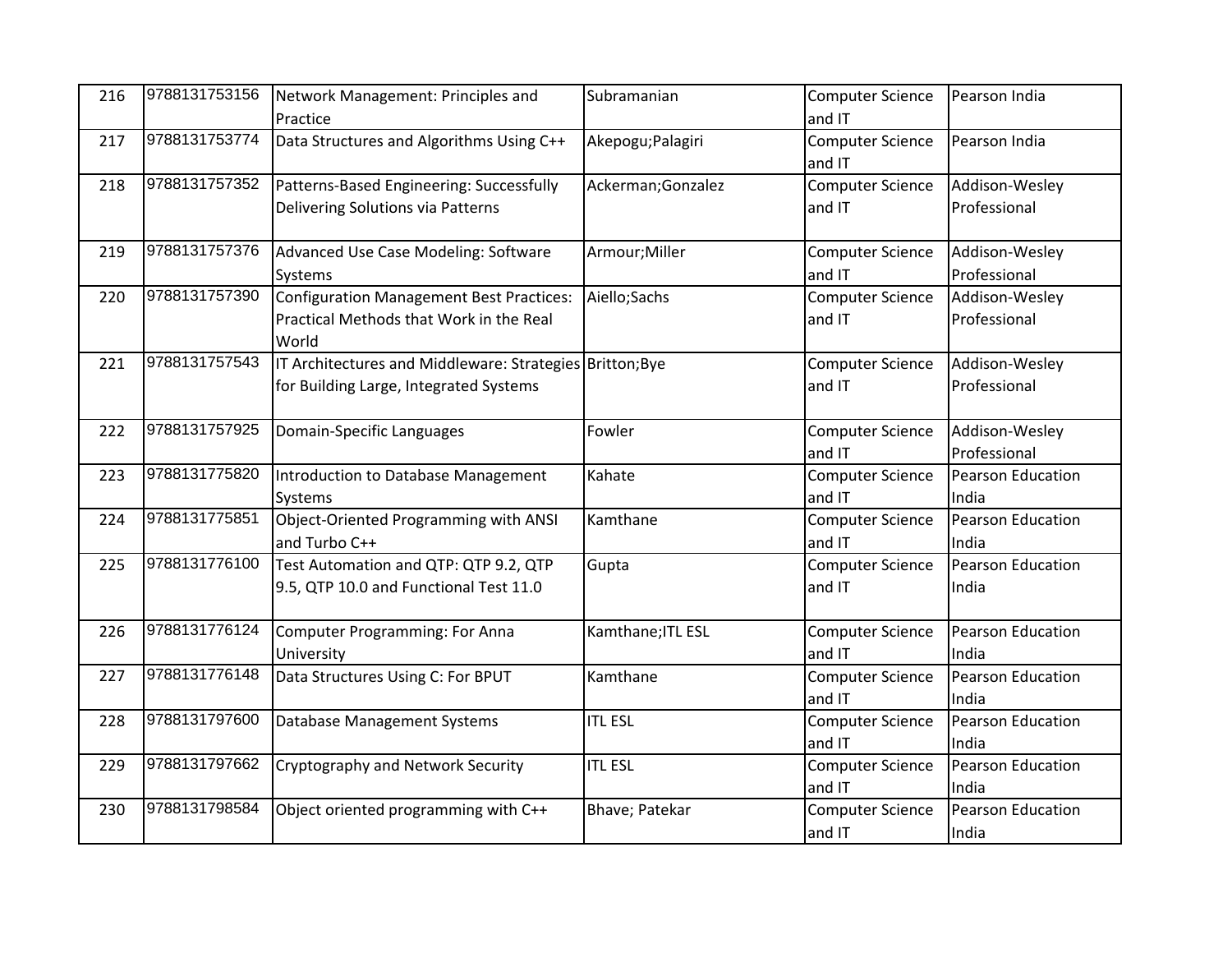| 231 | 9788131798966 | Object Oriented Programming Through         | Vasappanavara;          | <b>Computer Science</b> | <b>Pearson Education</b> |
|-----|---------------|---------------------------------------------|-------------------------|-------------------------|--------------------------|
|     |               | Java: For JNTU                              | Vasappanavara;          | and IT                  | India                    |
|     |               |                                             | Vasappanavara           |                         |                          |
| 232 | 9788131799055 | Data Warehousing and Mining                 | <b>ITL ESL</b>          | <b>Computer Science</b> | Pearson Education        |
|     |               |                                             |                         | and IT                  | India                    |
| 233 | 9788131799604 | Computer Programming and IT                 | Kamthane; Kamal         | <b>Computer Science</b> | Pearson Education        |
|     |               |                                             |                         | and IT                  | India                    |
| 234 | 9788131799628 | Computer Organization and Architecture:     | Ghoshal                 | <b>Computer Science</b> | <b>Pearson Education</b> |
|     |               | From 8085 to core2Duo & Beyond (For         |                         | and IT                  | India                    |
|     |               | JNTUK)                                      |                         |                         |                          |
| 235 | 9788131799772 | The 8085 Microprocessor: Architecture,      | Kumar; Umashankar       | <b>Computer Science</b> | <b>Pearson Education</b> |
|     |               | Programming and Interfacing: Architecture,  |                         | and IT                  | India                    |
|     |               | Programming and Interfacing                 |                         |                         |                          |
|     |               |                                             |                         |                         |                          |
| 236 | 9789332501362 | Data Structures Using C                     | Bandyopadhyay; De       | <b>Computer Science</b> | Pearson Education        |
|     |               |                                             |                         | and IT                  | India                    |
| 237 | 9789332506138 | Computer Programming: For Anna              | Kamthane                | <b>Computer Science</b> | Pearson Education        |
|     |               | University                                  |                         | and IT                  | India                    |
| 238 | 9789332506343 | Programming and Data Structures : For       | Kamthane                | <b>Computer Science</b> | Pearson Education        |
|     |               | Anna University                             |                         | and IT                  | India                    |
| 239 | 9789332506404 | Network Management : Principles and         | Subramanian             | <b>Computer Science</b> | Pearson Education        |
|     |               | Practice                                    |                         | and IT                  | India                    |
| 240 | 9789332506466 | Computer Programming: For University of     | Bhave; Patekar          | <b>Computer Science</b> | <b>Pearson Education</b> |
|     |               | Mumbai                                      |                         | and IT                  | India                    |
| 241 | 9789332506848 | <b>Next Generation IT Architecture</b>      | Subrahmanya; Lakshmanan | <b>Computer Science</b> | Pearson Education        |
|     |               |                                             |                         | and IT                  | India                    |
| 242 | 9789332506855 | <b>Fundamentals of Computer Programming</b> | Kamthane; ITL ESL       | <b>Computer Science</b> | Pearson Education        |
|     |               | and IT : For PTU                            |                         | and IT                  | India                    |
| 243 | 9789332509603 | Computer Fundamentals and Programming       | <b>ITL ESL</b>          | <b>Computer Science</b> | Pearson Education        |
|     |               | Concepts: For Chaudhary Charan Singh        |                         | and IT                  | India                    |
|     |               | University                                  |                         |                         |                          |
| 244 | 9789332509955 | Foundations of Software Testing: For VTU    | Mathur                  | <b>Computer Science</b> | Pearson Education        |
|     |               |                                             |                         | and IT                  | India                    |
| 245 | 9789332510289 | Programming in C: For BPUT                  | Kamthane                | <b>Computer Science</b> | Pearson Education        |
|     |               |                                             |                         | and IT                  | India                    |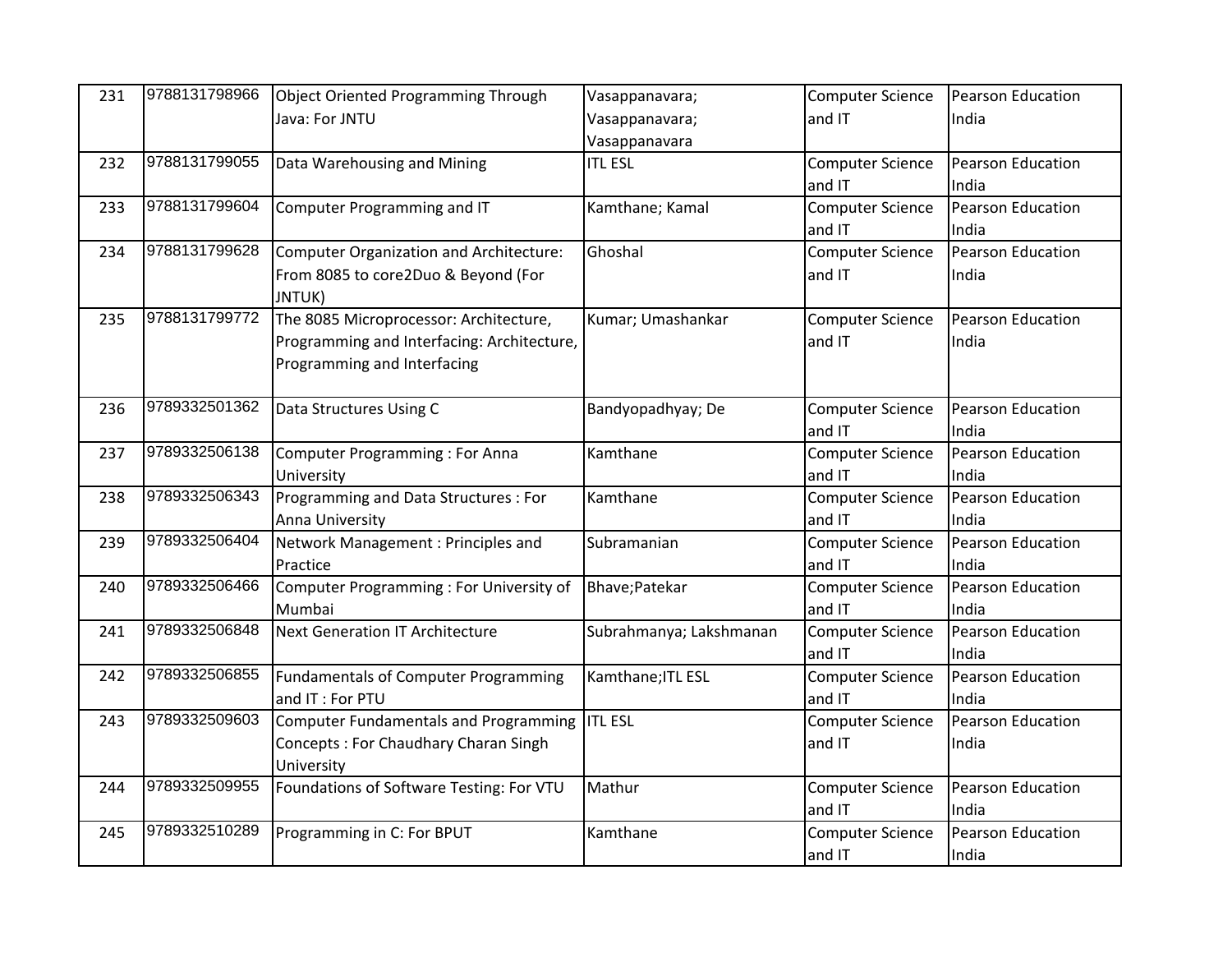| 246 | 9789332510319 | Automata Theory and Formal Languages        | Kandar                  | <b>Computer Science</b> | Pearson Education    |
|-----|---------------|---------------------------------------------|-------------------------|-------------------------|----------------------|
|     |               |                                             |                         | and IT                  | India                |
| 247 | 9789332510821 | Basic Computation and Principles of         | Dey; Bandopadhyay; Goel | <b>Computer Science</b> | Pearson Education    |
|     |               | Computer Programming: For WBUT              |                         | and IT                  | India                |
| 248 | 9789332514225 | Data Structures using C, 2e                 | Sharma                  | <b>Computer Science</b> | Pearson India        |
|     |               |                                             |                         | and IT                  |                      |
| 249 | 9789332514218 | Express Learning - Fundamentals of          | <b>ITL ESL</b>          | <b>Computer Science</b> | Pearson India        |
|     |               | Computer Prog an IT                         |                         | and IT                  |                      |
| 250 | 9789332516328 | Introduction to Automata Theory, Formal     | Kandar                  | <b>Computer Science</b> | Pearson India        |
|     |               | Languages and Computation                   |                         | and IT                  |                      |
| 251 | 9789332520288 | Programming in C++, 2/e                     | Kamthane                | <b>Computer Science</b> | Pearson India        |
|     |               |                                             |                         | and IT                  |                      |
| 252 | 9788131735275 | Ad Hoc Mobile Wireless Networks:            | Toh                     | <b>Computer Science</b> | <b>Prentice Hall</b> |
|     |               | <b>Protocols and Systems</b>                |                         | and IT                  |                      |
| 253 | 9789332514201 | Soft Computing                              | Roy; Chakraborty        | <b>Computer Science</b> | Pearson India        |
|     |               |                                             |                         | and IT                  |                      |
| 254 | 9789332517653 | Foundations of Software Testing, 2/e        | Mathur                  | <b>Computer Science</b> | Pearson India        |
|     |               |                                             |                         | and IT                  |                      |
| 255 | 9781292038490 | System Dynamics: Pearson New                | Ogata                   | <b>Computer Science</b> | Pearson              |
|     |               | <b>International Edition</b>                |                         | and IT                  |                      |
| 256 | 9789332526280 | Concepts of Database Management System Naik |                         | <b>Computer Science</b> | Pearson              |
|     |               |                                             |                         | and IT                  |                      |
| 257 | 9789332524811 | Programming in MATLAB <sup>®</sup>          | Patel                   | <b>Computer Science</b> | Pearson              |
|     |               |                                             |                         | and IT                  |                      |
| 258 | 9788131776513 | <b>Cloud Computing</b>                      | Srinivasan              | <b>Computer Science</b> | Pearson              |
|     |               |                                             |                         | and IT                  |                      |
| 259 | 9781292055855 | Prelude to Programming: Pearson New         | Venit; Drake            | <b>Computer Science</b> | Pearson              |
|     |               | International Edition: Concepts and Design  |                         | and IT                  |                      |
|     |               |                                             |                         |                         |                      |
| 260 | 9780273793762 | Cryptography and Network Security:          | <b>Stallings</b>        | <b>Computer Science</b> | Pearson              |
|     |               | Principles and Practice, International      |                         | and IT                  |                      |
|     |               | <b>Edition: Principles and Practice</b>     |                         |                         |                      |
| 261 | 9781292038025 | Introduction to Programming in Java:        | Sedgewick; wayne        | <b>Computer Science</b> | Pearson              |
|     |               | Pearson New International Edition: An       |                         | and IT                  |                      |
|     |               | Interdisciplinary Approach                  |                         |                         |                      |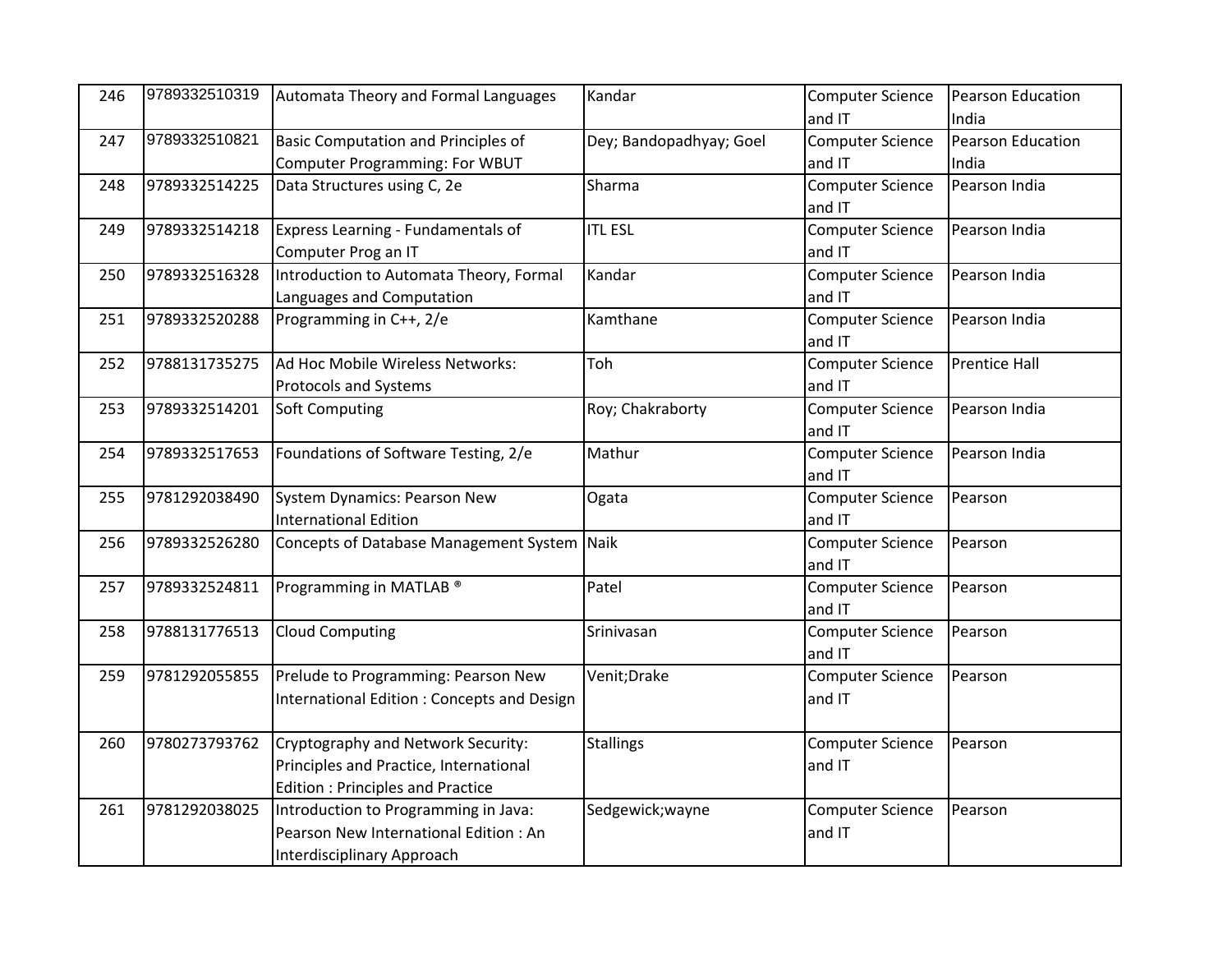| 262 | 9781405890588 | Computer Systems Architecture : a                         | Williams                        | <b>Computer Science</b> | <b>Prentice Hall</b>  |
|-----|---------------|-----------------------------------------------------------|---------------------------------|-------------------------|-----------------------|
|     |               | Networking Approach                                       |                                 | and IT                  |                       |
| 263 | 9780273775317 | Computer Organization and Architecture:                   | <b>Stallings</b>                | <b>Computer Science</b> | Pearson Education     |
|     |               | <b>International Edition</b>                              |                                 | and IT                  |                       |
| 264 | 9781405890250 | Software Design                                           | Budgen                          | <b>Computer Science</b> | <b>Addison Wesley</b> |
|     |               |                                                           |                                 | and IT                  |                       |
| 265 | 9781292038957 | 8051 Microcontroller and Embedded                         | Mazidi; Mazidi; McKinlay        | <b>Computer Science</b> | Pearson               |
|     |               | Systems, The: Pearson New International                   |                                 | and IT                  |                       |
|     |               | Edition                                                   |                                 |                         |                       |
| 266 | 9781292037189 | Computer Networks: Pearson New                            | Tanenbaum; Wetherall            | <b>Computer Science</b> | Pearson               |
|     |               | International Edition : University of                     |                                 | and IT                  |                       |
|     |               | Hertfordshire                                             |                                 |                         |                       |
| 267 | 9781405890489 | Computer Networking and the Internet                      | Halsall                         | <b>Computer Science</b> | <b>Addison Wesley</b> |
|     |               |                                                           |                                 | and IT                  |                       |
| 268 | 9781292037271 | Data and Computer Communications:                         | <b>Stallings</b>                | <b>Computer Science</b> | Pearson               |
|     |               | Pearson New International Edition                         |                                 | and IT                  |                       |
| 269 | 9781292037363 | Logic and Computer Design Fundamentals:                   | Mano;Kime                       | <b>Computer Science</b> | Pearson               |
|     |               | Pearson New International Edition                         |                                 | and IT                  |                       |
|     |               |                                                           |                                 |                         |                       |
| 270 | 9781292037219 | Programming the World Wide Web:                           | Sebesta                         | <b>Computer Science</b> | Pearson               |
|     |               | Pearson New International Edition                         |                                 | and IT                  |                       |
| 271 | 9781292037172 | Artificial Intelligence: Pearson New                      | Russell; Norvig                 | <b>Computer Science</b> | Pearson               |
|     |               | International Edition: A Modern Approach                  |                                 | and IT                  |                       |
|     |               |                                                           |                                 |                         |                       |
| 272 | 9781292013978 | Problem Solving & Programming Concepts: Sprankle; Hubbard |                                 | <b>Computer Science</b> | Pearson Education     |
|     |               | <b>International Edition</b>                              |                                 | and IT                  |                       |
| 273 | 9780273775560 | Concepts of Programming Languages:                        | Sebesta                         | <b>Computer Science</b> | Pearson Education     |
|     |               | <b>International Edition</b>                              |                                 | and IT                  |                       |
| 274 | 9781292037011 | Designing the User Interface: Pearson New                 | Shneiderman; Plaisant; Cohen; J | Computer Science        | Pearson               |
|     |               | International Edition : Strategies for                    | acobs                           | and IT                  |                       |
|     |               | <b>Effective Human-Computer Interaction</b>               |                                 |                         |                       |
|     |               |                                                           |                                 |                         |                       |
| 275 | 9781292037196 | Computer Graphics with Open GL: Pearson                   | Hearn;Baker;Carithers           | <b>Computer Science</b> | Pearson               |
|     |               | <b>New International Edition</b>                          |                                 | and IT                  |                       |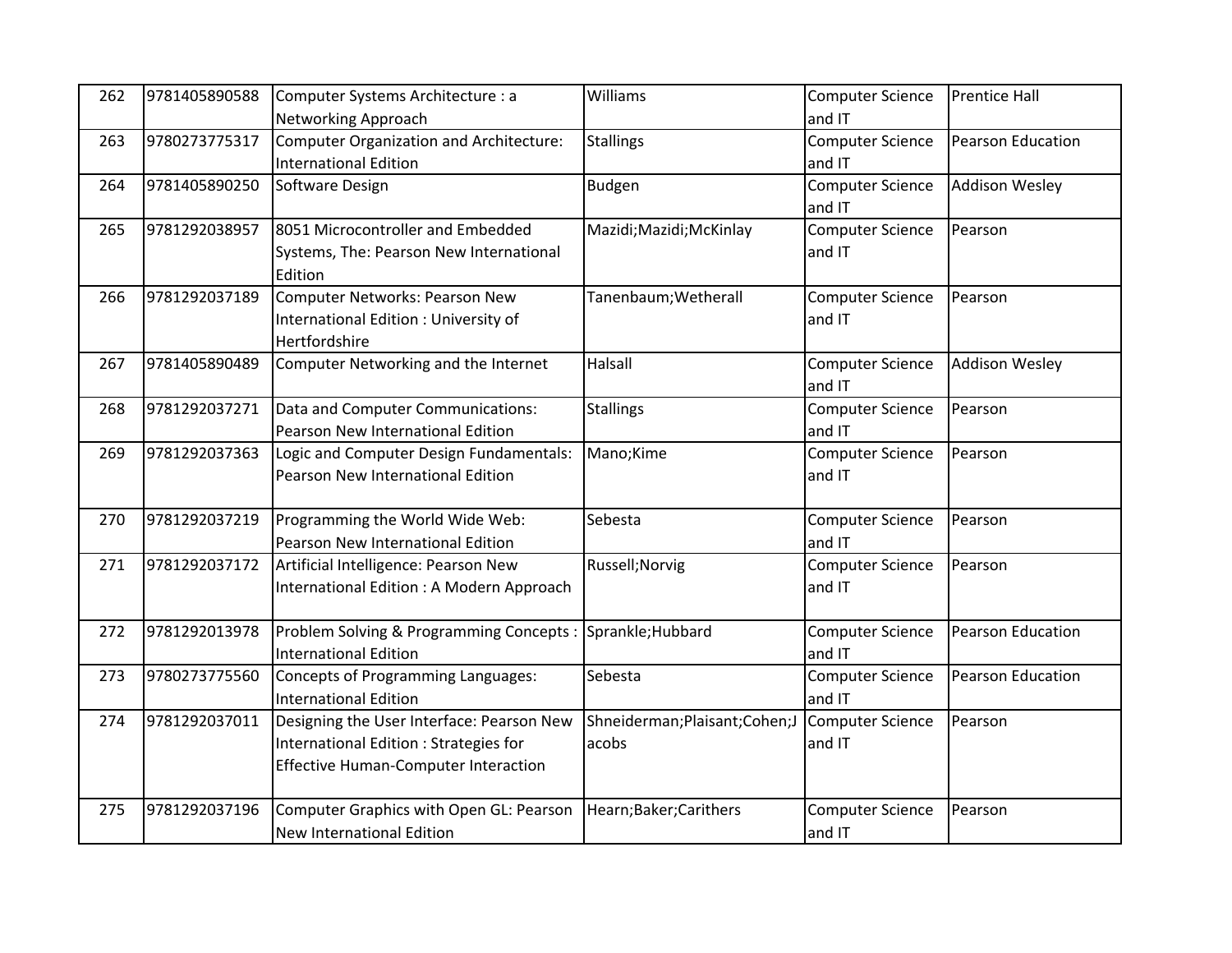| 276 | 9781292056463 | Introduction to Java Programming, Brief<br>Version: Pearson New International Edition                                                           | Liang                                           | <b>Computer Science</b><br>and IT                        | Pearson                     |
|-----|---------------|-------------------------------------------------------------------------------------------------------------------------------------------------|-------------------------------------------------|----------------------------------------------------------|-----------------------------|
| 277 | 9780273774204 | Problem Solving and Program Design in C:<br><b>International Edition</b>                                                                        | Hanly; Koffman                                  | <b>Computer Science</b><br>and IT                        | Pearson Education           |
| 278 | 9780273775386 | Data Structures and Algorithm Analysis in<br>C++, International Edition                                                                         | Weiss                                           | <b>Computer Science</b><br>and IT                        | Pearson                     |
| 279 | 9781447930143 | Operating Systems: Internals and Design<br>Principles : International Edition                                                                   | <b>Stallings</b>                                | <b>Computer Science</b><br>and IT                        | Pearson Education           |
| 280 | 9781292037097 | Object-Oriented Software Engineering<br>Using UML, Patterns, and Java: Pearson<br><b>New International Edition</b>                              | Bruegge; Dutoit                                 | <b>Computer Science</b><br>and IT                        | Pearson                     |
| 281 | 9781292038032 | Fundamentals of Database Systems:<br>Pearson New International Edition                                                                          | Elmasri; Navathe                                | <b>Computer Science</b><br>and IT                        | Pearson                     |
| 282 | 9780273775638 | Computer Networking: A Top-Down<br>Approach: International Edition                                                                              | Kurose; Ross                                    | <b>Computer Science</b><br>and IT                        | Pearson Education           |
| 283 | 9781292038247 | First Course in Database Systems, A:<br>Pearson New International Edition                                                                       | Ullman; Widom                                   | <b>Computer Science</b><br>and IT                        | Pearson                     |
| 284 | 9781292055763 | 8088 and 8086 Microprocessors: Pearson<br>New International Edition, The :<br>Programming, Interfacing, Software,<br>Hardware, and Applications | Triebel;Singh                                   | <b>Computer Science</b><br>and IT                        | Pearson                     |
| 285 | 9781447930174 | <b>Distributed Systems</b>                                                                                                                      | Coulouris; Dollimore; Kindberg;<br><b>Blair</b> | <b>Computer Science</b><br>and IT                        | Pearson Education           |
| 286 | 9780273719229 | Electronics                                                                                                                                     | Storey                                          | <b>Electrical and</b><br>Electronic<br>Telecommunication | <b>Pearson Education UK</b> |
| 287 | 9788131735138 | Fundamentals of WiMAX: Understanding<br><b>Broadband Wireless Networking</b>                                                                    | Andrews                                         | <b>Electrical and</b><br>Electronic<br>Telecommunication | <b>Prentice Hall</b>        |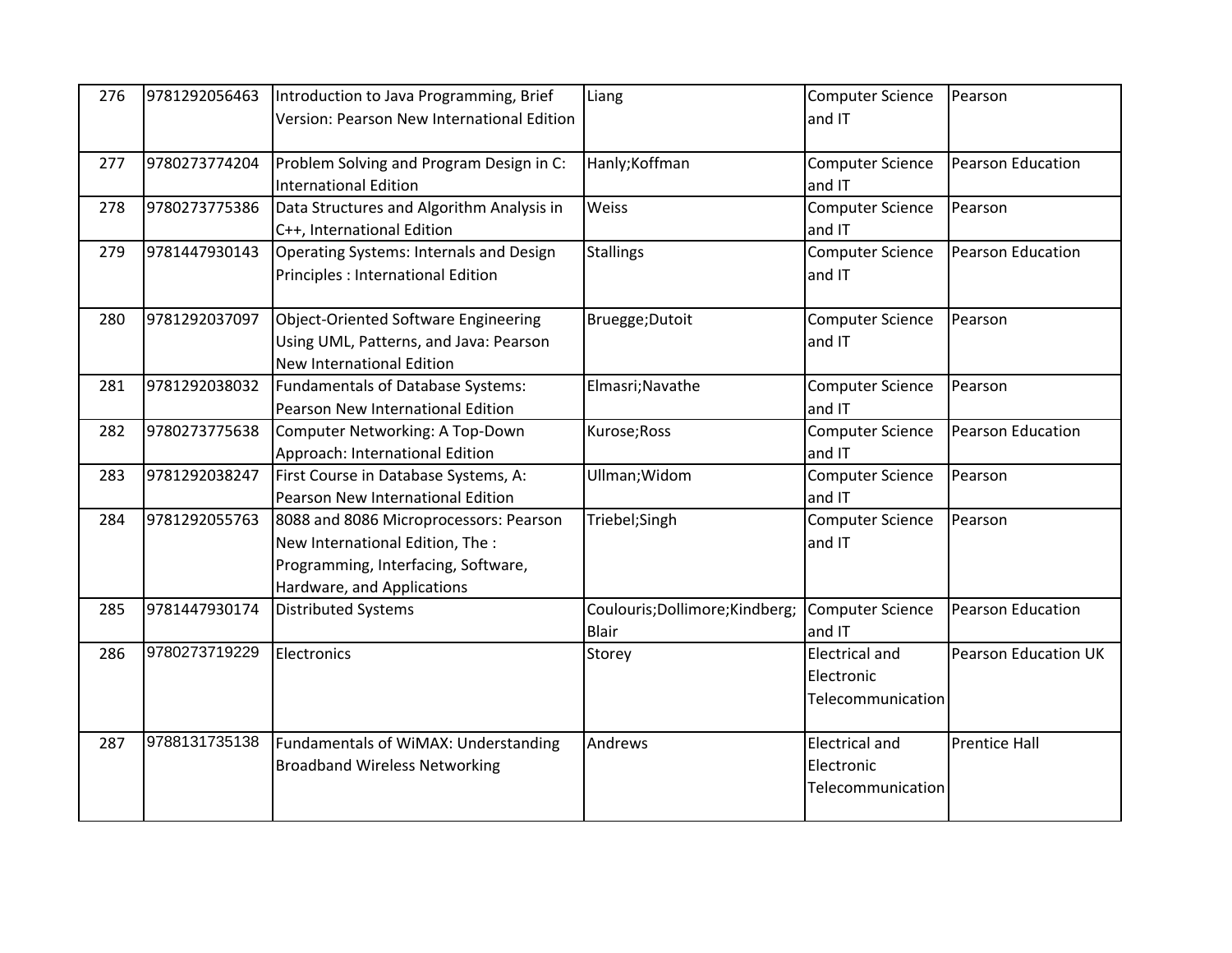| 288 | 9788131735213 | Simulating Wireless Communication<br>Systems: Practical Models In C++ | Rorabaugh    | <b>Electrical and</b><br>Electronic | <b>Prentice Hall</b> |
|-----|---------------|-----------------------------------------------------------------------|--------------|-------------------------------------|----------------------|
|     |               |                                                                       |              | Telecommunication                   |                      |
| 289 | 9788131735220 | FPGA-Based System Design                                              | Wolf         | <b>Electrical and</b>               | <b>Prentice Hall</b> |
|     |               |                                                                       |              | Electronic<br>Telecommunication     |                      |
| 290 | 9788131735527 | Introduction to Wireless Systems                                      | <b>Black</b> | <b>Electrical and</b>               | <b>Prentice Hall</b> |
|     |               |                                                                       |              | Electronic<br>Telecommunication     |                      |
| 291 | 9788131735763 | Computer and Communication Networks                                   | Mir          | <b>Electrical and</b>               | Pearson Education    |
|     |               |                                                                       |              | Electronic<br>Telecommunication     |                      |
| 292 | 9788131737675 | Voice over IP Fundamentals                                            | Davidson     | <b>Electrical and</b>               | <b>Cisco Press</b>   |
|     |               |                                                                       |              | Electronic<br>Telecommunication     |                      |
| 293 | 9788131738320 | Jitter, Noise, and Signal Integrity at High-                          | Li           | <b>Electrical and</b>               | <b>Prentice Hall</b> |
|     |               | Speed                                                                 |              | Electronic<br>Telecommunication     |                      |
| 294 | 9788131738344 | Digital Communications Test and                                       | Dickson      | <b>Electrical and</b>               | <b>Prentice Hall</b> |
|     |               | Measurement: High-Speed Physical Layer<br>Characterization            |              | Electronic<br>Telecommunication     |                      |
|     |               |                                                                       |              |                                     |                      |
| 295 | 9788131738368 | Power Integrity Modeling and Design for<br>Semiconductors and Systems | Swaminathan  | <b>Electrical and</b><br>Electronic | <b>Prentice Hall</b> |
|     |               |                                                                       |              | Telecommunication                   |                      |
|     |               |                                                                       |              |                                     |                      |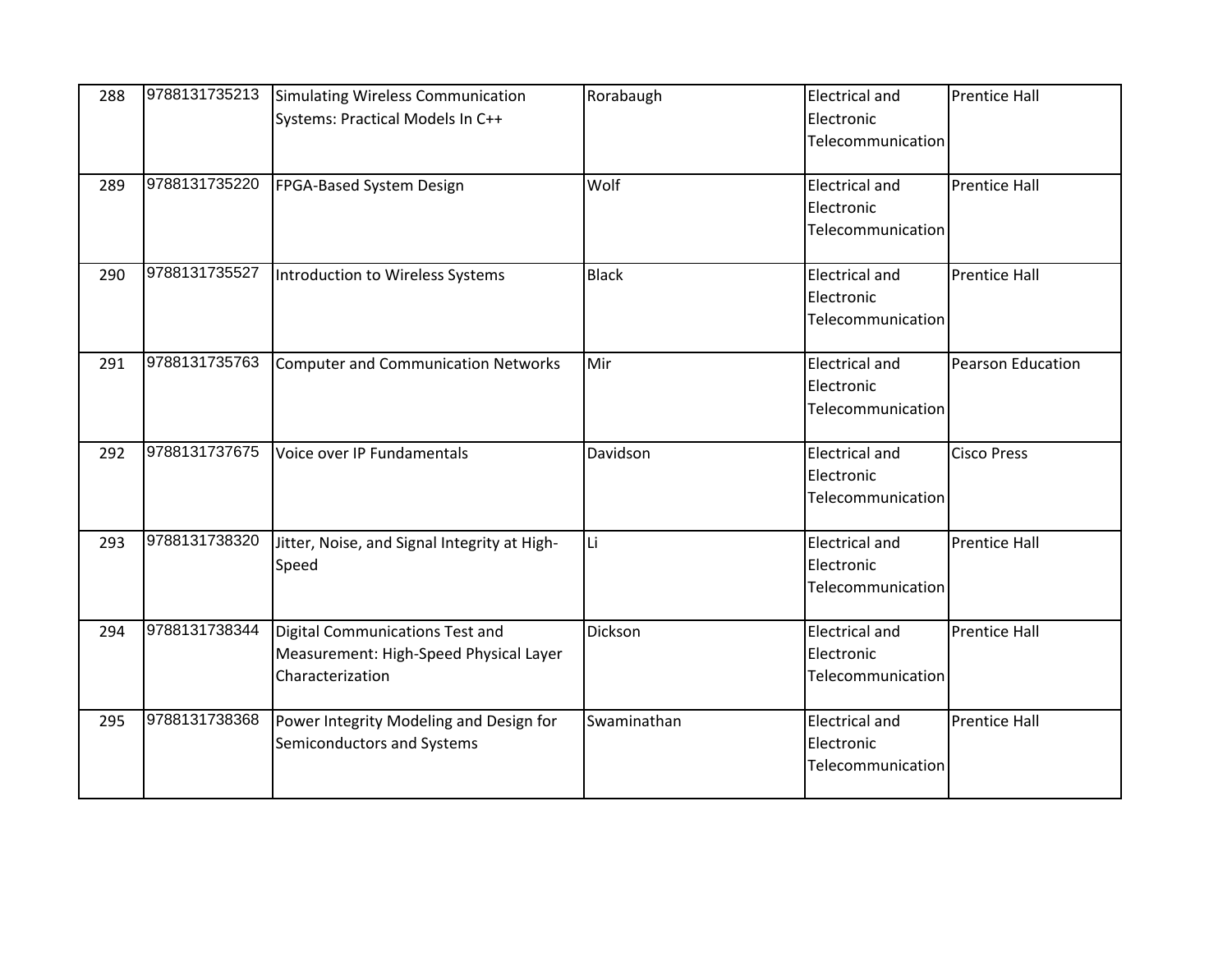| 296 | 9788131739280 | Compilers: Principles, Techniques, and                                        | Aho et al.               | <b>Electrical and</b>                                    | Addison-Wesley       |
|-----|---------------|-------------------------------------------------------------------------------|--------------------------|----------------------------------------------------------|----------------------|
|     |               | Tools                                                                         |                          | Electronic<br>Telecommunication                          | Professional         |
| 297 | 9788131739358 | <b>Crafting A Compiler</b>                                                    | Fischer; Cytron; LeBlanc | <b>Electrical and</b>                                    | Addison-Wesley       |
|     |               |                                                                               |                          | Electronic<br>Telecommunication                          | Professional         |
| 298 | 9788131739419 | Design Concepts for Engineers                                                 | Horenstein               | <b>Electrical and</b><br>Electronic<br>Telecommunication | <b>Prentice Hall</b> |
| 299 | 9788131739594 | Introductory Circuit Analysis                                                 | Boylestad                | <b>Electrical and</b><br>Electronic<br>Telecommunication | <b>Prentice Hall</b> |
| 300 | 9788131740026 | <b>Electronic Devices and Circuit Theory</b>                                  | Boylestad; Nashelsky     | <b>Electrical and</b><br>Electronic<br>Telecommunication | <b>Prentice Hall</b> |
| 301 | 9788131740057 | <b>AVR Microcontroller and Embedded</b><br>Systems, The: Using Assembly and C | Mazidi; Naimi; Naimi     | <b>Electrical and</b><br>Electronic<br>Telecommunication | <b>Prentice Hall</b> |
| 302 | 9788131740088 | Intel Microprocessors, The                                                    | <b>Brey</b>              | <b>Electrical and</b><br>Electronic<br>Telecommunication | <b>Prentice Hall</b> |
| 303 | 9788131740125 | <b>VHDL</b> for Engineers                                                     | Short                    | <b>Electrical and</b><br>Electronic<br>Telecommunication | <b>Prentice Hall</b> |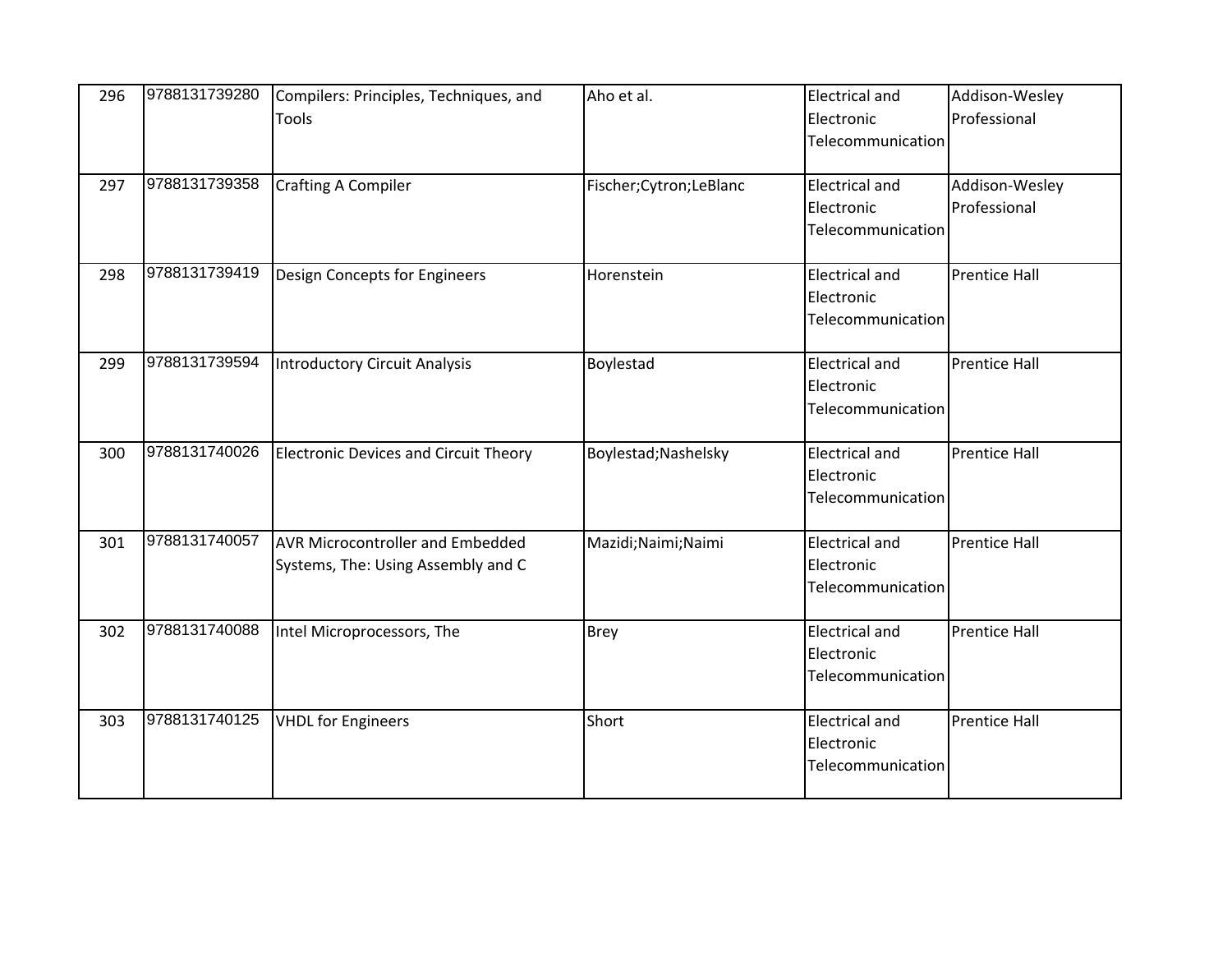| 304 | 9788131740217 | Signals, Systems, & Transforms                                                                                                             | Phillips; Parr; Riskin         | <b>Electrical and</b><br>Electronic<br>Telecommunication | <b>Prentice Hall</b> |
|-----|---------------|--------------------------------------------------------------------------------------------------------------------------------------------|--------------------------------|----------------------------------------------------------|----------------------|
| 305 | 9788131740224 | Engineer's Guide to MATLAB with<br>Applications from Mechanical, Aerospace,<br>Electrical, Civil and Biological Systems<br>Engineering, An | Duncan et al.                  | <b>Electrical and</b><br>Electronic<br>Telecommunication | <b>Prentice Hall</b> |
| 306 | 9788131740231 | Electrical Engineering: Principles and<br>Applications                                                                                     | Hambley                        | <b>Electrical and</b><br>Electronic<br>Telecommunication | <b>Prentice Hall</b> |
| 307 | 9788131740262 | Introduction to Feedback Control                                                                                                           | Qiu;Zhou                       | <b>Electrical and</b><br>Electronic<br>Telecommunication | <b>Prentice Hall</b> |
| 308 | 9788131740309 | Fundamentals of Electromagnetics for<br><b>Electrical and Computer Engineering</b>                                                         | Rao                            | <b>Electrical and</b><br>Electronic<br>Telecommunication | <b>Prentice Hall</b> |
| 309 | 9788131740323 | Feedback Control of Dynamic Systems                                                                                                        | Emami-Naeini; Powell; Franklin | <b>Electrical and</b><br>Electronic<br>Telecommunication | <b>Prentice Hall</b> |
| 310 | 9788131740422 | LabVIEW for Engineers                                                                                                                      | Larsen                         | <b>Electrical and</b><br>Electronic<br>Telecommunication | <b>Prentice Hall</b> |
| 311 | 9788131740477 | <b>Electric Circuits</b>                                                                                                                   | Nilsson;Riedel                 | <b>Electrical and</b><br>Electronic<br>Telecommunication | <b>Prentice Hall</b> |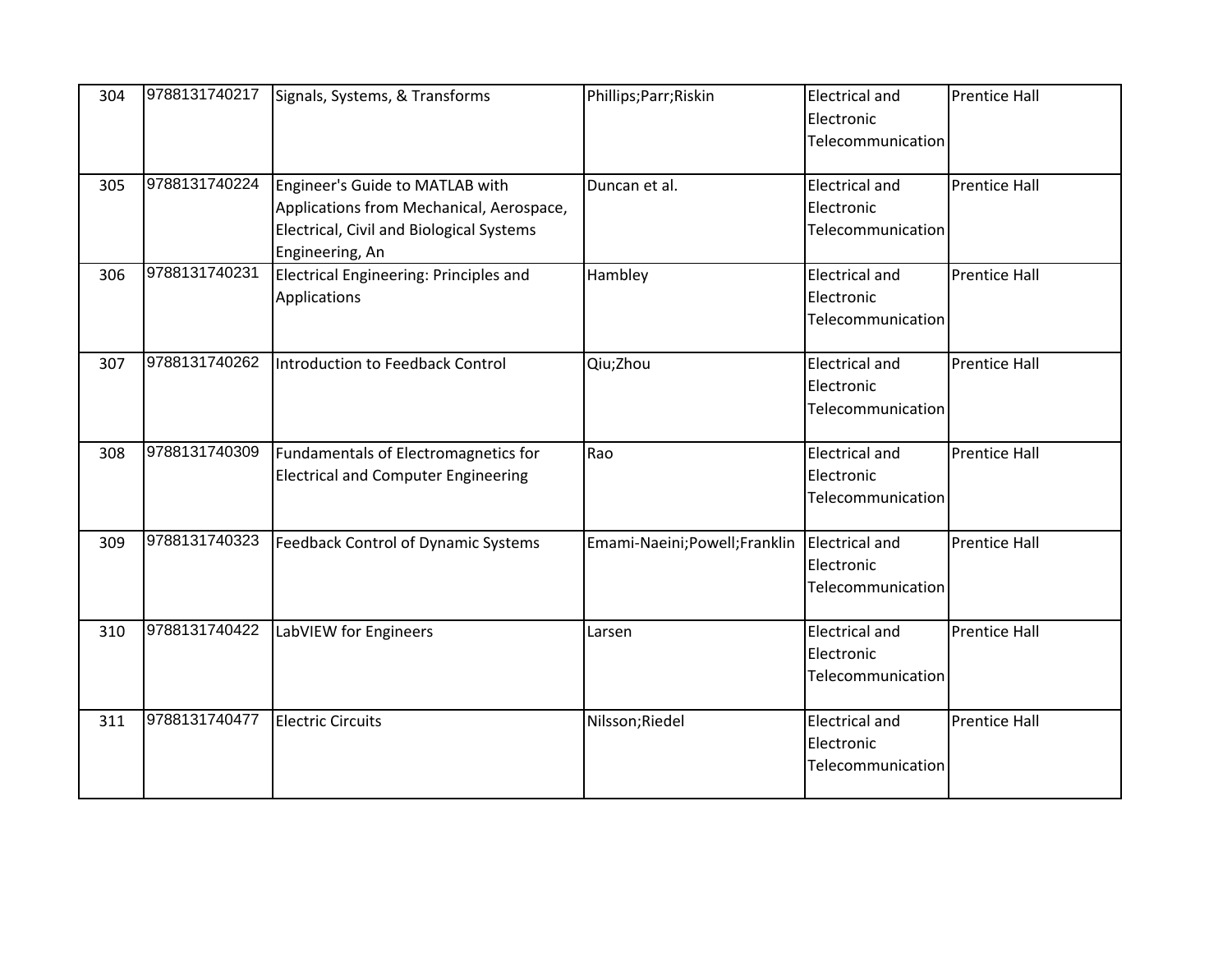| 312 | 9788131740521 | Modern Control Engineering                                                                                                                                                              | Ogata             | <b>Electrical and</b><br>Electronic<br>Telecommunication | <b>Prentice Hall</b>     |
|-----|---------------|-----------------------------------------------------------------------------------------------------------------------------------------------------------------------------------------|-------------------|----------------------------------------------------------|--------------------------|
| 313 | 9788131740583 | Design-For-Test For Digital IC's and<br><b>Embedded Core Systems</b>                                                                                                                    | Crouch            | <b>Electrical and</b><br>Electronic<br>Telecommunication | <b>Prentice Hall PTR</b> |
| 314 | 9788131740590 | Handbook of Digital Techniques for High-<br>Speed Design: Design Examples, Signaling<br>and Memory Technologies, Fiber Optics,<br>Modeling and Simulation to Ensure Signal<br>Integrity | Granberg          | <b>Electrical and</b><br>Electronic<br>Telecommunication | <b>Prentice Hall PTR</b> |
| 315 | 9788131740606 | Multirate Signal Processing for<br><b>Communication Systems</b>                                                                                                                         | <b>Harris</b>     | <b>Electrical and</b><br>Electronic<br>Telecommunication | <b>Prentice Hall PTR</b> |
| 316 | 9788131740613 | <b>Understanding Digital Signal Processing</b>                                                                                                                                          | Lyons             | <b>Electrical and</b><br>Electronic<br>Telecommunication | <b>Prentice Hall</b>     |
| 317 | 9788131740620 | <b>Fixed Broadband Wireless</b><br>Communications: Principles and Practical<br>Applications                                                                                             | Morais            | <b>Electrical and</b><br>Electronic<br>Telecommunication | <b>Prentice Hall PTR</b> |
| 318 | 9788131740767 | <b>Telecommunications Technologies</b><br>Reference                                                                                                                                     | Dunsmore          | <b>Electrical and</b><br>Electronic<br>Telecommunication | <b>Cisco Press</b>       |
| 319 | 9788131742440 | Discrete-Time Signal Processing                                                                                                                                                         | Oppenheim;Schafer | <b>Electrical and</b><br>Electronic<br>Telecommunication | <b>Prentice Hall</b>     |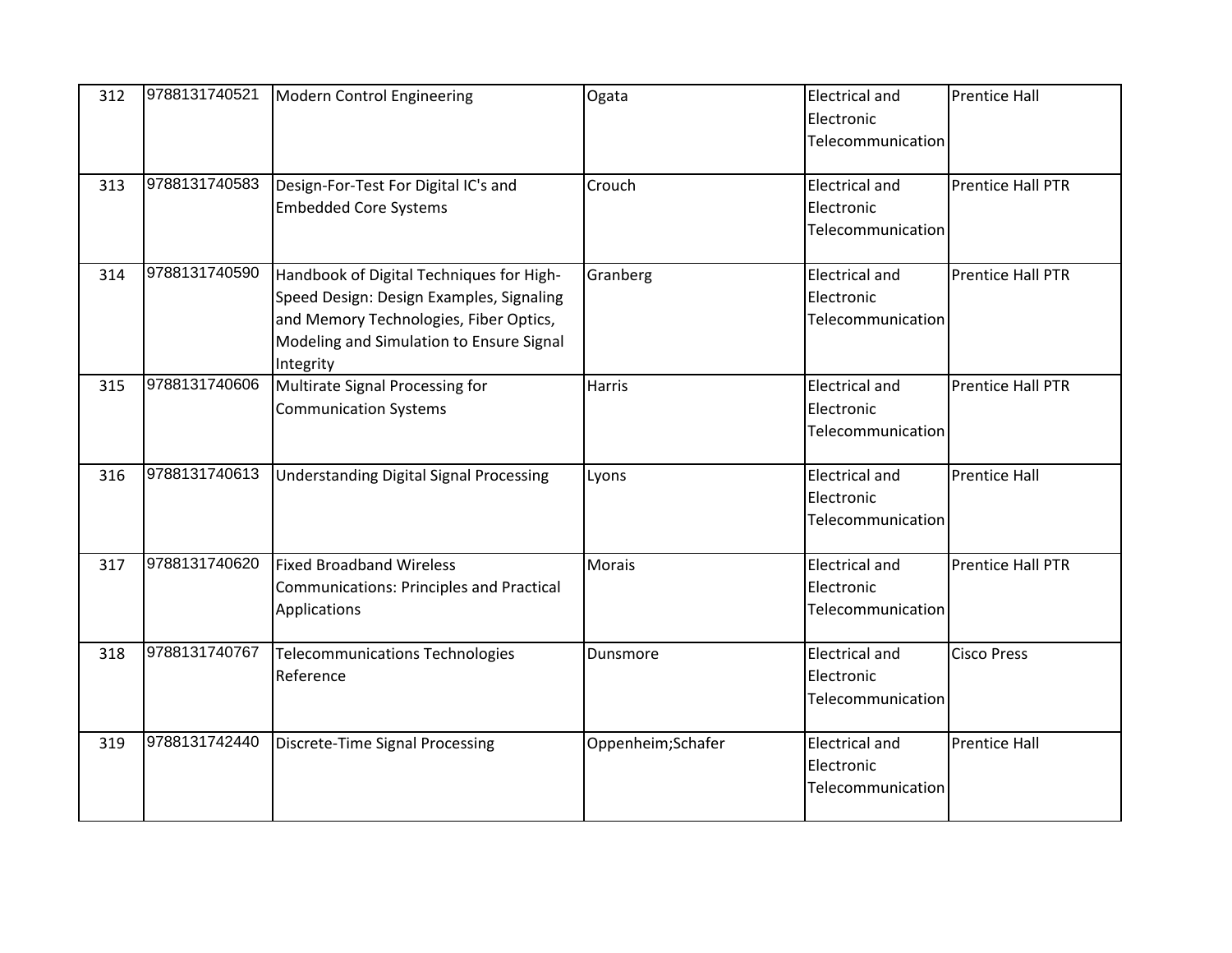| 320 | 9788131742754 | <b>Basic Electronics</b>                                              | Ghatak         | <b>Electrical and</b><br>Electronic<br>Telecommunication | Pearson India                  |
|-----|---------------|-----------------------------------------------------------------------|----------------|----------------------------------------------------------|--------------------------------|
| 321 | 9788131742808 | 8051 Microcontroller                                                  | Ghoshal        | <b>Electrical and</b><br>Electronic<br>Telecommunication | Pearson India                  |
| 322 | 9788131743294 | Switching Theory and Logic Design                                     | Rao            | <b>Electrical and</b><br>Electronic<br>Telecommunication | Pearson India                  |
| 323 | 9788131743676 | Engineering Computation with MATLAB                                   | Smith          | <b>Electrical and</b><br>Electronic<br>Telecommunication | Addison-Wesley<br>Professional |
| 324 | 9788131744529 | Digital System Design with SystemVerilog                              | Zwolinski      | <b>Electrical and</b><br>Electronic<br>Telecommunication | Addison-Wesley<br>Professional |
| 325 | 9788131744536 | Power Integrity Analysis and Management<br>for Integrated Circuits    | Nair;Bennett   | <b>Electrical and</b><br>Electronic<br>Telecommunication | <b>Prentice Hall</b>           |
| 326 | 9788131744550 | Electro-Optical Instrumentation: Sensing<br>and Measuring with Lasers | Donati         | <b>Electrical and</b><br>Electronic<br>Telecommunication | <b>Prentice Hall</b>           |
| 327 | 9788131744833 | Signal and Power Integrity - Simplified                               | <b>Bogatin</b> | <b>Electrical and</b><br>Electronic<br>Telecommunication | <b>Prentice Hall</b>           |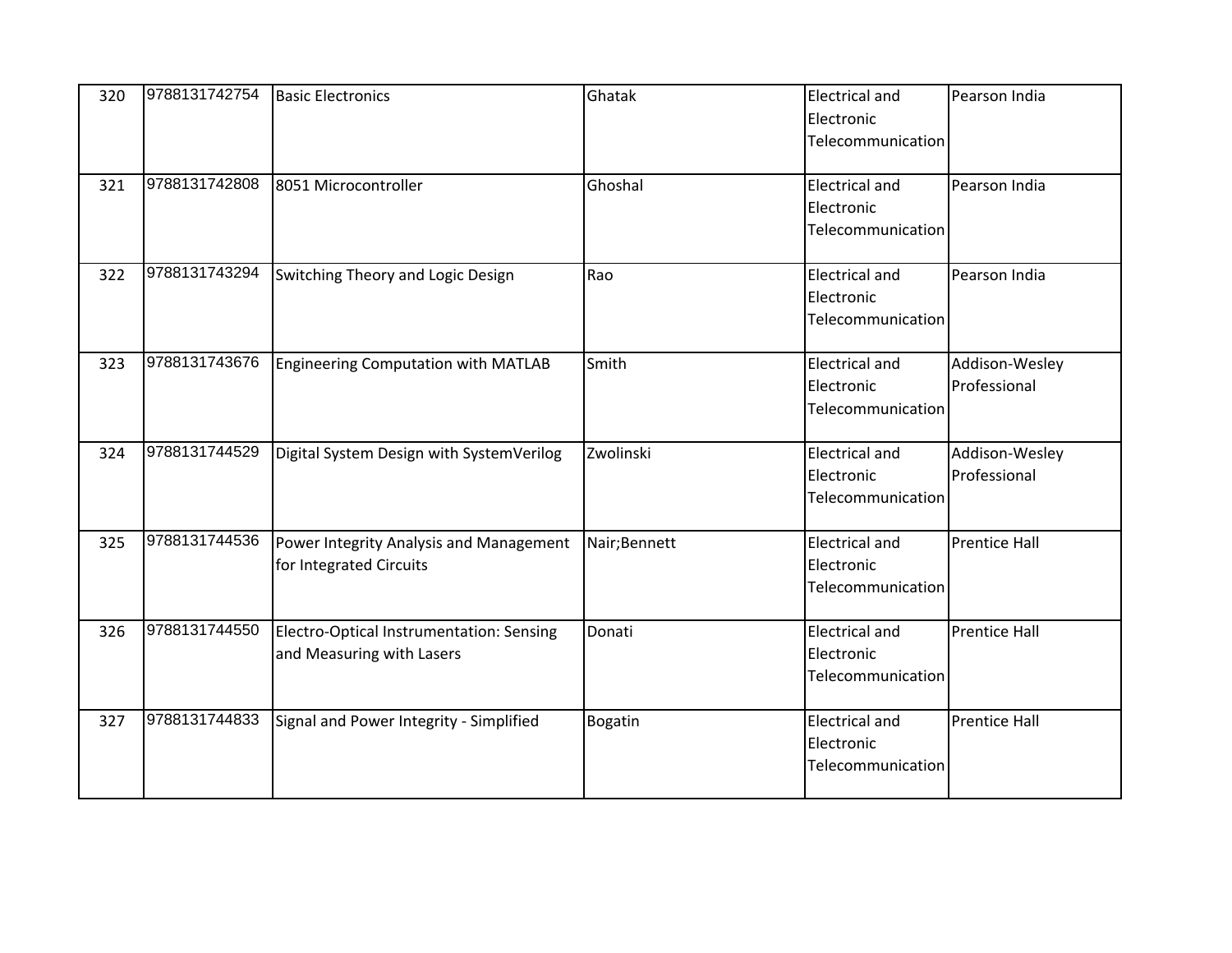| 328 | 9788131746165 | Direct Broadcast Satellite Communications:<br>An MPEG Enabled Service                      | Mead          | <b>Electrical and</b><br>Electronic<br>Telecommunication | <b>Prentice Hall</b> |
|-----|---------------|--------------------------------------------------------------------------------------------|---------------|----------------------------------------------------------|----------------------|
| 329 | 9788131746356 | Applied Electro Optics                                                                     | Desmarais     | <b>Electrical and</b><br>Electronic<br>Telecommunication | <b>Prentice Hall</b> |
| 330 | 9788131746752 | Power System Transient Stability Analysis<br>Using the Transient Energy Function<br>Method | Fouad; Vittal | <b>Electrical and</b><br>Electronic<br>Telecommunication | <b>Prentice Hall</b> |
| 331 | 9788131747216 | Guide to the National Electrical Code®,<br>2005 Edition                                    | Harman        | <b>Electrical and</b><br>Electronic<br>Telecommunication | <b>Prentice Hall</b> |
| 332 | 9788131748404 | Discrete-Time Speech Signal Processing:<br><b>Principles and Practice</b>                  | Quatieri      | <b>Electrical and</b><br>Electronic<br>Telecommunication | <b>Prentice Hall</b> |
| 333 | 9788131748770 | <b>Essential Guide to RF and Wireless, The</b>                                             | Weisman       | <b>Electrical and</b><br>Electronic<br>Telecommunication | <b>Prentice Hall</b> |
| 334 | 9788131748800 | Structured Development for Real-Time<br>Systems, Vol. II: Essential Modeling<br>Techniques | Ward;Mellor   | <b>Electrical and</b><br>Electronic<br>Telecommunication | <b>Prentice Hall</b> |
| 335 | 9788131748817 | Structured Development for Real-Time<br>Systems: Vol. I: Introduction and Tools            | Ward          | <b>Electrical and</b><br>Electronic<br>Telecommunication | <b>Prentice Hall</b> |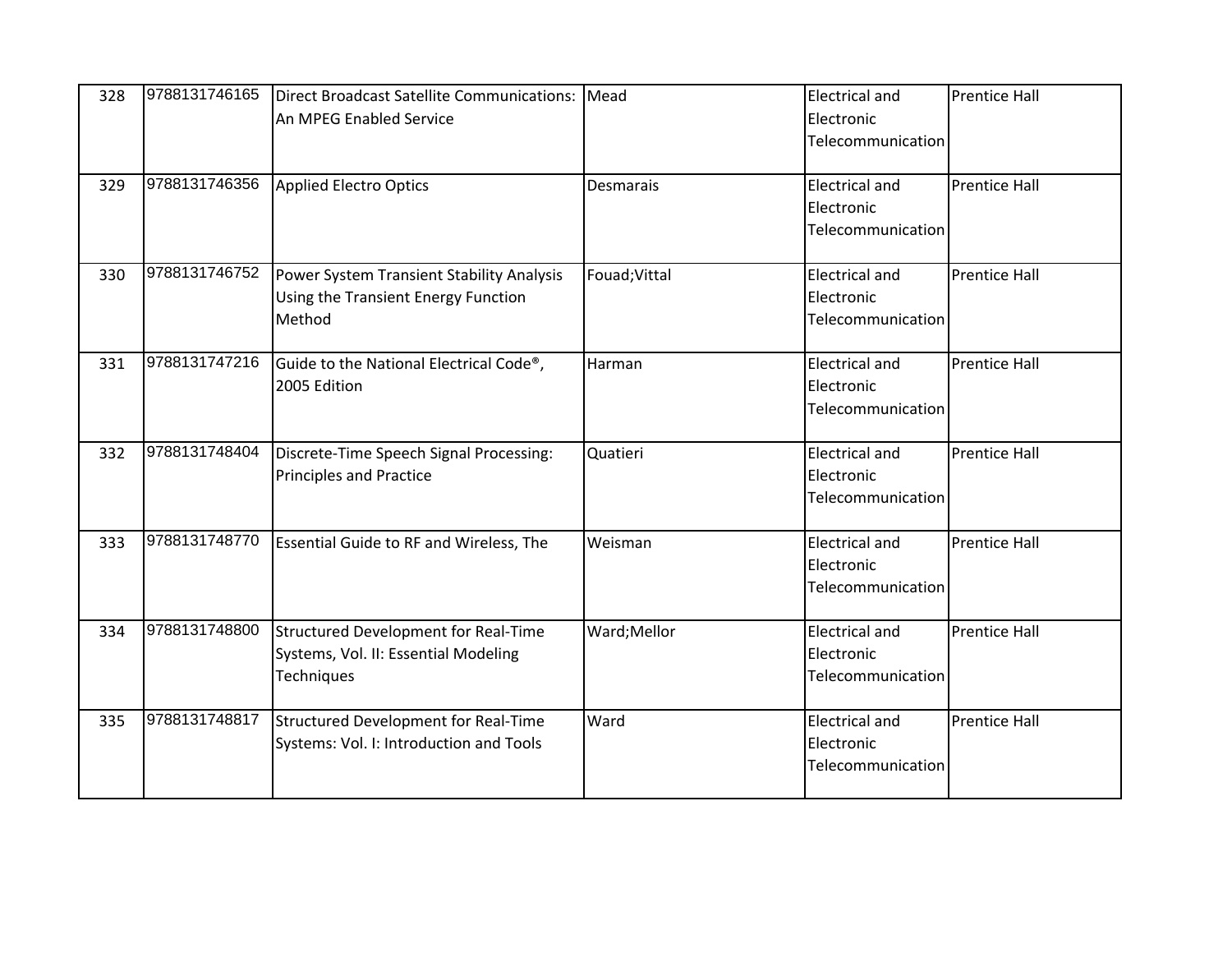| 336 | 9788131748824 | Structured Development for Real-Time<br>Systems, Vol. III: Implementation Modeling<br>Techniques | Ward;Mellor  | <b>Electrical and</b><br>Electronic<br>Telecommunication | <b>Prentice Hall</b> |
|-----|---------------|--------------------------------------------------------------------------------------------------|--------------|----------------------------------------------------------|----------------------|
| 337 | 9788131748947 | IS-95 CDMA and cdma2000: Cellular/PCS<br><b>Systems Implementation</b>                           | Garg         | <b>Electrical and</b><br>Electronic<br>Telecommunication | <b>Prentice Hall</b> |
| 338 | 9788131752722 | 8086 Microprocessor: Architecture,<br>Programming And Interfacing, The                           | Das          | <b>Electrical and</b><br>Electronic<br>Telecommunication | Pearson India        |
| 339 | 9788131752746 | Utilisation of Electrical Energy                                                                 | Sivanagaraju | <b>Electrical and</b><br>Electronic<br>Telecommunication | Pearson India        |
| 340 | 9788131752807 | Power System Operation and Control                                                               | Sivanagaraju | <b>Electrical and</b><br>Electronic<br>Telecommunication | Pearson India        |
| 341 | 9788131753170 | Electric Power Transmission & Distribution                                                       | Sivanagaraju | <b>Electrical and</b><br>Electronic<br>Telecommunication | Pearson India        |
| 342 | 9788131753187 | <b>Electronic Devices And Integrated Circuits</b>                                                | Singh        | <b>Electrical and</b><br>Electronic<br>Telecommunication | Pearson India        |
| 343 | 9788131753620 | <b>Engineering Communication</b>                                                                 | Hart         | <b>Electrical and</b><br>Electronic<br>Telecommunication | <b>Prentice Hall</b> |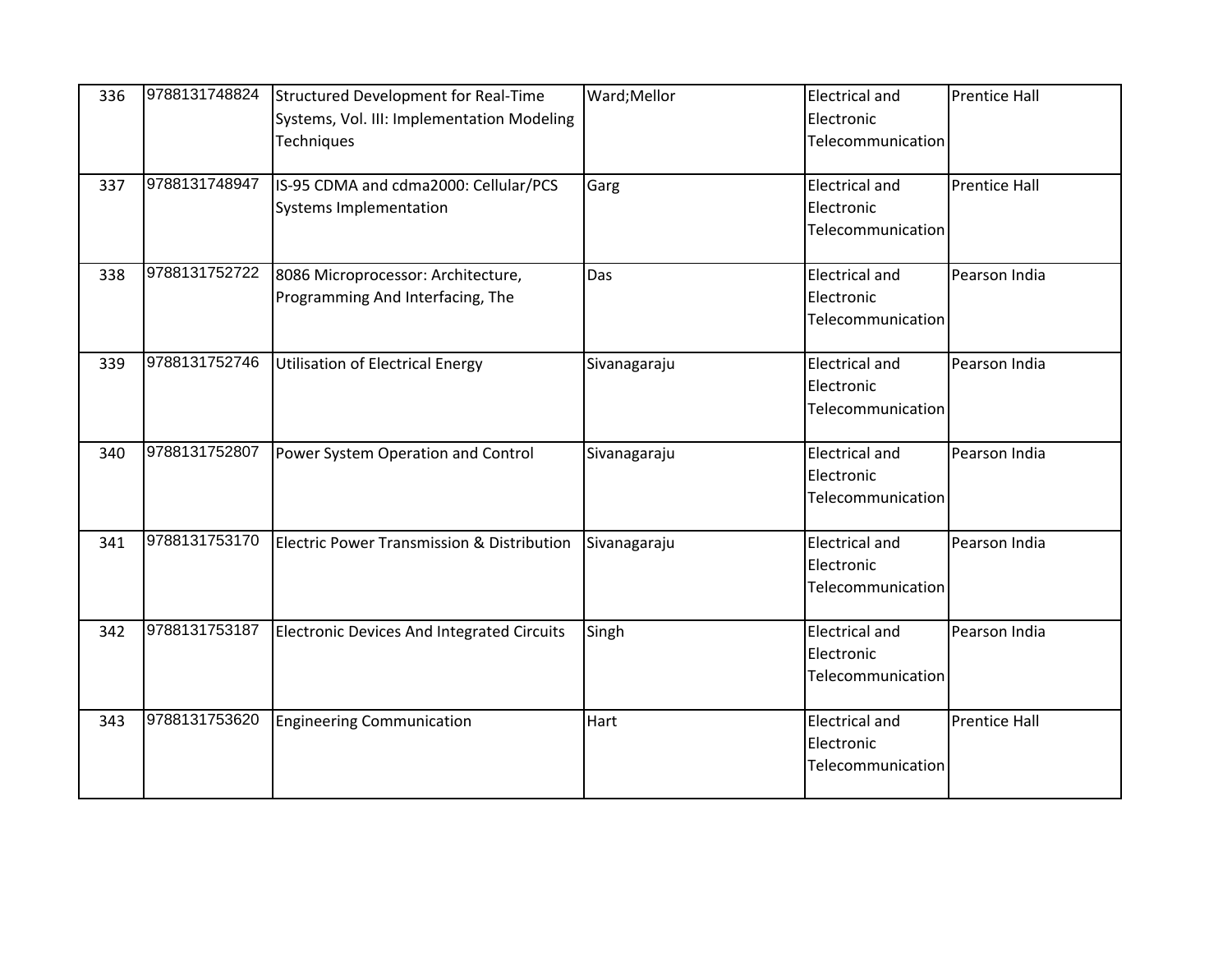| 344 | 9788131753637 | Digital Communications: A Discrete-Time<br>Approach  | Rice                        | <b>Electrical and</b><br>Electronic<br>Telecommunication | <b>Prentice Hall</b>       |
|-----|---------------|------------------------------------------------------|-----------------------------|----------------------------------------------------------|----------------------------|
| 345 | 9788131753651 | Analog Signals and Systems                           | Kudeki;Munson               | <b>Electrical and</b><br>Electronic<br>Telecommunication | <b>Prentice Hall</b>       |
| 346 | 9788131753767 | Manual for Advanced Communication<br>Laboratories, A | Rani                        | <b>Electrical and</b><br>Electronic<br>Telecommunication | Pearson India              |
| 347 | 9788131775868 | <b>Electronic Devices and Circuits</b>               | Rao; Bhaskara; Raja; Chalam | <b>Electrical and</b><br>Electronic<br>Telecommunication | Pearson Education<br>India |
| 348 | 9788131775998 | Antennas and Wave Propagation                        | Raju                        | <b>Electrical and</b><br>Electronic<br>Telecommunication | Pearson Education<br>India |
| 349 | 9788131776025 | <b>Electrical Machines</b>                           | Ghosh                       | <b>Electrical and</b><br>Electronic<br>Telecommunication | Pearson Education<br>India |
| 350 | 9788131776117 | Compilers: Principles and Practice                   | Dave; Dave                  | <b>Electrical and</b><br>Electronic<br>Telecommunication | Pearson Education<br>India |
| 351 | 9788131776155 | Basic Computer Engineering: For RGPV                 | Goel; Motwani               | <b>Electrical and</b><br>Electronic<br>Telecommunication | Pearson Education<br>India |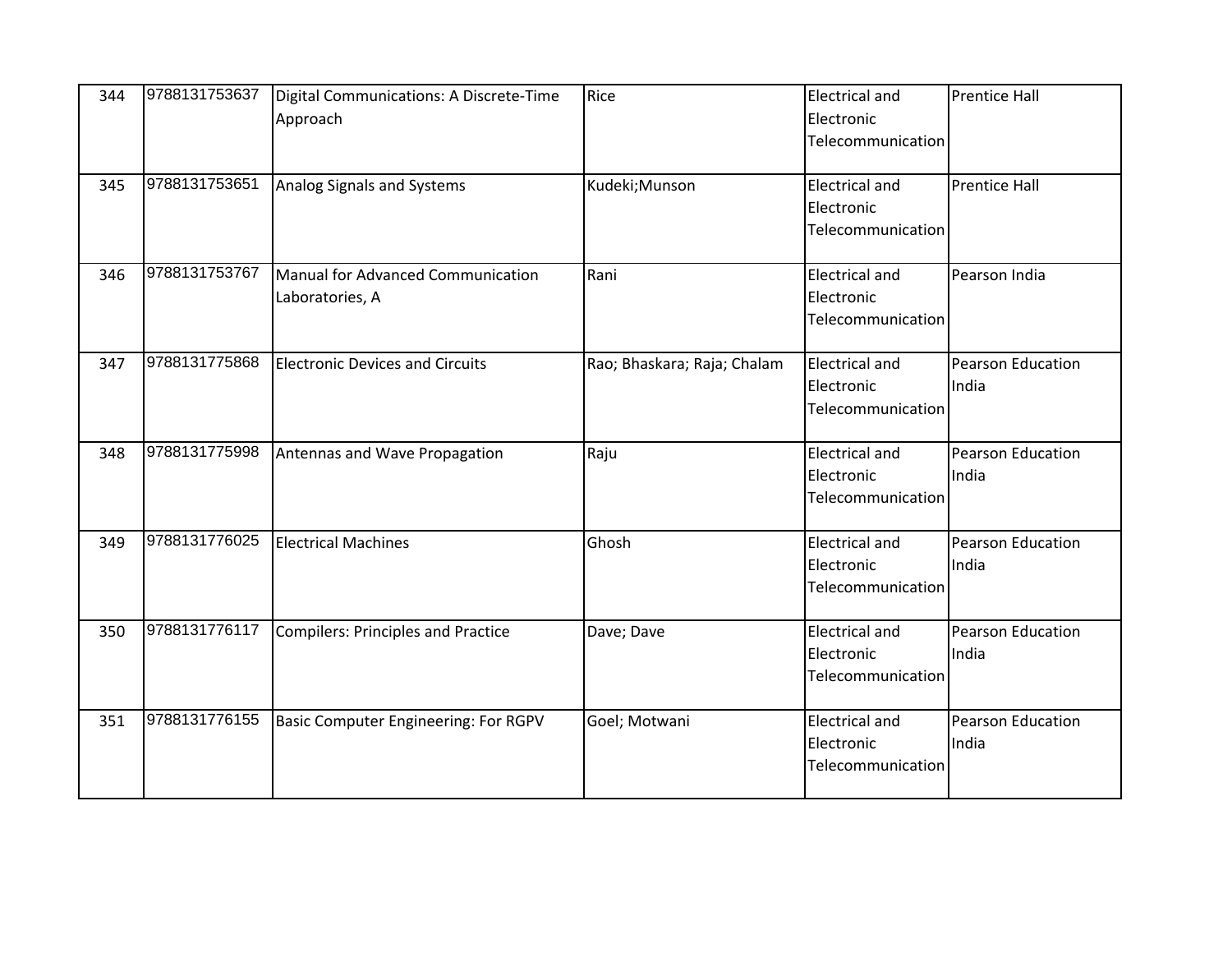| 352 | 9788131776209 | Data Communications and Computer                           | <b>ITL ESL</b>                            | <b>Electrical and</b> | <b>Pearson Education</b> |
|-----|---------------|------------------------------------------------------------|-------------------------------------------|-----------------------|--------------------------|
|     |               | <b>Networks</b>                                            |                                           | Electronic            | India                    |
|     |               |                                                            |                                           | Telecommunication     |                          |
|     |               |                                                            |                                           |                       |                          |
| 353 | 9788131776254 | Basic Electrical Engineering: for BPUT                     | Bhattacharya                              | <b>Electrical and</b> | <b>Pearson Education</b> |
|     |               |                                                            |                                           | Electronic            | India                    |
|     |               |                                                            |                                           | Telecommunication     |                          |
|     |               |                                                            |                                           |                       |                          |
| 354 | 9788131797631 | Principles of Compiler Design                              | <b>ITL ESL</b>                            | <b>Electrical and</b> | <b>Pearson Education</b> |
|     |               |                                                            |                                           | Electronic            | India                    |
|     |               |                                                            |                                           | Telecommunication     |                          |
|     |               |                                                            |                                           |                       |                          |
| 355 | 9788131798614 | <b>Cellular Mobile Communication</b>                       | Rao                                       | <b>Electrical and</b> | <b>Pearson Education</b> |
|     |               |                                                            |                                           | Electronic            | India                    |
|     |               |                                                            |                                           | Telecommunication     |                          |
|     |               |                                                            |                                           |                       |                          |
| 356 | 9788131798690 | Basic Electrical and Electronics Engineering: Bhattacharya |                                           | <b>Electrical and</b> | Pearson Education        |
|     |               | For PTU                                                    |                                           | Electronic            | India                    |
|     |               |                                                            |                                           | Telecommunication     |                          |
|     |               |                                                            |                                           |                       |                          |
| 357 | 9788131798720 | Fundamentals of Digital Image Processing                   | Annadurai; Shammugalakshmi Electrical and |                       | <b>Pearson Education</b> |
|     |               |                                                            |                                           | Electronic            | India                    |
|     |               |                                                            |                                           | Telecommunication     |                          |
|     |               |                                                            |                                           |                       |                          |
| 358 | 9788131798775 | Electric Energy: Generation, Utilization and               | Sivanagaraju; Reddy; Srilatha             | <b>Electrical and</b> | Pearson Education        |
|     |               | Conservation (For Anna University)                         |                                           | Electronic            | India                    |
|     |               |                                                            |                                           | Telecommunication     |                          |
|     |               |                                                            |                                           |                       |                          |
| 359 | 9788131798904 | Digital Systems: Principles and Design (For                | Kamal                                     | <b>Electrical and</b> | Pearson Education        |
|     |               | Anna University)                                           |                                           | Electronic            | India                    |
|     |               |                                                            |                                           | Telecommunication     |                          |
|     |               |                                                            |                                           |                       |                          |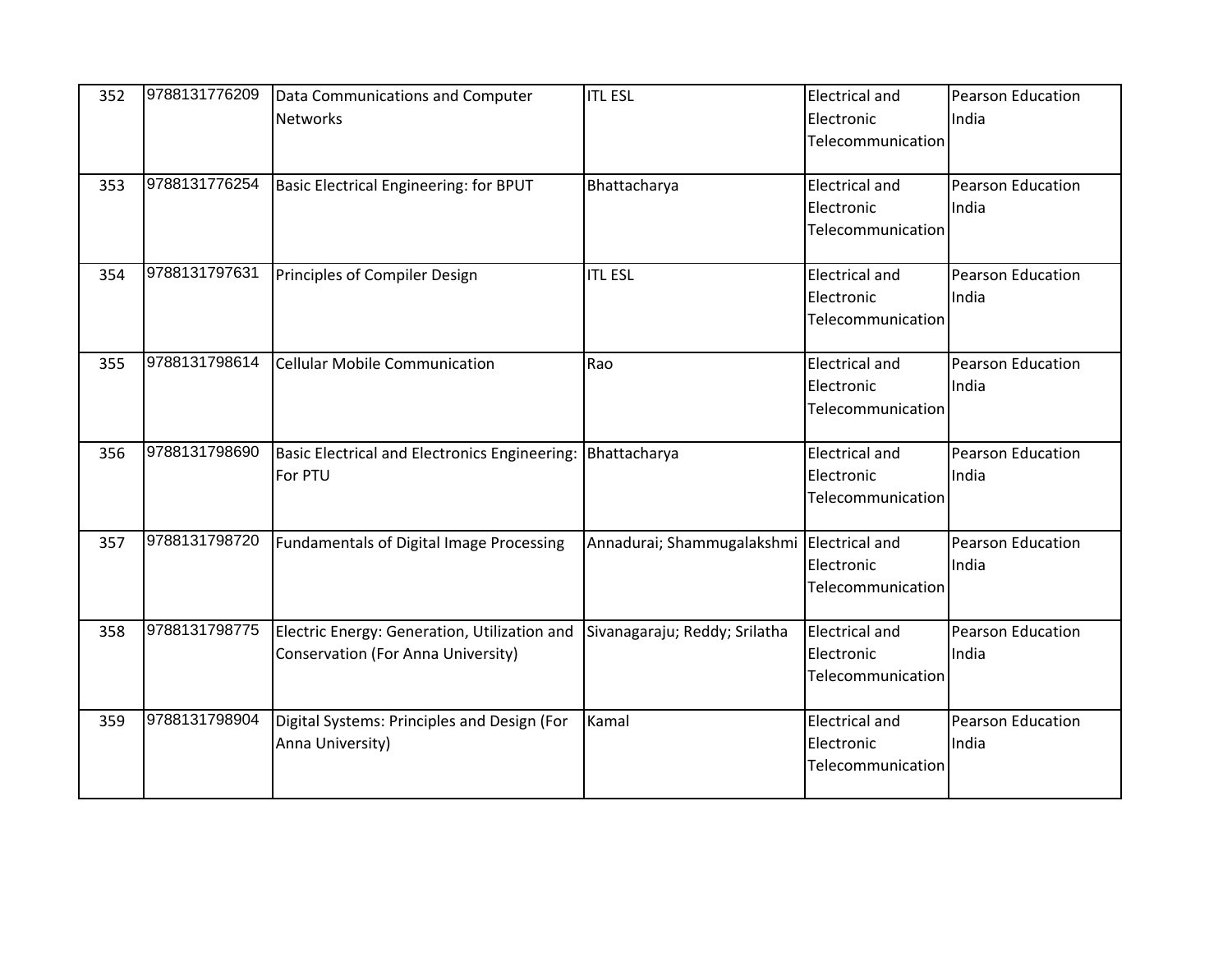| 360 | 9788131798928 | <b>Electronic Circuits Analysis: For JNTUK</b> | Rao            | <b>Electrical and</b> | <b>Pearson Education</b> |
|-----|---------------|------------------------------------------------|----------------|-----------------------|--------------------------|
|     |               |                                                |                | Electronic            | India                    |
|     |               |                                                |                | Telecommunication     |                          |
| 361 | 9788131798935 | Electrical Machines II: For JNTUK              | Ghosh          | <b>Electrical and</b> | <b>Pearson Education</b> |
|     |               |                                                |                | Electronic            | India                    |
|     |               |                                                |                | Telecommunication     |                          |
| 362 | 9788131798942 | Pulse and Digital Circuits: For JNTUK          | Rao; Rama; Rao | <b>Electrical and</b> | Pearson Education        |
|     |               |                                                |                | Electronic            | India                    |
|     |               |                                                |                | Telecommunication     |                          |
| 363 | 9788131798959 | Power Systems-I: For JNTUK                     | Sivangaraju    | <b>Electrical and</b> | Pearson Education        |
|     |               |                                                |                | Electronic            | India                    |
|     |               |                                                |                | Telecommunication     |                          |
| 364 | 9788131798973 | Microprocessors and Microcontrollers: For      | Das            | <b>Electrical and</b> | <b>Pearson Education</b> |
|     |               | <b>JNTU</b>                                    |                | Electronic            | India                    |
|     |               |                                                |                | Telecommunication     |                          |
| 365 | 9789332500709 | <b>Electric Circuits and Networks</b>          | Kumar          | <b>Electrical and</b> | Pearson Education        |
|     |               |                                                |                | Electronic            | India                    |
|     |               |                                                |                | Telecommunication     |                          |
| 366 | 9789332500730 | <b>Consumer Electronics</b>                    | Bali           | <b>Electrical and</b> | Pearson Education        |
|     |               |                                                |                | Electronic            | India                    |
|     |               |                                                |                | Telecommunication     |                          |
| 367 | 9789332500792 | <b>Electronic Measurements and</b>             | Kishore        | <b>Electrical and</b> | Pearson Education        |
|     |               | Instrumentation                                |                | Electronic            | India                    |
|     |               |                                                |                | Telecommunication     |                          |
|     |               |                                                |                |                       |                          |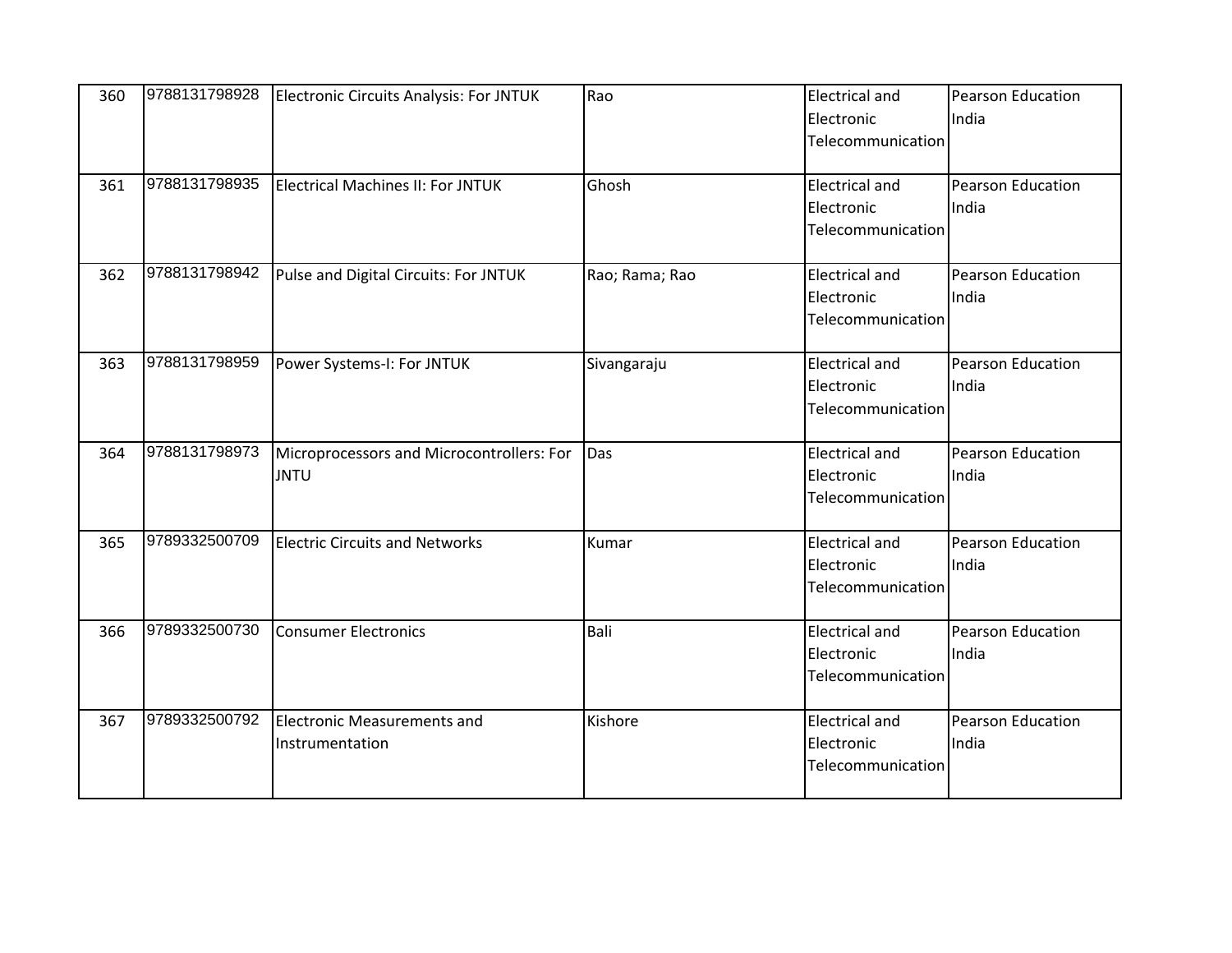| 368 | 9789332500839 | Finite Element Method with Applications in Desai; Eldho; Shah |                 | <b>Electrical and</b> | <b>Pearson Education</b> |
|-----|---------------|---------------------------------------------------------------|-----------------|-----------------------|--------------------------|
|     |               | Engineering                                                   |                 | Electronic            | India                    |
|     |               |                                                               |                 | Telecommunication     |                          |
| 369 | 9789332501126 | <b>Basic Electrical and Electronics Engineering</b>           | Bhattacharya    | <b>Electrical and</b> | <b>Pearson Education</b> |
|     |               |                                                               |                 | Electronic            | India                    |
|     |               |                                                               |                 | Telecommunication     |                          |
| 370 | 9789332501157 | Power System Operation & Control                              | Ramana          | <b>Electrical and</b> | Pearson Education        |
|     |               |                                                               |                 | Electronic            | India                    |
|     |               |                                                               |                 | Telecommunication     |                          |
| 371 | 9789332501164 | Power System Analysis                                         | Ramana          | <b>Electrical and</b> | Pearson Education        |
|     |               |                                                               |                 | Electronic            | India                    |
|     |               |                                                               |                 | Telecommunication     |                          |
| 372 | 9789332506572 | <b>Electric Circuits and Networks</b>                         | Kumar           | <b>Electrical and</b> | <b>Pearson Education</b> |
|     |               |                                                               |                 | Electronic            | India                    |
|     |               |                                                               |                 | Telecommunication     |                          |
| 373 | 9789332506787 | Engineering Drawing: For PTU                                  | Shah;Rana;Jadon | <b>Electrical and</b> | Pearson Education        |
|     |               |                                                               |                 | Electronic            | India                    |
|     |               |                                                               |                 | Telecommunication     |                          |
| 374 | 9789332506831 | Engineering Graphics: For RGPV                                | Shah;Rana;Varma | <b>Electrical and</b> | Pearson Education        |
|     |               |                                                               |                 | Electronic            | India                    |
|     |               |                                                               |                 | Telecommunication     |                          |
| 375 | 9789332509429 | <b>Basic Electrical and Electronics Engineering</b>           | Bhattacharya    | <b>Electrical and</b> | <b>Pearson Education</b> |
|     |               | For RGPV                                                      |                 | Electronic            | India                    |
|     |               |                                                               |                 | Telecommunication     |                          |
|     |               |                                                               |                 |                       |                          |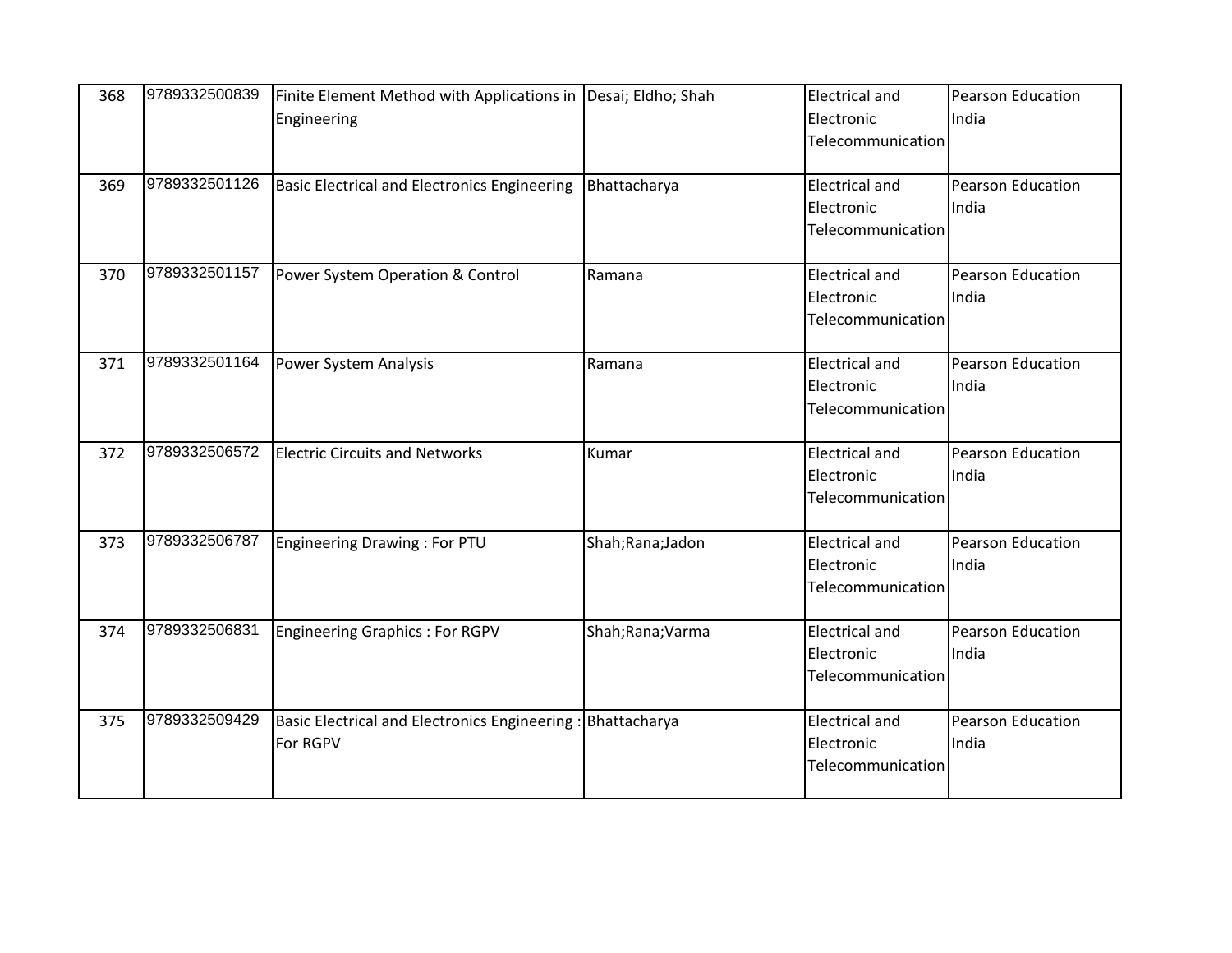| 376 | 9789332509719 | Electromagnetic Fields: For Anna University Raju |                          | <b>Electrical and</b> | <b>Pearson Education</b> |
|-----|---------------|--------------------------------------------------|--------------------------|-----------------------|--------------------------|
|     |               |                                                  |                          | Electronic            | India                    |
|     |               |                                                  |                          | Telecommunication     |                          |
| 377 | 9789332509726 | Basic Electrical and Electronics Engineering-    | Bhattacharya             | <b>Electrical and</b> | <b>Pearson Education</b> |
|     |               | II : For WBUT                                    |                          | Electronic            | India                    |
|     |               |                                                  |                          | Telecommunication     |                          |
| 378 | 9789332509733 | Switching Theory and Logic Design: For           | Kamal                    | <b>Electrical and</b> | Pearson Education        |
|     |               | <b>JNTUK</b>                                     |                          | Electronic            | India                    |
|     |               |                                                  |                          | Telecommunication     |                          |
| 379 | 9789332510784 | Basic Electrical and Electronics Engineering:    | Bhattacharya; De         | <b>Electrical and</b> | Pearson Education        |
|     |               | For WBUT                                         |                          | Electronic            | India                    |
|     |               |                                                  |                          | Telecommunication     |                          |
| 380 | 9789332510814 | Linear Control Systems: For PTU                  | Bhattacharya             | <b>Electrical and</b> | <b>Pearson Education</b> |
|     |               |                                                  |                          | Electronic            | India                    |
|     |               |                                                  |                          | Telecommunication     |                          |
| 381 | 9789332511743 | <b>Electronic Circuit Analysis</b>               | Rao; Rajeswari; Pantulu; | <b>Electrical and</b> | Pearson Education        |
|     |               |                                                  | Mutry                    | Electronic            | India                    |
|     |               |                                                  |                          | Telecommunication     |                          |
| 382 | 9789332514195 | <b>System Simulation and Modeling</b>            | Sengupta                 | <b>Electrical and</b> | Pearson India            |
|     |               |                                                  |                          | Electronic            |                          |
|     |               |                                                  |                          | Telecommunication     |                          |
| 383 | 9789332517844 | Information Theory, Coding and                   | Saha; Manna; Mandal      | <b>Electrical and</b> | Pearson India            |
|     |               | Cryptography                                     |                          | Electronic            |                          |
|     |               |                                                  |                          | Telecommunication     |                          |
|     |               |                                                  |                          |                       |                          |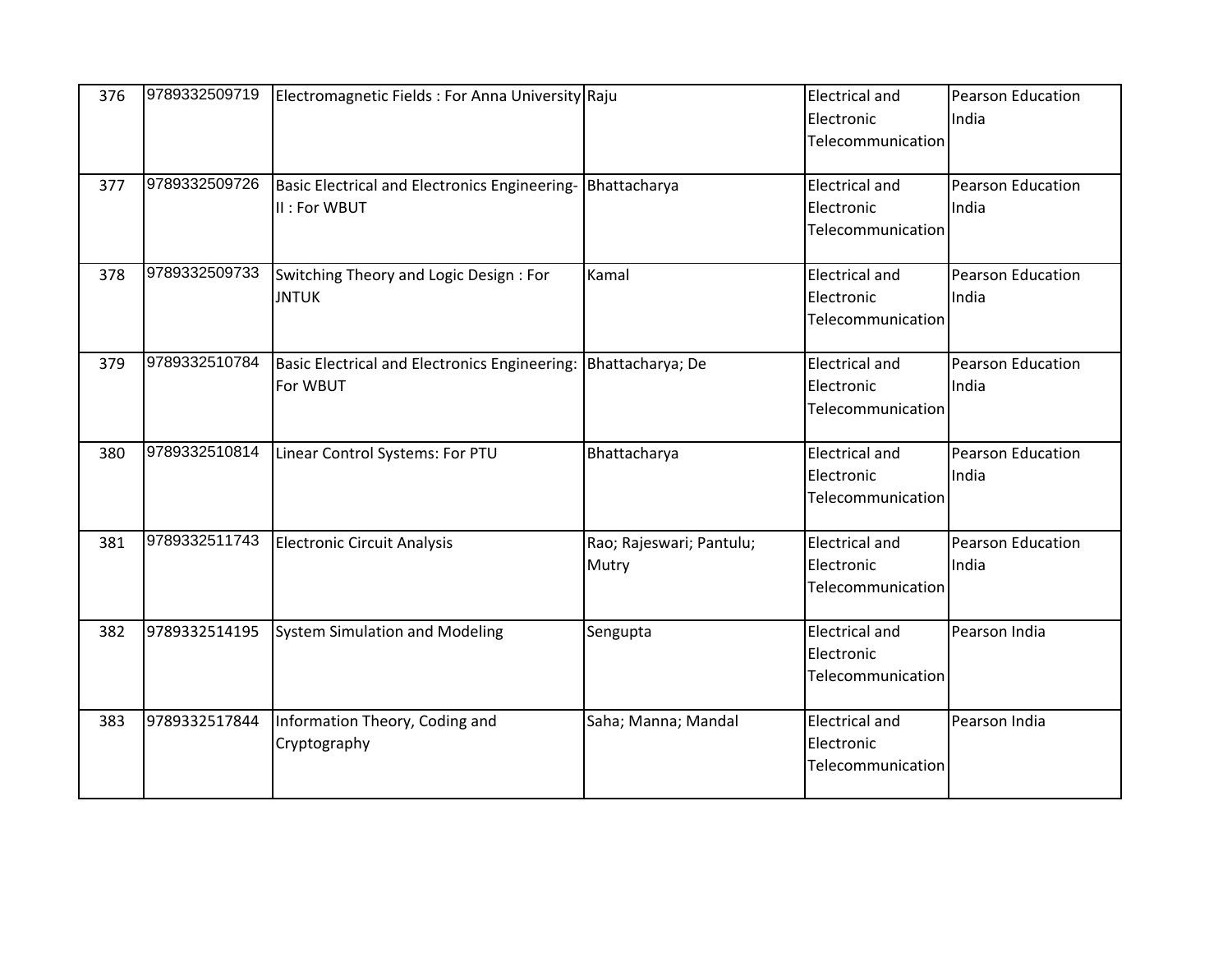| 384 | 9789332517677 | Electrical Technology, Vol1: Electrical<br>Fundamentals                                                      | Bali                | <b>Electrical and</b><br>Electronic<br>Telecommunication | Pearson India |
|-----|---------------|--------------------------------------------------------------------------------------------------------------|---------------------|----------------------------------------------------------|---------------|
| 385 | 9789332517943 | Electrical Technology, Vol 2                                                                                 | Bali                | <b>Electrical and</b><br>Electronic<br>Telecommunication | Pearson India |
| 386 | 9788131799932 | Electromagnetic Field Theory and<br><b>Transmission Lines</b>                                                | Raju                | <b>Electrical and</b><br>Electronic<br>Telecommunication | Pearson India |
| 387 | 9788131799758 | Signals and Systems                                                                                          | Ghosh               | <b>Electrical and</b><br>Electronic<br>Telecommunication | Pearson India |
| 388 | 9789332500785 | Pulse and Digital Circuits                                                                                   | Rao                 | <b>Electrical and</b><br>Electronic<br>Telecommunication | Pearson India |
| 389 | 9781292052526 | Introduction to Robotics: Pearson New<br>International Edition : Mechanics and<br>Control                    | Craig               | <b>Electrical and</b><br>Electronic<br>Telecommunication | Pearson       |
| 390 | 9781292038407 | Fundamentals of Signals and Systems Using<br>the Web and MATLAB: Pearson New<br><b>International Edition</b> | Kamen; Heck         | <b>Electrical and</b><br>Electronic<br>Telecommunication | Pearson       |
| 391 | 9781292037998 | Digital Systems: Pearson New International<br><b>Edition: Principles and Applications</b>                    | Tocci; Widmer; Moss | <b>Electrical and</b><br>Electronic<br>Telecommunication | Pearson       |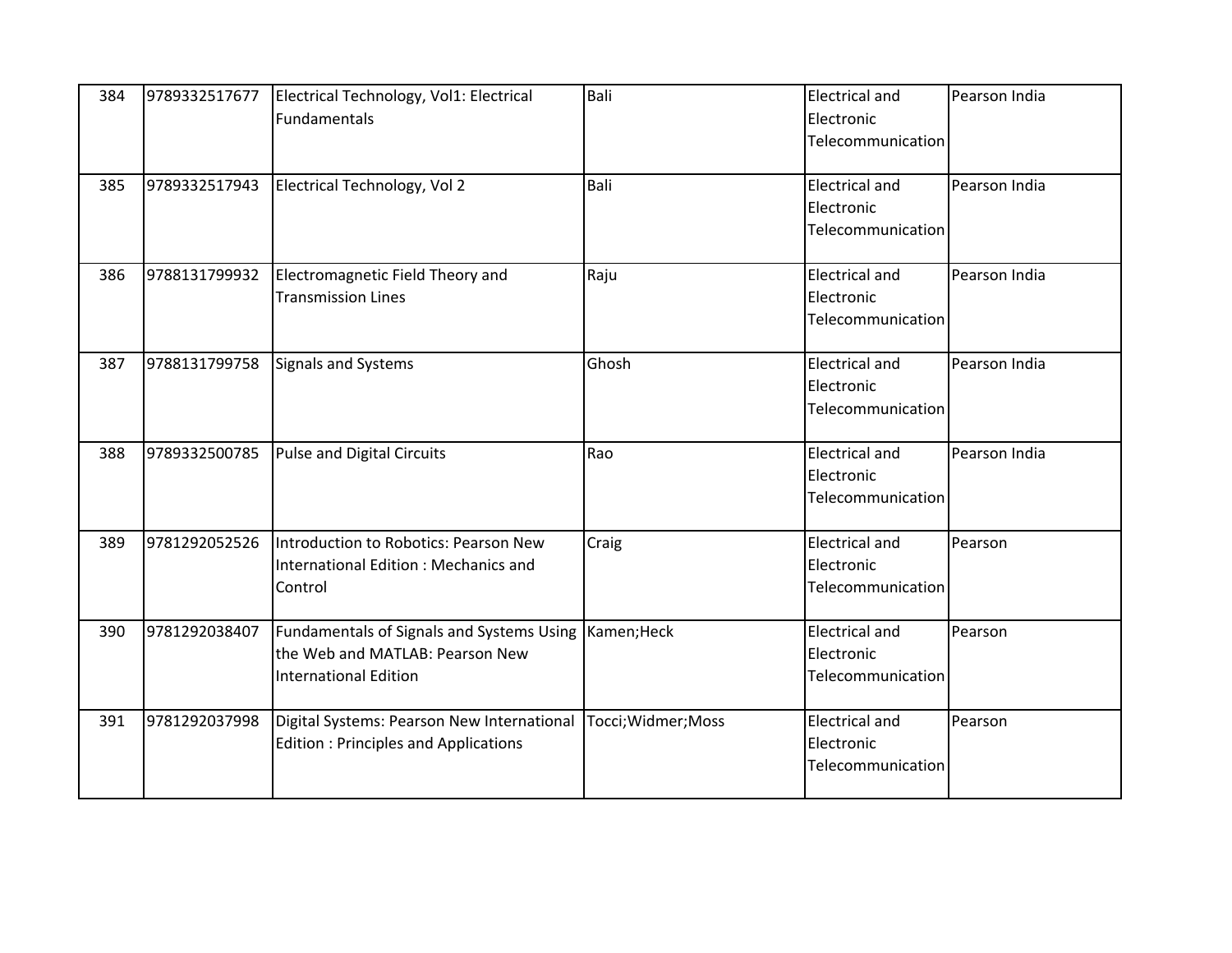| 392 | 9781292037325 | Electrical Machines, Drives and Power      | Wildi                                           | <b>Electrical and</b> | Pearson                  |
|-----|---------------|--------------------------------------------|-------------------------------------------------|-----------------------|--------------------------|
|     |               | Systems: Pearson New International Edition |                                                 | Electronic            |                          |
|     |               |                                            |                                                 | Telecommunication     |                          |
|     |               |                                            |                                                 |                       |                          |
| 393 | 9781292015323 | Signals, Systems, & Transforms:            | Phillips; Parr; Riskin                          | <b>Electrical and</b> | Pearson Education        |
|     |               | <b>International Edition</b>               |                                                 | Electronic            |                          |
|     |               |                                            |                                                 | Telecommunication     |                          |
|     |               |                                            |                                                 |                       |                          |
| 394 | 9780273719274 | <b>Advanced Modern Engineering</b>         | James; Burley; Clements;                        | Mathematics           | <b>Prentice Hall</b>     |
|     |               | Mathematics                                | Dyke; Searl; Steele                             |                       |                          |
| 395 | 9780273719878 | Engineering Mathematics 4th edn            | Croft; Davison; Hargreaves; Flint   Mathematics |                       | Pearson                  |
|     |               |                                            |                                                 |                       |                          |
| 396 | 9780273742517 | <b>Modern Engineering Mathematics</b>      | James; Burley; Clements;                        | Mathematics           | <b>Prentice Hall</b>     |
|     |               |                                            | Dyke; Searl; Wright                             |                       |                          |
| 397 | 9788131739426 | Discrete Mathematics for Computer          | Stein; Drysdale; Bogart                         | Mathematics           | Addison-Wesley           |
|     |               | <b>Scientists</b>                          |                                                 |                       | Professional             |
| 398 | 9788131740149 | Probability, Statistics, and Random        | Leon-Garcia                                     | Mathematics           | <b>Prentice Hall</b>     |
|     |               | Processes For Electrical Engineering       |                                                 |                       |                          |
| 399 | 9788131742761 | Linear Algebra                             | Saikia                                          | Mathematics           | Pearson India            |
| 400 | 9788131742778 | Basic Applied Mathematics for the Physical | Sarma; Kumar                                    | Mathematics           | Pearson India            |
|     |               | <b>Sciences</b>                            |                                                 |                       |                          |
| 401 | 9788131743249 | <b>Numerical Methods</b>                   | Ram                                             | Mathematics           | Pearson India            |
| 402 | 9788131752753 | Engineering Mathematics I for UPTU         | Ram                                             | Mathematics           | Pearson India            |
| 403 | 9788131752845 | Vectors and 3-D Coordinate Geometry        | Choubey                                         | Mathematics           | Pearson India            |
| 404 | 9788131753125 | <b>Discrete Mathematics</b>                | Ram                                             | Mathematics           | Pearson India            |
| 405 | 9788131753781 | Engineering Mathematics III: for GTU       | Ram                                             | Mathematics           | Pearson India            |
| 406 | 9788131753798 | <b>Engineering Mathematics II</b>          | Rukmangadachari                                 | Mathematics           | Pearson India            |
| 407 | 9788131753804 | <b>Engineering Mathematics I</b>           | Rukmangadachari                                 | Mathematics           | Pearson India            |
| 408 | 9788131753859 | <b>Engineering Mathematics: Volume III</b> | Rukmangadachari; Reddy                          | Mathematics           | Pearson India            |
| 409 | 9788131775905 | <b>Discrete Mathematics</b>                | Akerkar; Akerkar                                | Mathematics           | <b>Pearson Education</b> |
|     |               |                                            |                                                 |                       | India                    |
| 410 | 9788131775974 | <b>Engineering Economy</b>                 | Khan                                            | Mathematics           | <b>Pearson Education</b> |
|     |               |                                            |                                                 |                       | India                    |
| 411 | 9788131776001 | <b>Applied Mathematical Methods</b>        | Dasgupta                                        | Mathematics           | <b>Pearson Education</b> |
|     |               |                                            |                                                 |                       | India                    |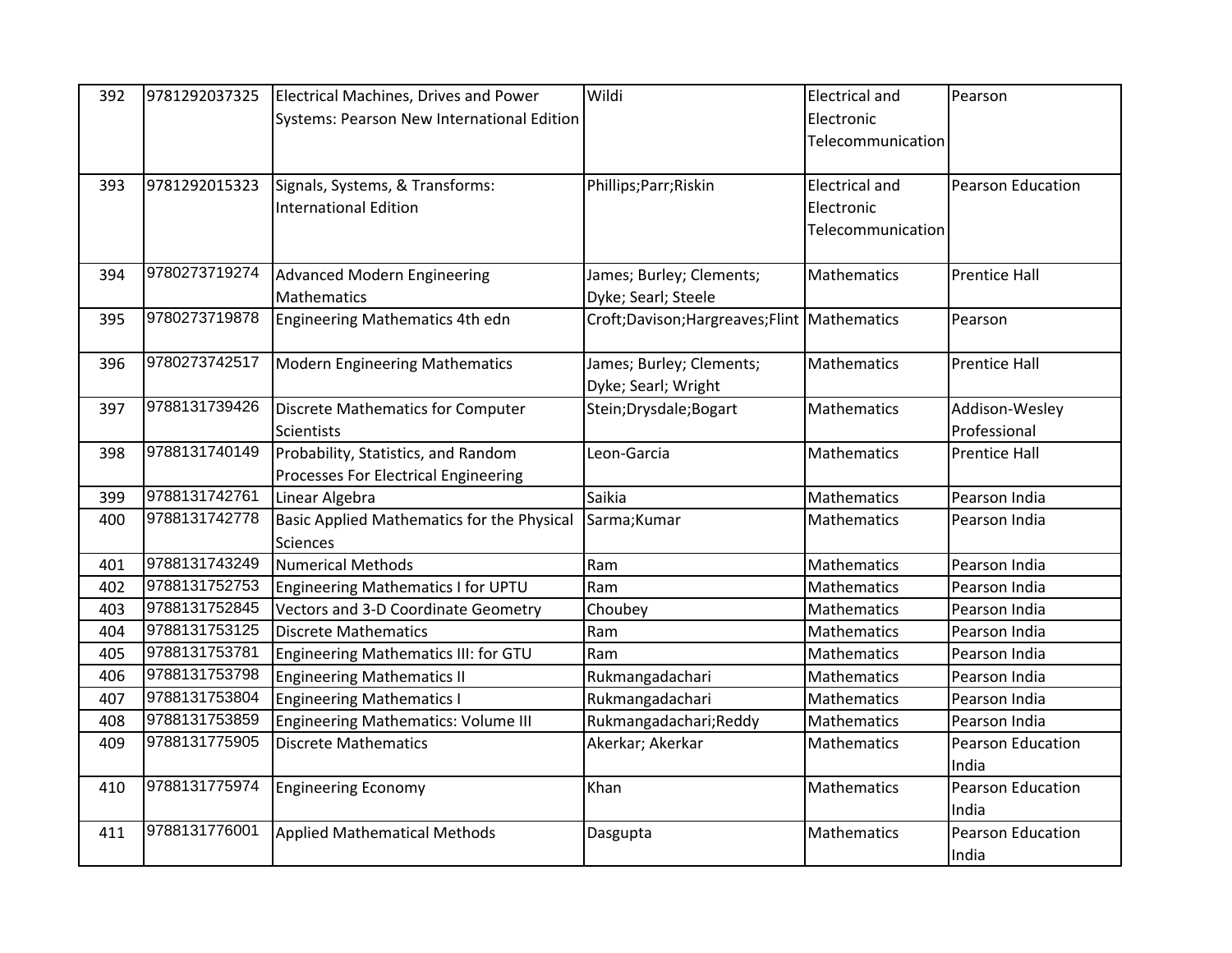| 412 | 9788131776056 | Engineering Mathematics - II: For PTU         | Ram                    | Mathematics        | Pearson Education        |
|-----|---------------|-----------------------------------------------|------------------------|--------------------|--------------------------|
|     |               |                                               |                        |                    | India                    |
| 413 | 9788131776285 | Engineering Mathematics - I: For RGPV         | Ram; Gupta             | Mathematics        | <b>Pearson Education</b> |
|     |               |                                               |                        |                    | India                    |
| 414 | 9788131776292 | <b>Engineering Mathematics - II: For RGPV</b> | Ram; Gupta             | Mathematics        | Pearson Education        |
|     |               |                                               |                        |                    | India                    |
| 415 | 9788131776384 | Engineering Mathematics - III : For RTU       | Ram;Purohit            | <b>Mathematics</b> | <b>Pearson Education</b> |
|     |               |                                               |                        |                    | India                    |
| 416 | 9788131797624 | Algebra I: A Basic Course in Abstract         | Sharma; Shah; Shankar  | <b>Mathematics</b> | <b>Pearson Education</b> |
|     |               | Algebra                                       |                        |                    | India                    |
| 417 | 9788131797693 | <b>Engineering Mathematics - II</b>           | Ram                    | Mathematics        | Pearson Education        |
|     |               |                                               |                        |                    | India                    |
| 418 | 9788131798591 | <b>Complex Analysis</b>                       | <b>ITL ESL</b>         | Mathematics        | Pearson Education        |
|     |               |                                               |                        |                    | India                    |
| 419 | 9788131798621 | <b>Engineering Mathematics - I</b>            | Ram                    | Mathematics        | <b>Pearson Education</b> |
|     |               |                                               |                        |                    | India                    |
| 420 | 9788131799666 | Engineering Mathematics - III: For RGPV       | Ram                    | Mathematics        | Pearson Education        |
|     |               |                                               |                        |                    | India                    |
| 421 | 9789332500853 | <b>Mathematical Methods</b>                   | Rukmangadachary        | Mathematics        | Pearson Education        |
|     |               |                                               |                        |                    | India                    |
| 422 | 9789332501355 | <b>Engineering Mathematics - I</b>            | Rukmangadachari; Reddy | Mathematics        | Pearson Education        |
|     |               |                                               |                        |                    | India                    |
| 423 | 9789332506534 | Engineering Mathematics - II : For UPTU       | Ram                    | Mathematics        | Pearson Education        |
|     |               |                                               |                        |                    | India                    |
| 424 | 9789332506541 | Engineering Mathematics - III : For UPTU      | Ram                    | Mathematics        | <b>Pearson Education</b> |
|     |               |                                               |                        |                    | India                    |
| 425 | 9789332506640 | <b>Real Analysis</b>                          | Karunakaran            | <b>Mathematics</b> | <b>Pearson Education</b> |
|     |               |                                               |                        |                    | India                    |
| 426 | 9789332506824 | Engineering Mathematics - III: For RTU        | Ram; Purohit           | <b>Mathematics</b> | Pearson Education        |
|     |               |                                               |                        |                    | India                    |
| 427 | 9789332509627 | <b>Probability and Statistics</b>             | Rukmangadachari        | Mathematics        | Pearson Education        |
|     |               |                                               |                        |                    | India                    |
| 428 | 9789332509696 | Mathematics I: For Anna University            | Rukmangadachari        | Mathematics        | <b>Pearson Education</b> |
|     |               |                                               |                        |                    | India                    |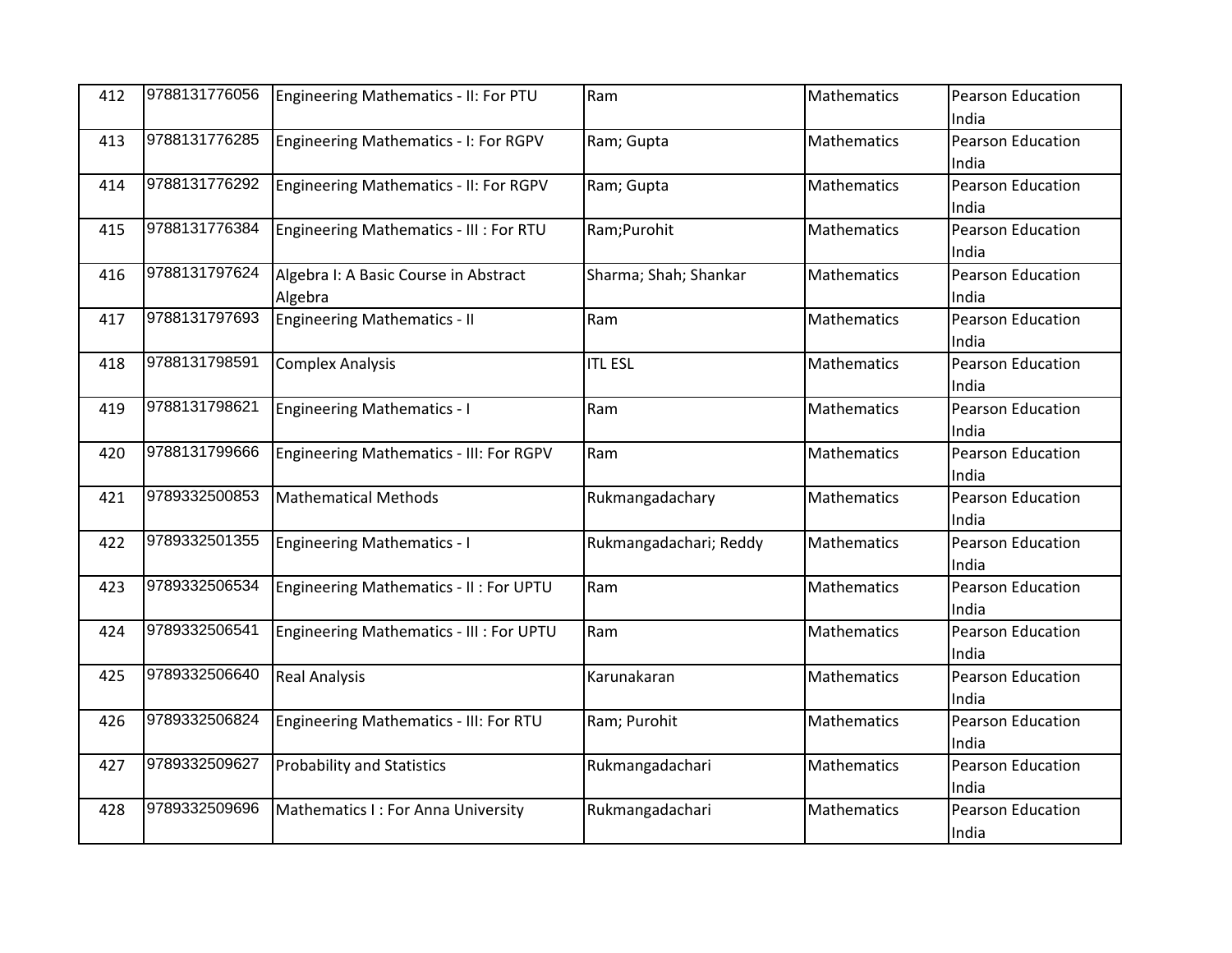| 429 | 9789332509870 | <b>Engineering Mathematics</b>                        | Ram                       | Mathematics        | Pearson Education        |
|-----|---------------|-------------------------------------------------------|---------------------------|--------------------|--------------------------|
|     |               |                                                       |                           |                    | India                    |
| 430 | 9789332509931 | Algebra: Abstract and Modern                          | Swamy; Murthy             | Mathematics        | <b>Pearson Education</b> |
|     |               |                                                       |                           |                    | India                    |
| 431 | 9789332509962 | Engineering Mathematics - II: For WBUT                | Ram                       | Mathematics        | Pearson Education        |
|     |               |                                                       |                           |                    | India                    |
| 432 | 9789332510241 | Algebra 1: Course in Mathematics for the              | Choubey; Choubey; Choubey | Mathematics        | <b>Pearson Education</b> |
|     |               | <b>IIT-JEE and Other Engineering Entrance</b>         |                           |                    | India                    |
|     |               | Examinations                                          |                           |                    |                          |
| 433 | 9789332510258 | Engineering Mathematics - I: For PTU                  | Ram                       | Mathematics        | Pearson Education        |
|     |               |                                                       |                           |                    | India                    |
| 434 | 9789332510265 | Engineering Mathematics - I: For RTU                  | Ram                       | Mathematics        | Pearson Education        |
|     |               |                                                       |                           |                    | India                    |
| 435 | 9789332511651 | Algebra 2: Course in Mathematics for the              | Choubey; Choubey; Choubey | Mathematics        | <b>Pearson Education</b> |
|     |               | <b>IIT-JEE and Other Engineering Entrance</b>         |                           |                    | India                    |
|     |               | Examinations                                          |                           |                    |                          |
| 436 | 9789332511910 | Basic Applied Mathematics for the Physical            | Sarma; Kumar              | Mathematics        | Pearson India            |
|     |               | Sciences: Based on the Syllabus of the                |                           |                    |                          |
|     |               | University of Delhi                                   |                           |                    |                          |
| 437 | 9789332514140 | Probability, Statistics and Random Processes Kousalya |                           | Mathematics        | Pearson India            |
|     |               |                                                       |                           |                    |                          |
| 438 | 9789332516342 | <b>General Theory of Relativity</b>                   | Puri                      | Mathematics        | Pearson India            |
| 439 | 9789332517639 | Analytical Geometry: 2D and 3D                        | Vittal                    | Mathematics        | Pearson India            |
| 440 | 9789332517905 | Fundamentals of Mathematics - Differential Mishra     |                           | <b>Mathematics</b> | Pearson India            |
|     |               | Calculus                                              |                           |                    |                          |
| 441 | 9781292051741 | Algebra: Pearson New International Edition Artin      |                           | Mathematics        | Pearson                  |
|     |               |                                                       |                           |                    |                          |
| 442 | 9781292051901 | Algebra and Trigonometry: Pearson New                 | Beecher; Penna; Bittinger | Mathematics        | Pearson                  |
|     |               | <b>International Edition</b>                          |                           |                    |                          |
| 443 | 9781292051970 | Developmental Mathematics: Pearson New                | Bittinger;Beecher         | Mathematics        | Pearson                  |
|     |               | <b>International Edition</b>                          |                           |                    |                          |
| 444 | 9781292036946 | College Algebra and Trigonometry: Pearson             | Dugopolski                | Mathematics        | Pearson                  |
|     |               | New International Edition: A Unit Circle              |                           |                    |                          |
|     |               | Approach                                              |                           |                    |                          |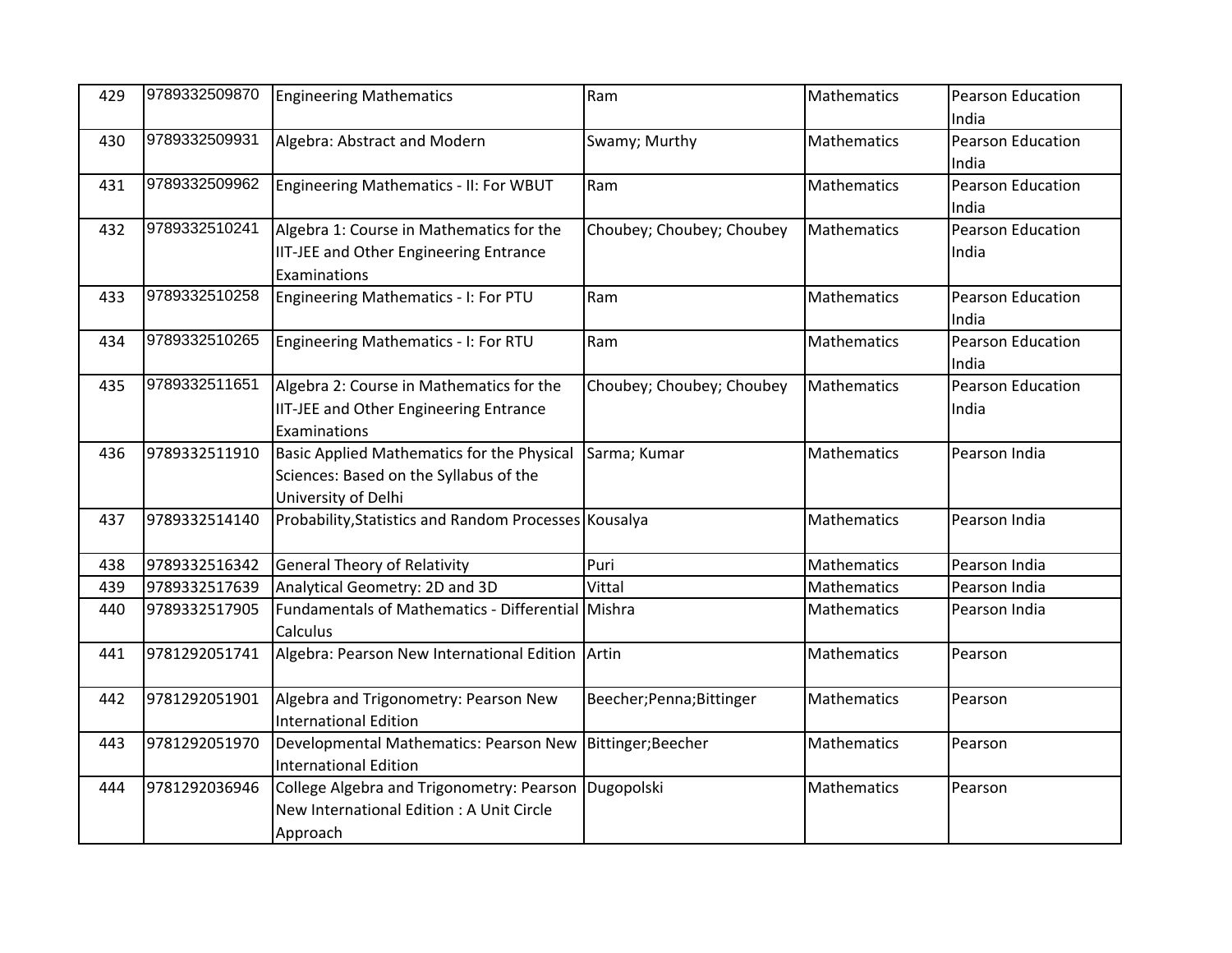| 445 | 9781292052724 | College Algebra: Pearson New International Dugopolski<br>Edition                                                           |                   | Mathematics               | Pearson              |
|-----|---------------|----------------------------------------------------------------------------------------------------------------------------|-------------------|---------------------------|----------------------|
| 446 | 9781292037028 | Student Solutions Manual for Thinking<br>Mathematically: Pearson New International<br>Edition                              | Blitzer           | Mathematics               | Pearson              |
| 447 | 9789332521391 | <b>Discrete Mathematical Structures</b>                                                                                    | Gupta             | Mathematics               | Pearson              |
| 448 | 9789332522060 | Mathematics at a Glance                                                                                                    | Mishra            | Mathematics               | Pearson              |
| 449 | 9788131735244 | Design and Implementation of Intelligent<br>Manufacturing Systems: From Expert<br>Systems, Neural Networks, to Fuzzy Logic | Jamshidi          | Mechanical<br>Engineering | <b>Prentice Hall</b> |
| 450 | 9788131739204 | Automotive Chassis Systems                                                                                                 | Halderman         | Mechanical<br>Engineering | <b>Prentice Hall</b> |
| 451 | 9788131739211 | Automotive Engines: Theory and Servicing                                                                                   | Halderman         | Mechanical<br>Engineering | <b>Prentice Hall</b> |
| 452 | 9788131739228 | Automotive Steering, Suspension and<br>Alignment                                                                           | Halderman         | Mechanical<br>Engineering | <b>Prentice Hall</b> |
| 453 | 9788131739457 | Engineering Design and Graphics with<br>SolidWorks                                                                         | <b>Bethune</b>    | Mechanical<br>Engineering | <b>Prentice Hall</b> |
| 454 | 9788131739525 | <b>Hybrid and Alternative Fuel Vehicles</b>                                                                                | Halderman; Martin | Mechanical<br>Engineering | <b>Prentice Hall</b> |
| 455 | 9788131739655 | <b>Machine Tool Practices</b>                                                                                              | Kibbe et al.      | Mechanical<br>Engineering | <b>Prentice Hall</b> |
| 456 | 9788131739785 | Print Reading for Welding and Fabrication                                                                                  | Corgan            | Mechanical<br>Engineering | <b>Prentice Hall</b> |
| 457 | 9788131740170 | Introduction to Engineering<br>Experimentation                                                                             | Wheeler;Ganji     | Mechanical<br>Engineering | <b>Prentice Hall</b> |
| 458 | 9788131740408 | <b>Engineering Mechanics: Dynamics</b>                                                                                     | Hibbeler          | Mechanical<br>Engineering | <b>Prentice Hall</b> |
| 459 | 9788131740538 | Engineering Mechanics: Combined Statics & Hibbeler<br><b>Dynamics</b>                                                      |                   | Mechanical<br>Engineering | <b>Prentice Hall</b> |
| 460 | 9788131742792 | <b>Engineering Drawing</b>                                                                                                 | Shah              | Mechanical<br>Engineering | Pearson India        |
| 461 | 9788131743072 | <b>Machine Design</b>                                                                                                      | Jindal            | Mechanical<br>Engineering | Pearson India        |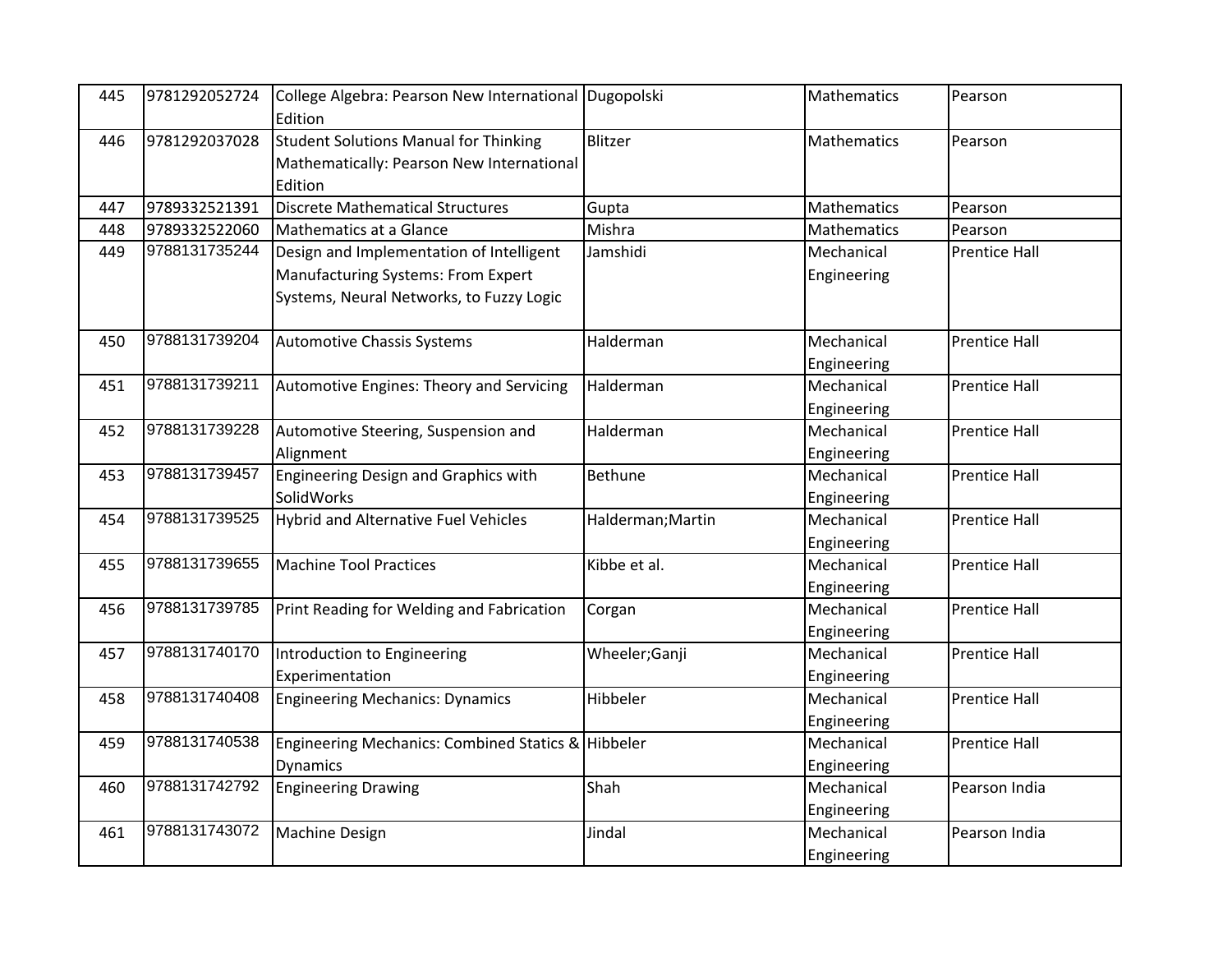| 462 | 9788131743119 | <b>Engineering Mechanics</b>                    | Sharma                         | Mechanical  | Pearson India            |
|-----|---------------|-------------------------------------------------|--------------------------------|-------------|--------------------------|
|     |               |                                                 |                                | Engineering |                          |
| 463 | 9788131744666 | Advanced Strength and Applied Elasticity        | Ugural;Fenster                 | Mechanical  | <b>Prentice Hall</b>     |
|     |               |                                                 |                                | Engineering |                          |
| 464 | 9788131746868 | Availability Engineering and Management         | Lamb                           | Mechanical  | <b>Prentice Hall</b>     |
|     |               | for Manufacturing Plant Performance             |                                | Engineering |                          |
| 465 | 9788131747261 | Lean Integration: An Integration Factory        | Schmidt;Lyle                   | Mechanical  | Addison-Wesley           |
|     |               | Approach to Business Agility                    |                                | Engineering | Professional             |
| 466 | 9788131748909 | <b>Control Software for Mechanical Systems:</b> | Auslander; Ridgely; Ringgenber | Mechanical  | <b>Prentice Hall</b>     |
|     |               | Object-Oriented Design in a Real-Time           | g                              | Engineering |                          |
|     |               | World                                           |                                |             |                          |
| 467 | 9788131749012 | Molecular Thermodynamics of Fluid-Phase         | Prausnitz;Lichtenthaler;De     | Mechanical  | <b>Prentice Hall</b>     |
|     |               | Equilibria                                      | Azeved                         | Engineering |                          |
| 468 | 9788131752241 | Structural Steel Design: A Practice Oriented    | Aghayere; Vigil                | Mechanical  | <b>Prentice Hall</b>     |
|     |               | Approach                                        |                                | Engineering |                          |
| 469 | 9788131752524 | <b>Automotive Fuel and Emissions Control</b>    | Halderman; Linder              | Mechanical  | <b>Prentice Hall</b>     |
|     |               | Systems                                         |                                | Engineering |                          |
| 470 | 9788131752531 | Automotive Service Management:                  | Rezin                          | Mechanical  | <b>Prentice Hall</b>     |
|     |               | Principles into Practice                        |                                | Engineering |                          |
| 471 | 9788131752548 | Automotive Technology: Principles,              | Halderman                      | Mechanical  | <b>Prentice Hall</b>     |
|     |               | Diagnosis, and Service                          |                                | Engineering |                          |
| 472 | 9788131753576 | Industrial Ecology and Sustainable              | Graedel;Allenby                | Mechanical  | <b>Prentice Hall</b>     |
|     |               | Engineering                                     |                                | Engineering |                          |
| 473 | 9788131753590 | <b>Engineering Mechanics: Statics</b>           | Hibbeler                       | Mechanical  | <b>Prentice Hall</b>     |
|     |               |                                                 |                                | Engineering |                          |
| 474 | 9788131753644 | <b>Contemporary Engineering Economics</b>       | Park                           | Mechanical  | <b>Prentice Hall</b>     |
|     |               |                                                 |                                | Engineering |                          |
| 475 | 9788131798805 | Mechanics                                       | Datta                          | Mechanical  | Pearson Education        |
|     |               |                                                 |                                | Engineering | India                    |
| 476 | 9788131798898 | <b>Strength of Materials</b>                    | Raj; Ramasamy                  | Mechanical  | Pearson Education        |
|     |               |                                                 |                                | Engineering | India                    |
| 477 | 9788131799789 | Theory of Machines: Kinematics and              | Singh                          | Mechanical  | <b>Pearson Education</b> |
|     |               | <b>Dynamics</b>                                 |                                | Engineering | India                    |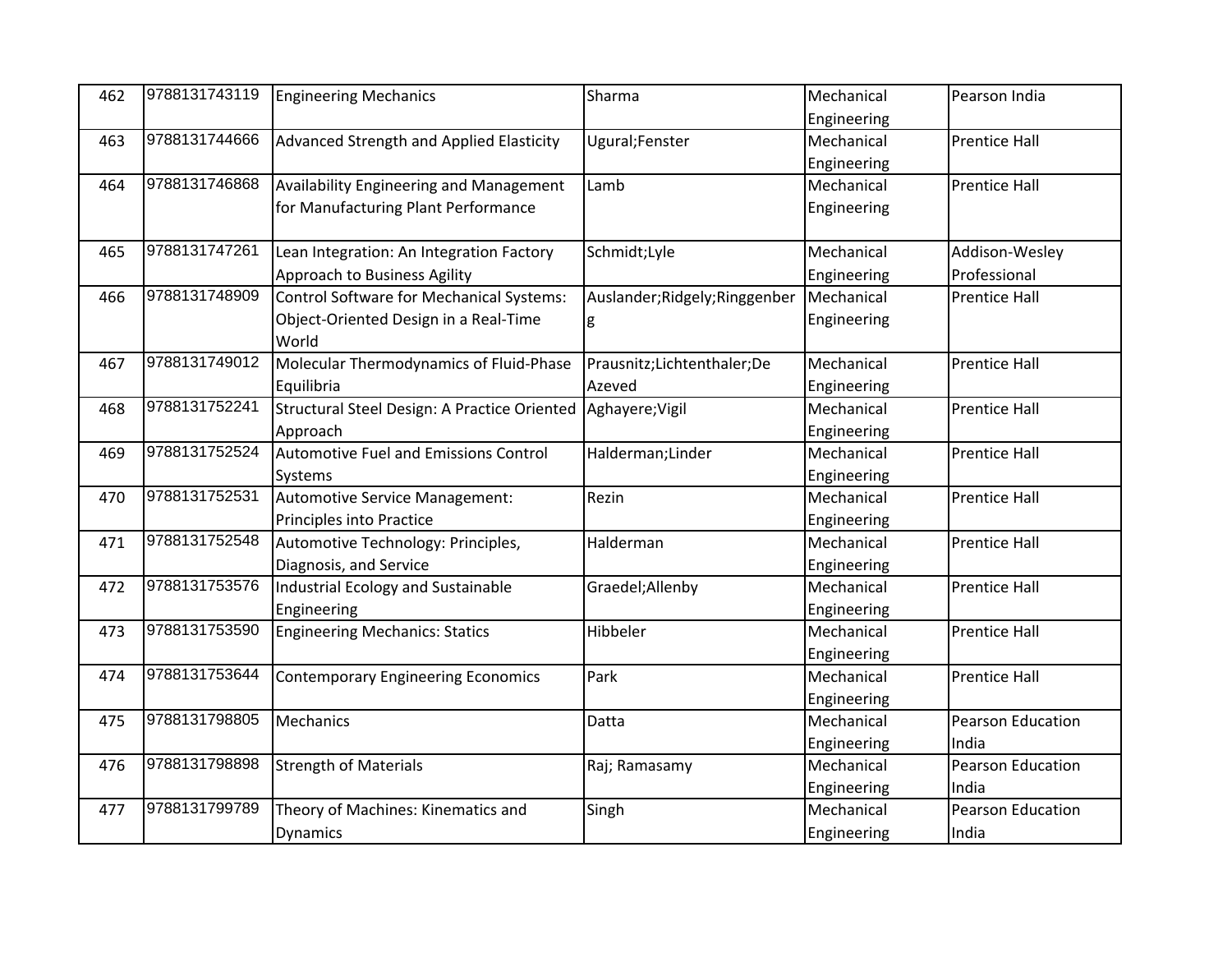| 478 | 9789332500648 | Machine Drawing with AutoCAD            | Pohit; Ghosh               | Mechanical  | Pearson Education        |
|-----|---------------|-----------------------------------------|----------------------------|-------------|--------------------------|
|     |               |                                         |                            | Engineering | India                    |
| 479 | 9789332500808 | <b>Manufacturing Technology</b>         | Singh                      | Mechanical  | <b>Pearson Education</b> |
|     |               |                                         |                            | Engineering | India                    |
| 480 | 9789332501003 | <b>Mechanical Vibrations</b>            | Bhave                      | Mechanical  | Pearson Education        |
|     |               |                                         |                            | Engineering | India                    |
| 481 | 9789332501218 | <b>Mechanics of Solids</b>              | Mubeen                     | Mechanical  | Pearson Education        |
|     |               |                                         |                            | Engineering | India                    |
| 482 | 9789332501232 | <b>Strength of Materials</b>            | Jindal                     | Mechanical  | <b>Pearson Education</b> |
|     |               |                                         |                            | Engineering | India                    |
| 483 | 9789332501249 | <b>Experimental Stress Analysis</b>     | Jindal                     | Mechanical  | <b>Pearson Education</b> |
|     |               |                                         |                            | Engineering | India                    |
| 484 | 9789332501256 | <b>Material Science and Metallurgy</b>  | Jindal                     | Mechanical  | <b>Pearson Education</b> |
|     |               |                                         |                            | Engineering | India                    |
| 485 | 9789332501324 | Introduction to Computational Fluid     | Niyogi; Chakrabartty; Laha | Mechanical  | <b>Pearson Education</b> |
|     |               | <b>Dynamics</b>                         |                            | Engineering | India                    |
| 486 | 9789332506695 | <b>Engineering Mechanics: For RTU</b>   | Sharma                     | Mechanical  | <b>Pearson Education</b> |
|     |               |                                         |                            | Engineering | India                    |
| 487 | 9789332509634 | <b>Material Science and Metallurgy</b>  | Parashivamurthy            | Mechanical  | <b>Pearson Education</b> |
|     |               |                                         |                            | Engineering | India                    |
| 488 | 9789332509740 | <b>Engineering Mechanics</b>            | Babu                       | Mechanical  | Pearson Education        |
|     |               |                                         |                            | Engineering | India                    |
| 489 | 9789332509948 | <b>Machine Drawing</b>                  | Junnarkar                  | Mechanical  | Pearson Education        |
|     |               |                                         |                            | Engineering | India                    |
| 490 | 9789332510807 | <b>Mechanics: For BPUT</b>              | Sharma                     | Mechanical  | Pearson Education        |
|     |               |                                         |                            | Engineering | India                    |
| 491 | 9789332511804 | <b>Heat and Thermodynamics</b>          | Manna                      | Mechanical  | Pearson Education        |
|     |               |                                         |                            | Engineering | India                    |
| 492 | 9789332517738 | <b>Basic Mechanical Engineering</b>     | Kumar                      | Mechanical  | Pearson India            |
|     |               |                                         |                            | Engineering |                          |
| 493 | 9781292053417 | Automotive Technology: Pearson New      | Halderman                  | Mechanical  | Pearson                  |
|     |               | <b>International Edition</b>            |                            | Engineering |                          |
| 494 | 9781292038933 | <b>Classical Mechanics: Pearson New</b> | Goldstein; Poole; Safko    | Mechanical  | Pearson                  |
|     |               | <b>International Edition</b>            |                            | Engineering |                          |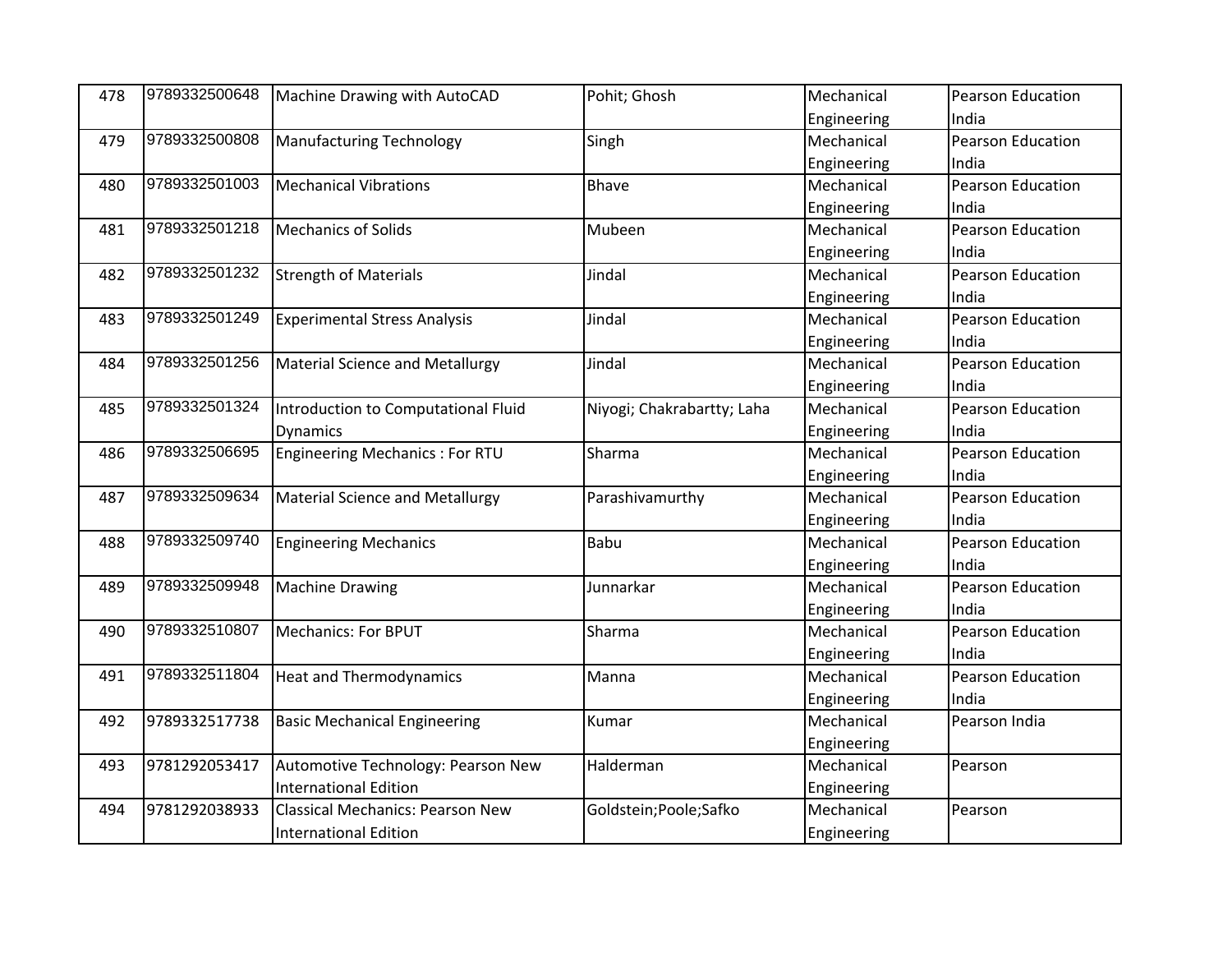| 495 | 9781292036984 | Fluid Power with Applications: Pearson     | Esposito   | Mechanical     | Pearson                  |
|-----|---------------|--------------------------------------------|------------|----------------|--------------------------|
|     |               | <b>New International Edition</b>           |            | Engineering    |                          |
| 496 | 9780273785217 | Engineering Vibrations, International      | Inman      | Mechanical     | Pearson                  |
|     |               | Edition                                    |            | Engineering    |                          |
| 497 | 9788131735336 | Nanoconvergence: The Unity of              | Bainbridge | Physics        | <b>Prentice Hall</b>     |
|     |               | Nanoscience, Biotechnology, Information    |            |                |                          |
|     |               | <b>Technology and Cognitive Science</b>    |            |                |                          |
|     |               |                                            |            |                |                          |
| 498 | 9788131742402 | <b>Fundamentals of Nanoelectronics</b>     | Hanson     | Physics        | <b>Prentice Hall</b>     |
| 499 | 9788131742839 | <b>Emerging Physics</b>                    | Joshi      | Physics        | Pearson India            |
| 500 | 9788131742990 | <b>Atomic and Nuclear Physics</b>          | Sharma     | Physics        | Pearson India            |
| 501 | 9788131746509 | Physics, Fun, and Beyond: Electrifying     | Valadares  | Physics        | <b>Prentice Hall</b>     |
|     |               | Projects and Inventions from Recycled and  |            |                |                          |
|     |               | Low-Cost Materials                         |            |                |                          |
| 502 | 9788131748893 | Ocean and Seabed Acoustics: A Theory of    | Frisk      | Physics        | <b>Prentice Hall</b>     |
|     |               | <b>Wave Propagation</b>                    |            |                |                          |
| 503 | 9788131748954 | Foundation Vibration Analysis Using Simple | Wolf       | <b>Physics</b> | <b>Prentice Hall</b>     |
|     |               | <b>Physical Models</b>                     |            |                |                          |
| 504 | 9788131752920 | Course in Physics 1: Mechanics I           | Pandey     | Physics        | Pearson India            |
| 505 | 9788131752937 | Course in Physics 2: Mechanics II          | Pandey     | Physics        | Pearson India            |
| 506 | 9788131752944 | Course in Physics 3: Waves, Optics and     | Pandey     | Physics        | Pearson India            |
|     |               | Thermodynamics                             |            |                |                          |
| 507 | 9788131752951 | Course in Physics 4: Electrostatics and    | Pandey     | Physics        | Pearson India            |
|     |               | <b>Current Electricity</b>                 |            |                |                          |
| 508 | 9788131752968 | Course in Physics 5: Electromagnetism &    | Pandey     | Physics        | Pearson India            |
|     |               | <b>Modern Physics</b>                      |            |                |                          |
| 509 | 9788131798782 | Physics I: For BPUT                        | Naidu      | <b>Physics</b> | Pearson Education        |
|     |               |                                            |            |                | India                    |
| 510 | 9788131799024 | Engineering Physics - II: For JNTUK        | Naidu      | Physics        | Pearson Education        |
|     |               |                                            |            |                | India                    |
| 511 | 9789332500846 | <b>Applied Physics</b>                     | Naidu      | Physics        | <b>Pearson Education</b> |
|     |               |                                            |            |                | India                    |
| 512 | 9789332500945 | <b>Engineering Physics</b>                 | Naidu      | Physics        | Pearson Education        |
|     |               |                                            |            |                | India                    |